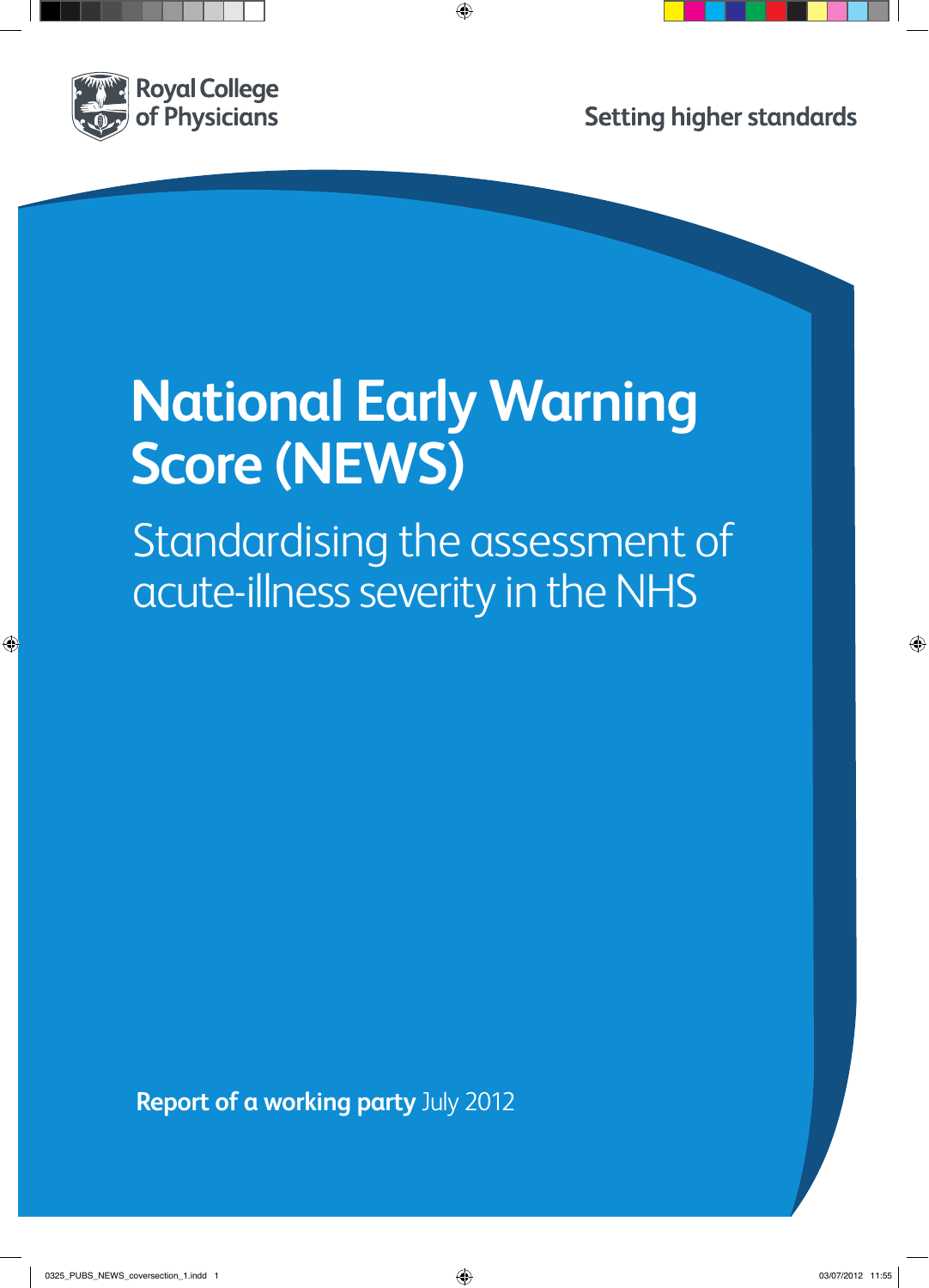

# **National Early Warning Score (NEWS)**

Standardising the assessment of acute-illness severity in the NHS

**Report of a working party** July 2012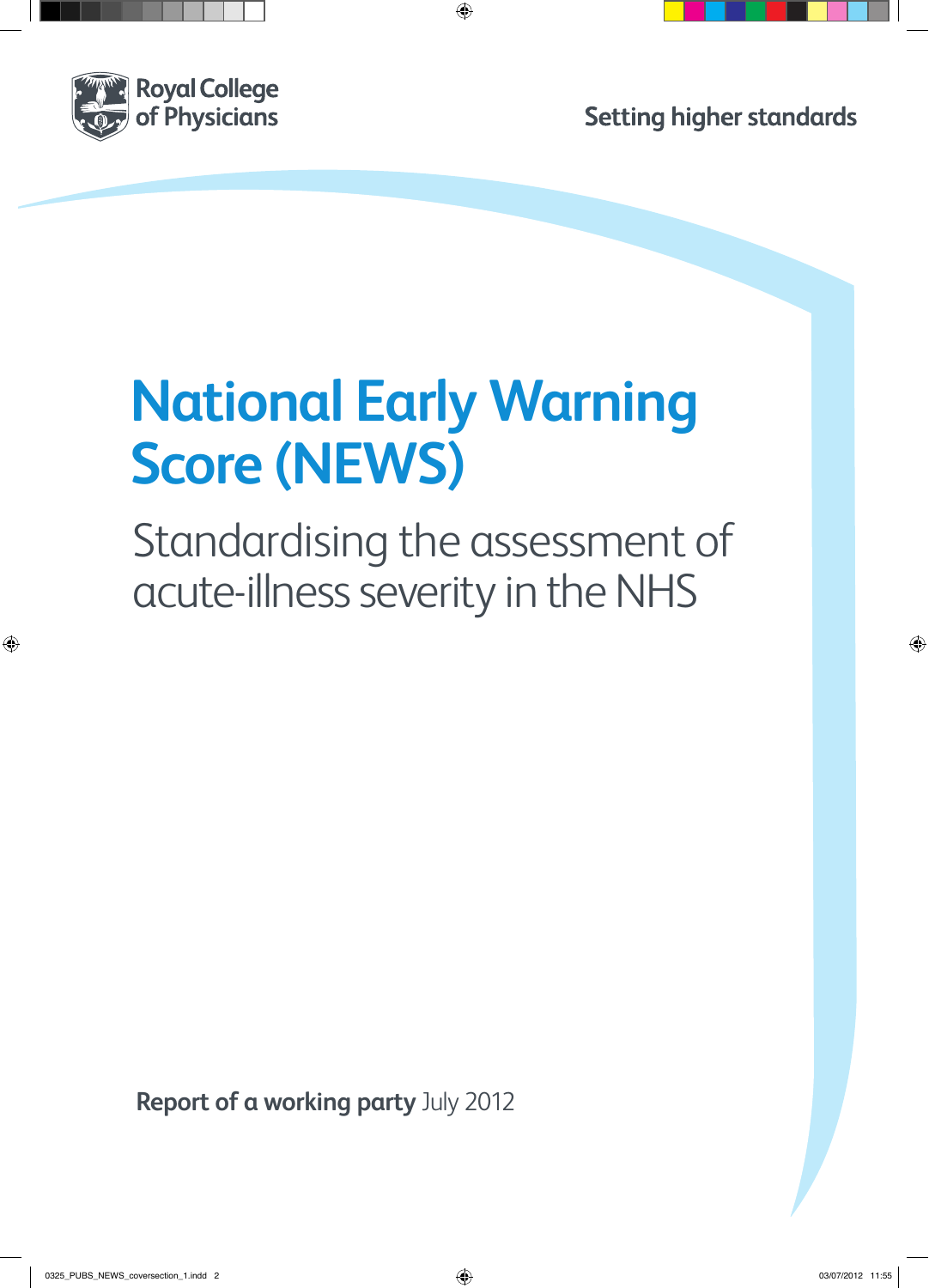### **The Royal College of Physicians**

The Royal College of Physicians is a registered charity that aims to ensure high-quality care for patients by promoting the highest standards of medical practice. It provides and sets standards in clinical practice and education and training, conducts assessments and examinations, quality assures external audit programmes, supports doctors in their practice of medicine, and advises the government, public and the profession on healthcare issues.

#### **Citation for this document**

Royal College of Physicians. *National Early Warning Score (NEWS): Standardising the assessment of acuteillness severity in the NHS*. Report of a working party. London: RCP, 2012.

#### **Copyright**

In order to encourage as many people as possible to use the material in this publication, there is no copyright restriction, but the Royal College of Physicians as copyright holder should be acknowledged on any material reproduced from it. Note that high-quality versions of the charts and their explanatory text are available to download, photocopy or print direct from our website at **[www.rcplondon.ac.uk/](www.rcplondon.ac.uk/national-early-warning-score) [national-early-warning-score](www.rcplondon.ac.uk/national-early-warning-score)**. Please do not use the lower-quality versions of the charts shown in the report itself. The charts must be reproduced in colour and should not be modified or amended.

ISBN 978-1-86016-471-2 eISBN 978-1-86016-472-9

© Royal College of Physicians 2012

Review date: 2015

#### **Royal College of Physicians**

11 St Andrews Place Regent's Park London NW1 4LE www.rcplondon.ac.uk

Registered Charity No 210508

Typeset by Cambrian Typesetters, Camberley, Surrey Printed in Great Britain, managed by TU ink Limited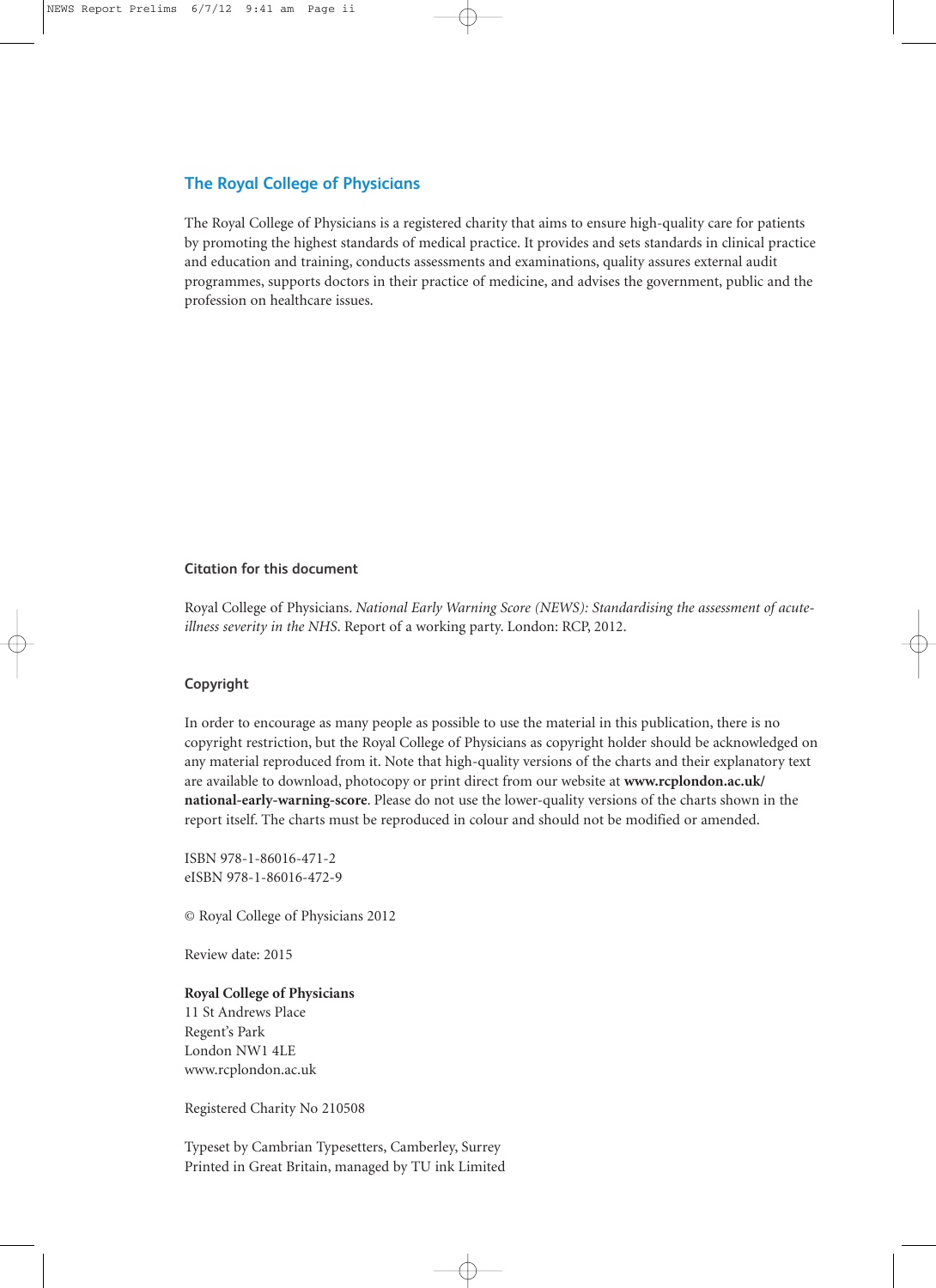# **Contents**

```
Members of the working party iv
Acknowledgements vi
Foreword vii
Introduction on behalf of the National Outreach Forum and the Royal College of Nursing viii
Preface ix
Executive summary x
Recommendations xiii
1 Background and introduction 1
```
Potential benefits of a National Early Warning Score (NEWS) 3 Potential benefits of a standardised NEWS 3 **[2 Methodology](#page-21-0) 5** Remit of the NEWSDIG 5 Process of development 5 From evidence to recommendations 7 **3 [Physiological parameters incorporated into the NEWS](#page-24-0) 8 Fig 1:** Six physiological parameters included in the NEWS 8 Review of the six physiological parameters 9 Additional weighting of the NEWS aggregate score 10 Physiological parameters considered but not included in the NEWS 11 **[4 How the NEWS works](#page-29-0) 13** Scoring system for the NEWS physiological parameters 13 Note on use of the charts 13 **Chart 1:** [The NEWS scoring system](#page-30-0) 14 NEWS thresholds and triggers 14 **Chart 2:** [NEWS thresholds and triggers](#page-31-0) 15 Evaluation of the NEWS 15 **[5 Using the NEWS](#page-33-0) 17** The NEWS chart 18 **Chart 3:** [Observation chart for NEWS](#page-36-0) 20 Clinical response to NEWS 21 Organisation of the local response to NEWS 21 Urgency of response 22 Frequency of clinical monitoring 22 Appropriate setting for ongoing clinical care 23 Clinical competencies of responders to NEWS 23 **Chart 4:** [Clinical response to NEWS triggers](#page-40-0) 24 **[6 Training and implementation of the NEWS](#page-41-0) 25 [7 Future research](#page-42-0) 26 8 [Ongoing review process for the NEWS](#page-43-0) 27**

#### **[References](#page-44-0) 28**

**Appendix A:** [Stakeholders consulted in the development of NEWS](#page-45-0) 29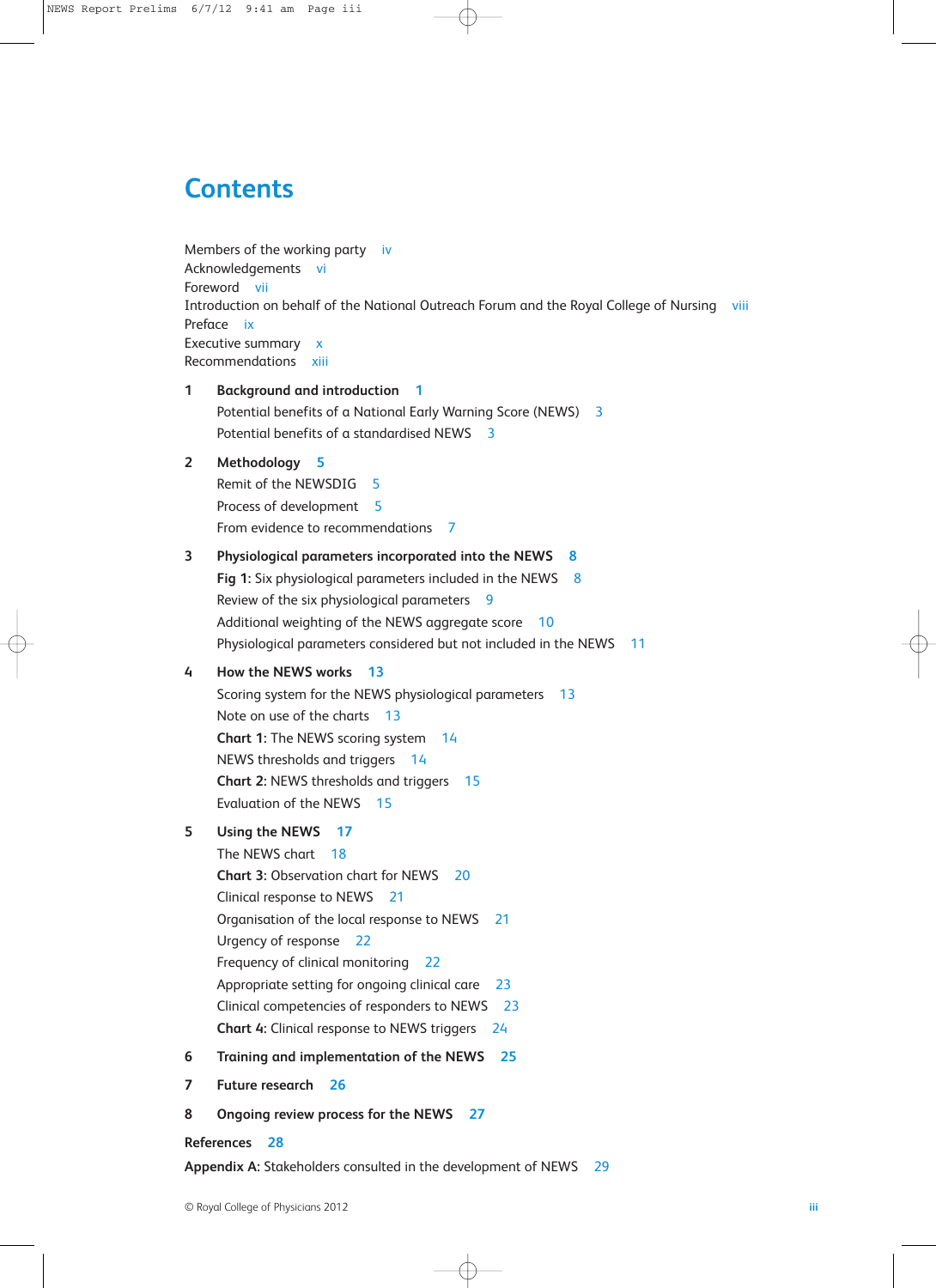# <span id="page-4-0"></span>**National Early Warning Score Development and Implementation Group (NEWSDIG)**

# **Members of the working party Professor Bryan Williams** Chairman of NEWSDIG Professor of medicine, University College London **Professor Sir George Alberti** National clinical director for emergency access (September 2002–March 2009) Imperial College London **Dr Carol Ball** Critical care nurse consultant The Royal Free Hampstead NHS Trust **Professor Derek Bell** Professor of acute medicine, Imperial College London **Ms Rachel Binks** Nurse consultant, Airedale NHS Foundation Trust Chair, Royal College of Nursing Critical Care and In-flight Forum (2007–11) **Ms Lesley Durham** Chair, National Outreach Forum (2005–10) NEWS lead, National Outreach Forum Executive Board (2010 to date) Director and Lead Nurse, North of England Critical Care Network **Dr Jane Eddleston** Clinical advisor on critical care, Department of Health Consultant in intensive care medicine, Manchester Royal Infirmary **Mr Nigel Edwards** CEO, NHS Confederation (May 2010–August 2011) Senior fellow, The King's Fund **Mr David Evans** RCP Patient and Carer Network Safety engineer and occupational hygienist **Dr Mike Jones** Vice-president, Royal College of Physicians, Edinburgh (Scottish Colleges) **Dr Daryl Mohammed** London Ambulance Service **Dr Ruth Patterson** Practice development nurse, acute medicine **Dr Jonathan Potter** Clinical director, Clinical Effectiveness and Evaluation Unit (RCP) **Ms Tracy Scollin** Working party administrator (RCP) **Professor Gary Smith**\* Consultant in critical care medicine, Portsmouth Hospitals NHS Trust (until March 2011) Visiting professor, Bournemouth University **Dr Keith Steer Acute medicine representative** Lead consultant, Emergency Adult Medicine, The North West London Hospitals NHS Trust **Dr Chris Subbe** Consultant in acute and intensive care medicine, Ysbyty Gwynedd, Bangor **Mr John Welch** National Outreach Forum and consultant nurse, University College London Hospitals **Ms Niamh Wilson** NHS London Programme for IT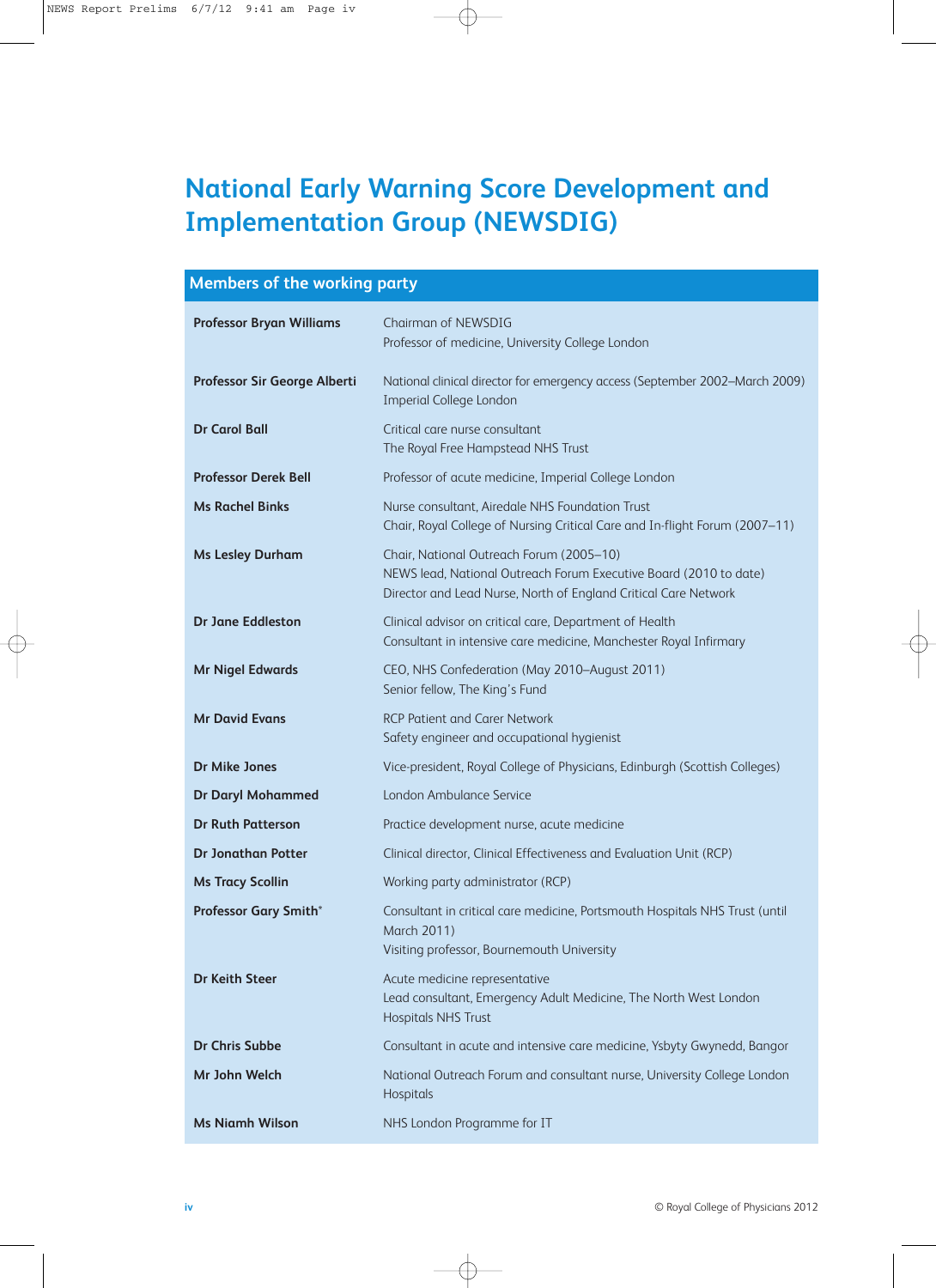\***Conflict of interest**: Professors Smith's wife is a minority shareholder in The Learning Clinic. The Learning Clinic and Portsmouth Hospitals NHS Trust co-developed the electronic vital signs gathering system (VitalPAC) used to collect a large vital signs database against which the performance of NEWS was tested. Portsmouth Hospitals NHS Trust has a royalty agreement with The Learning Clinic. This potential conflict was considered by the NEWSDIG and it was decided that it did not preclude participation in the working party. Professor Smith provided access to the extensive patient database which had been used to develop and validate ViEWS (VitalPAC), and this proved to be invaluable in the development and analysis of the performance of the NEWS. Professor Smith was an employee of Portsmouth Hospitals NHS Trust until 31 March 2011.

No other conflicts of interest were declared.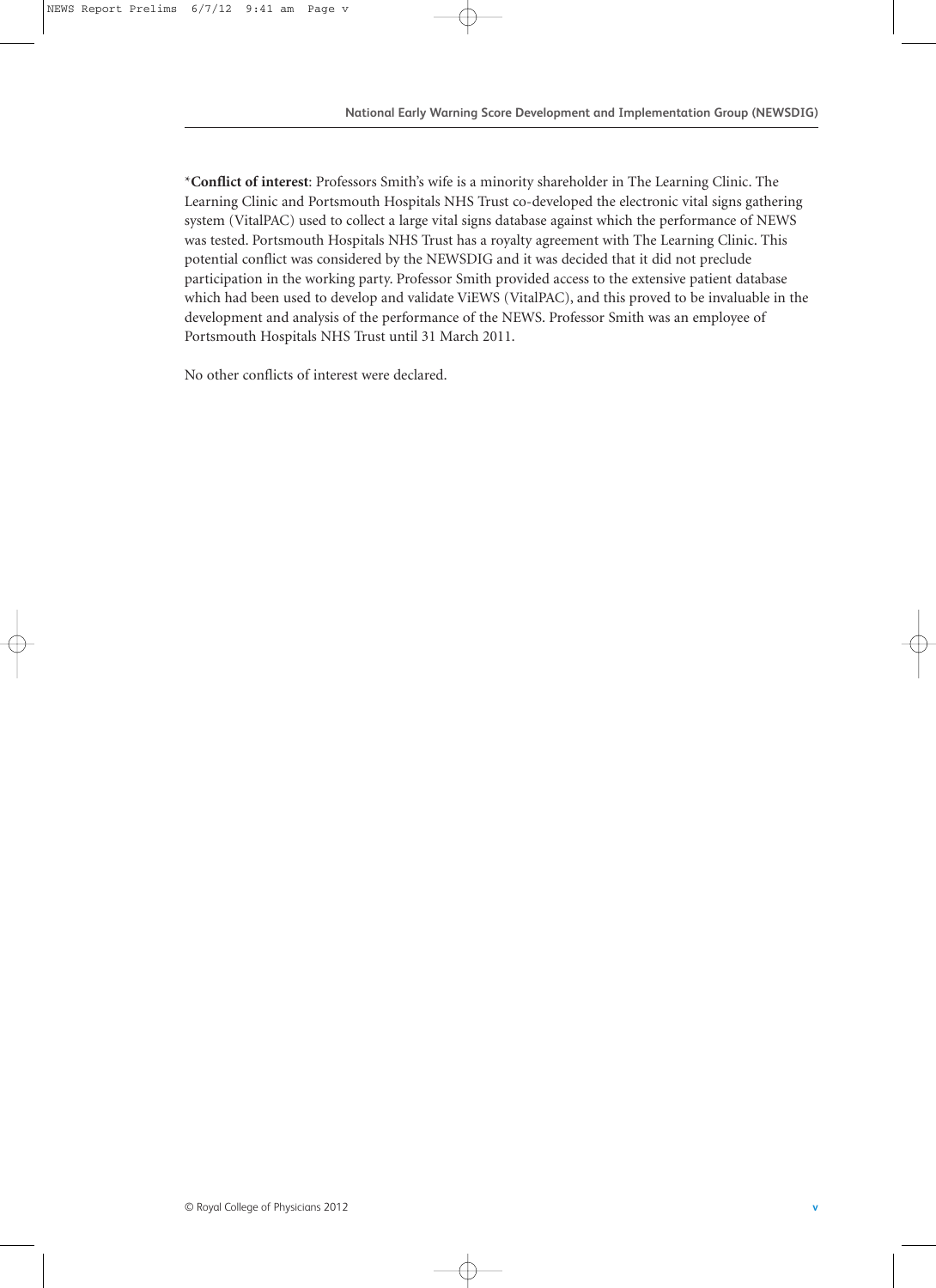# **Acknowledgements**

# **The NEWS charts and educational programme**

A small subgroup of the working party, led by Professor Derek Bell and supported by NHS Training for Innovation, created the design and layout of the final NEWS charts and worked with OCB Media, who were commissioned to develop the NEWS e-learning programme. This educational programme will support the dissemination and learning for all staff in the use of the NEWS charts and scoring system.

The NEWS educational programme was funded by the Royal College of Physicians, the Royal College of Nursing, the National Outreach Forum and NHS Training for Innovation.

#### **Subgroup members**

Professor Derek Bell, Imperial College London Rachel Binks, Royal College of Nursing Dr Nic Blackwell, OCB Media Therese Davis, Chelsea & Westminster Hospital Lesley Durham, National Outreach Forum Harry Hall, NHS Training for Innovation Dr Tim Rubidge, NHS Training for Innovation Dr Maire Smith, NHS Training for Innovation Professor Bryan Williams, chairman of NEWSDIG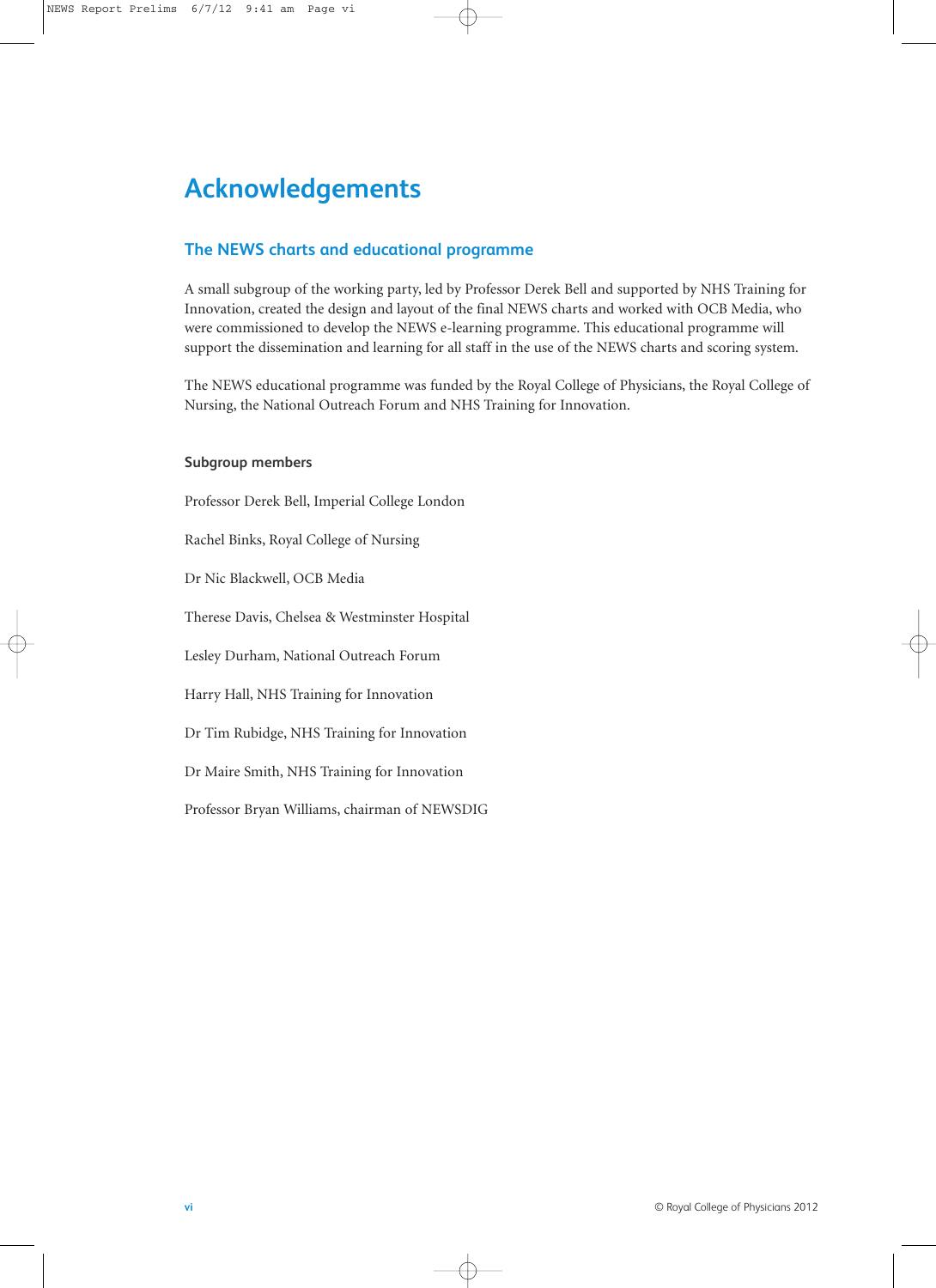# <span id="page-7-0"></span>**Foreword**

Working in partnership with patients and many professional groups, the Royal College of Physicians (RCP) has led the development of this new National Early Warning Score – another key milestone in the RCP's drive to improve the care of the acutely ill patient, a journey that began over a decade ago. Since then care for acutely ill patients has been revolutionised in the light of RCP recommendations, as hospitals have introduced dedicated acute medical units (AMUs) and appointed consultants in the new and growing specialty of acute medicine. With this bedrock to build on, we have moved forward with specific initiatives to reduce variation in the quality of care, not just in the AMU, but across the whole hospital, including the production of a series of toolkits focusing on acute care.

Having identified that the multiplicity of early warning systems used in different hospitals in the UK is causing a lack of consistency in detecting deterioration of patients' conditions and calling for urgent medical help, I am grateful to Professor Bryan Williams and all the working party for designing this clear national standard to drive the 'step change' required in the assessment and response to acute illness.

However well-constructed and accepted, a national standard cannot change practice unless it is adopted by every hospital, and underpinned by education and training. The RCP is supporting such implementation by making the report and the associated charts free to use across the NHS, and has codeveloped an online training programme with the Royal College of Nursing and the National Outreach Forum. We hope to see the score adopted as soon as possible right across the NHS.

> **Sir Richard Thompson** President, Royal College of Physicians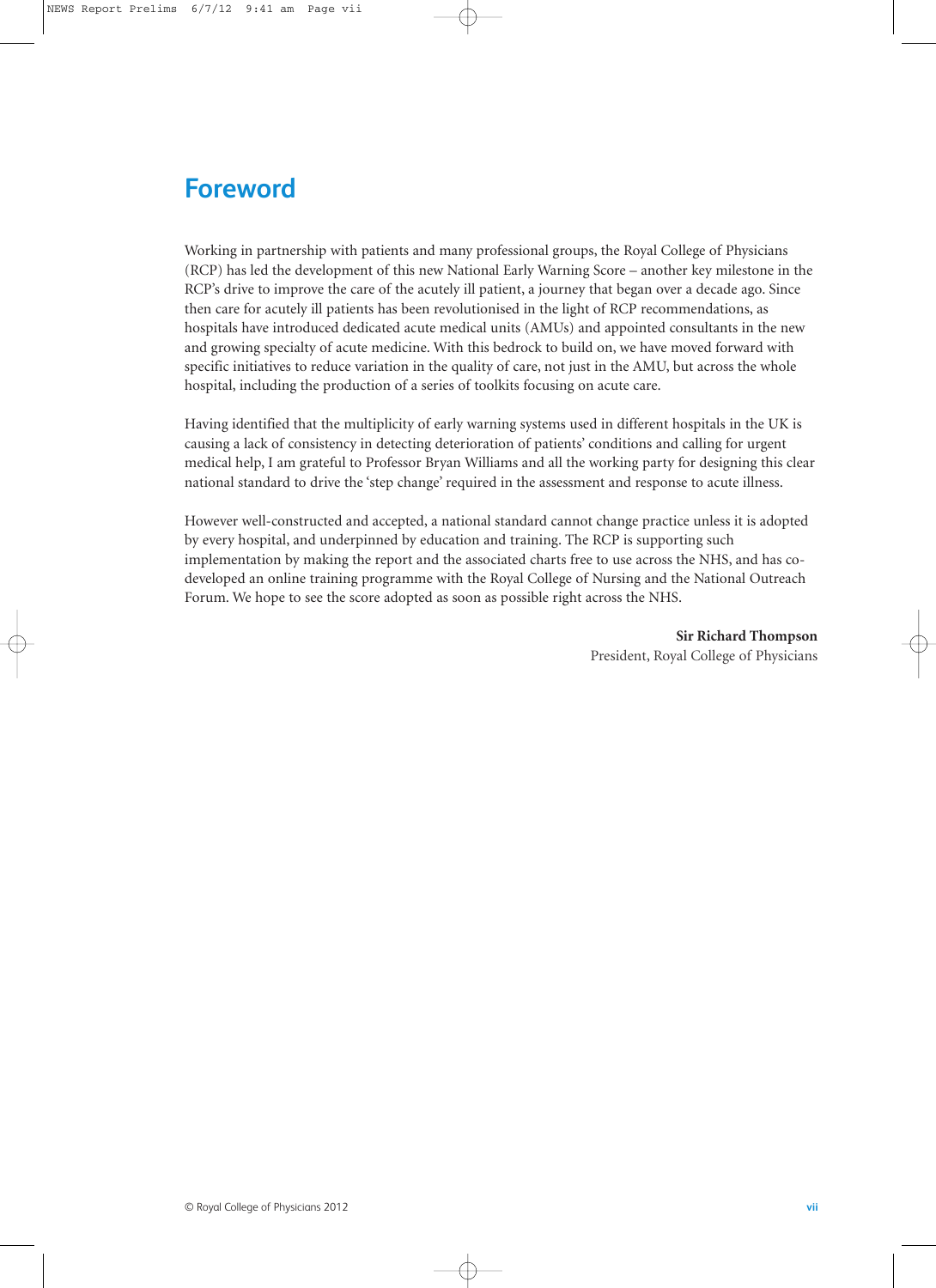# **Introduction on behalf of the National Outreach Forum and the Royal College of Nursing**

Critical care outreach and acute care teams have long encouraged the use of early warning scoring systems to enable a more timely response to, and assessment of, acutely ill patients. Indeed, optimising organisational delivery of safe, equitable and quality care for all acutely unwell, critically ill and recovering patients, irrespective of location or pathway, has been a life's work for many clinical champions of 'outreach', including a significant portion of ours.

When we were asked in 2009 to join NEWSDIG, we initially wondered if we would ever reach consensus on a single standardised national early warning scoring system. But after much work, debate and consultation with clinical colleagues with a wealth of expertise in this area, we believe that this first iteration of 'NEWS' and the accompanying web-based learning package provide a key step forward. It is a step towards standardisation of assessment, monitoring and tracking of acutely and critically ill patients, and importantly, it enforces the necessity of early clinical review and the competency requirements and availability of the clinical team undertaking the review.

With reference to the latter, the process of developing the NEWS and an appropriate clinical response has further galvanised the often overlooked contribution of skilled critical care outreach and acute care teams. This document therefore serves as a reminder that the availability of these teams 24/7 should be integral to organisational patient-safety strategies.

The next steps are to embrace and encourage the widespread use of NEWS with a view to generating a robust evidence base which can be used to evaluate effectiveness and drive future refinement if required.

Finally, we would like to acknowledge and thank clinical colleagues and peers who have engaged with this project with enthusiasm and commitment. We are indebted to their clinical wisdom and insight into the topic, and in particular the time they have taken to offer constructive feedback and comment – thank you.

> **Lesley Durham** RGN MA National Outreach Forum

**NOrF National Outreach Forum** 

**Rachel Binks** RGN MHSc Royal College of Nursing

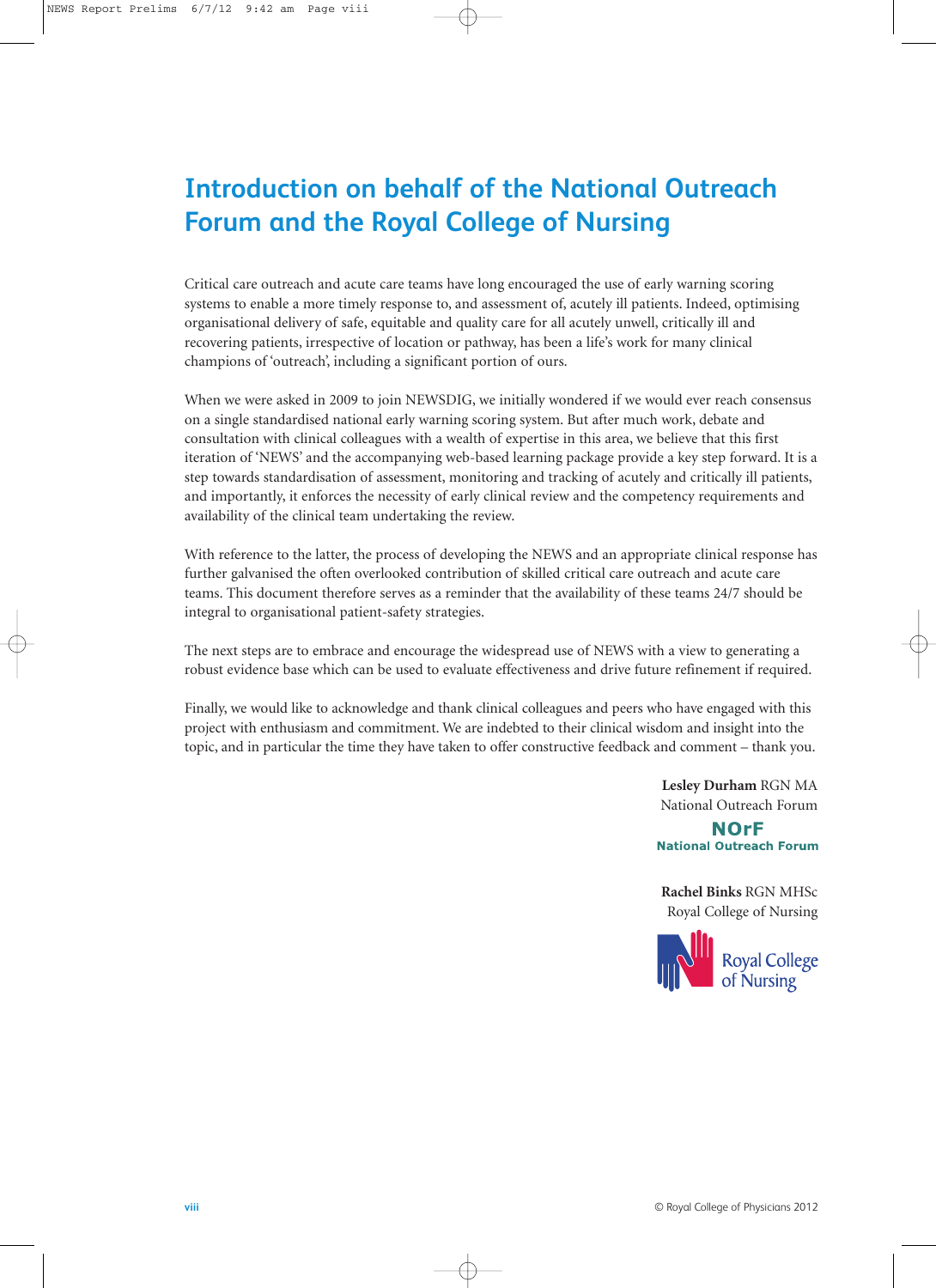# **Preface**

In 2005, I was asked by Dame Carol Black, then president of the RCP, to chair the RCP's Acute Medicine Task Force which culminated in its report in 2007, *Acute medical care: the right person, in the right setting – first time.* This report produced a template for the organisation of acute medical care in our hospitals and contained a number of recommendations which have been implemented nationally. Following its publication, the next RCP president Sir Ian Gilmore asked me to pinpoint the single-most important recommendation in the report that should be taken forward by the RCP. The decision was easy – we needed a National Early Warning Score (NEWS). We could have selected easier options but we saw this as having enormous potential to improve patient care. Colleagues over the years in various specialties have done a tremendous amount of good work, developing several early warning systems of which they were justifiably proud and to which, in some cases, firmly wedded. Perhaps because this was not the area of my life's work, I saw things a little differently. This was not just about 'what is the best system?', it was also about recognising the huge advantages of 'everybody using the same system'. It was not about the development of a completely novel approach – there was no need for that, as many of the elements of a simple and effective early warning score were already in place. The step change was the need to standardise the approach across the NHS and link the scoring system to clearly defined principles with regard to the urgency of response, the competency of the responders and the organisational infrastructure required to deliver an effective clinical response to acute illness, every time it is needed. Just like the highly effective 'simple surgical checklist', simple things done well can make a huge impact in healthcare and the NEWS has the potential to do the same.

It has been an honour and indeed a challenge to chair the National Early Warning Score Development and Implementation Group (NEWSDIG) on behalf of the RCP. The enthusiasm and commitment to this project within the group has been inspiring. It hasn't all been plain sailing and I am particularly indebted to Professor Derek Bell who has an extraordinary grasp of the topic and the complexities of the various interfaces involved in acute clinical care. Derek has been a rock of support throughout the process.

I would also like to acknowledge the assistance of Professors Gary Smith and David Prytherch who provided a large vital signs data set from Portsmouth Hospitals NHS Trust and who undertook the performance analysis for NEWS upon which the early warning score weightings, triggers and escalation criteria were based. I am also indebted to the support, experienced opinion and impressive nursing representation from Rachel Binks and Lesley Durham.

I have been heartened throughout by the interest and for the most part enthusiasm from so many national groups, professional societies and stakeholders – their input and critique has been insightful and invaluable. The many more that have played a key part in developing the NEWS are acknowledged at the beginning of the document. Finally, I would like to thank the current president of the RCP, Sir Richard Thompson, and the registrar Dr Patrick Cadigan for their continued support and encouragement in the later stages of this work. Thanks also to Tracy Scollin for her sterling work from beginning to end as the administrator for the working group. The baton now passes from the few to the many who must make this work for patients.

#### **Bryan Williams** MD FRCP

Professor of medicine, University College London Chairman of the NEWS Development and Implementation Group Royal College of Physicians, London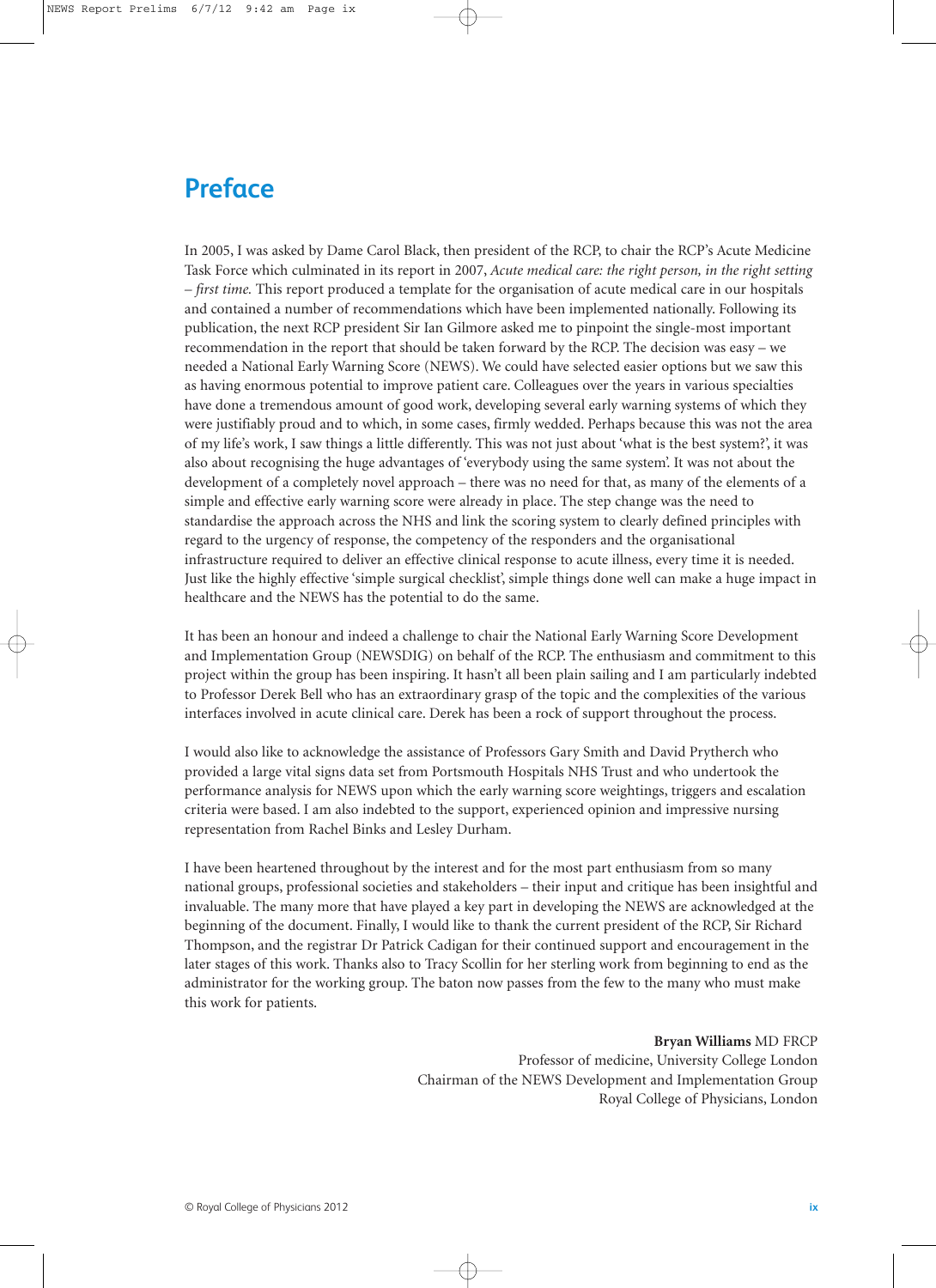# <span id="page-10-0"></span>**Executive summary**

### **Background**

Early detection, timeliness and competency of clinical response are a triad of determinants of clinical outcome in people with acute illness. Numerous recent national reports on acute clinical care have advocated the use of so-called 'early warning scores' (EWS), ie 'track-and-trigger systems' to efficiently identify and respond to patients who present with or develop acute illness. A number of EWS systems are currently in use across the NHS, however, the approach is not standardised. This variation in methodology and approach can result in a lack of familiarity with local systems when staff move between clinical areas/hospitals – the various EWS systems are not necessarily equivalent or interchangeable. Put simply, when assessing acutely ill patients using these various scores, we are not speaking the same language and this can lead to a lack of consistency in the approach to detection and response to acute illness. This lack of standardisation also bedevils attempts to embed a culture of training and education in the assessment and response to acute illness for all grades of healthcare professionals across the NHS. Building upon recommendations in the RCP's Acute Medicine Task Force report *Acute medical care: the right person, in the right setting – first time*, published in 2007, the RCP commissioned a multidisciplinary group to develop a National Early Warning Score (NEWS).

#### **Remit**

The remit of this group was to develop a NEWS system that could be adopted across the NHS to provide a standardised track-and-trigger system for acute illness in people presenting to, or within hospitals. The remit also included the need for recommendations on the urgency of the clinical response required, the clinical competency of the clinical responders and the most appropriate environment for ongoing clinical care, according to the NEWS.

#### **National Early Warning Score**

The NEWS, like many existing EWS systems, is based on a simple scoring system in which a score is allocated to physiological measurements already undertaken when patients present to, or are being monitored in hospital. Six simple physiological parameters form the basis of the scoring system:

- i) respiratory rate
- ii) oxygen saturations
- iii) temperature
- iv) systolic blood pressure
- v) pulse rate
- vi) level of consciousness.

A score is allocated to each as they are measured, the magnitude of the score reflecting how extreme the parameter varies from the norm. The score is then aggregated. The score is uplifted for people requiring oxygen. It is important to emphasise that these parameters are already routinely measured in hospitals and recorded on the clinical chart.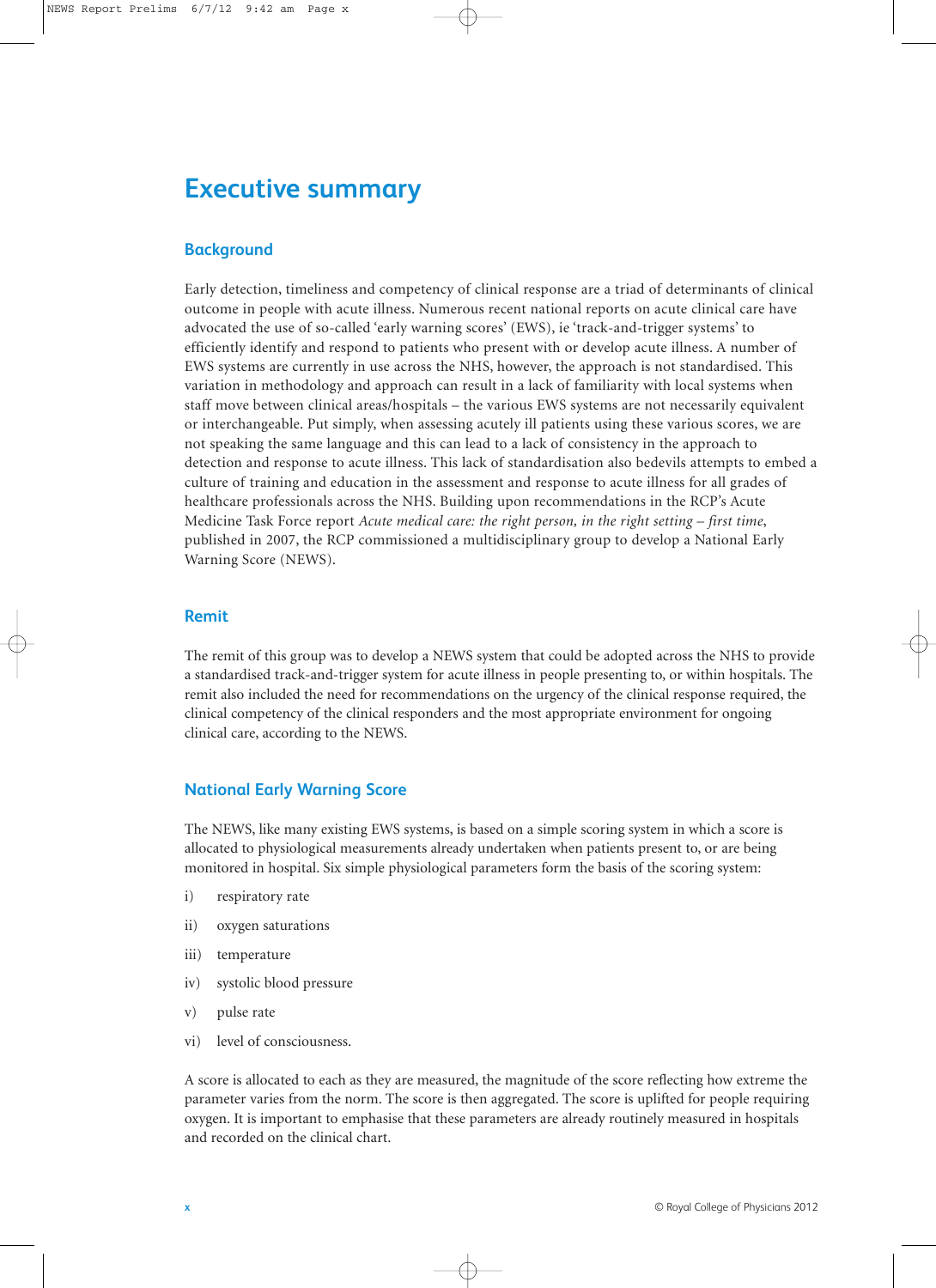#### **Evaluation of NEWS**

During its development, the NEWS was evaluated against a variety of other early warning systems currently in use. NEWS was shown to be as good at discriminating risk of acute mortality as the best of existing systems and better than others. Furthermore, at the recommended trigger levels for a clinical alert, NEWS is more sensitive than most existing systems. This means NEWS will provide an enhanced level of surveillance and clinical review of patients with greater specificity in identifying those at risk of clinical deterioration. Experience of the use of NEWS in clinical practice will allow ongoing evaluation of its performance and refinement, if required.

# **Using NEWS**

This report advocates that the NEWS should be used to standardise the assessment of acute-illness severity when patients present acutely to hospital and also in the prehospital assessment ie by primary care and the ambulance services. It is also recommended that the NEWS is used as a surveillance system for all patients in hospitals, tracking their clinical condition, alerting the clinical team to any clinical deterioration and triggering a timely clinical response.

### **The NEWS clinical observations chart**

To facilitate standardisation and a national unified approach, a colour-coded clinical chart has been developed which we propose is used across the NHS to record routine clinical data and track a patient's clinical condition. This tracking system will alert the clinical team to any untoward clinical deterioration and also clinical recovery. This in turn should determine the urgency and scale of the clinical response.

# **Clinical response to NEWS**

Depending on the NEW score, the report provides recommendations for the frequency of clinical monitoring, the urgency of clinical review and the competency requirements of the clinical team needed to undertake that review. The report emphasises the importance of ensuring that acute care response teams with the appropriate competencies in acute clinical care are clearly defined, free of other clinical responsibilities and available 24/7 in acute hospitals. Furthermore, for those patients with the highest NEW score, ie the most seriously ill, the report provides recommendations regarding the most appropriate clinical environment for ongoing critical care.

The NEWS provides the basis for a unified and systematic approach to the first assessment of acutely ill patients and a simple track-and-trigger system for monitoring clinical progress for all patients in hospitals. This is allied to recommendations on the urgency and competency of the clinical response, as well as the most appropriate environment for ongoing care of the most acutely ill patients. In so doing, the NEWS provides a template for the staff and infrastructure requirements for modern acute clinical care.

#### **NEWS and training and education**

The NEWS provides the basis for standardising the training and credentialing of all staff engaged in the care of patients in hospitals and the prehospital assessment of patients. We recommend that this should also be extended to undergraduate education of medical, nursing and allied healthcare professionals.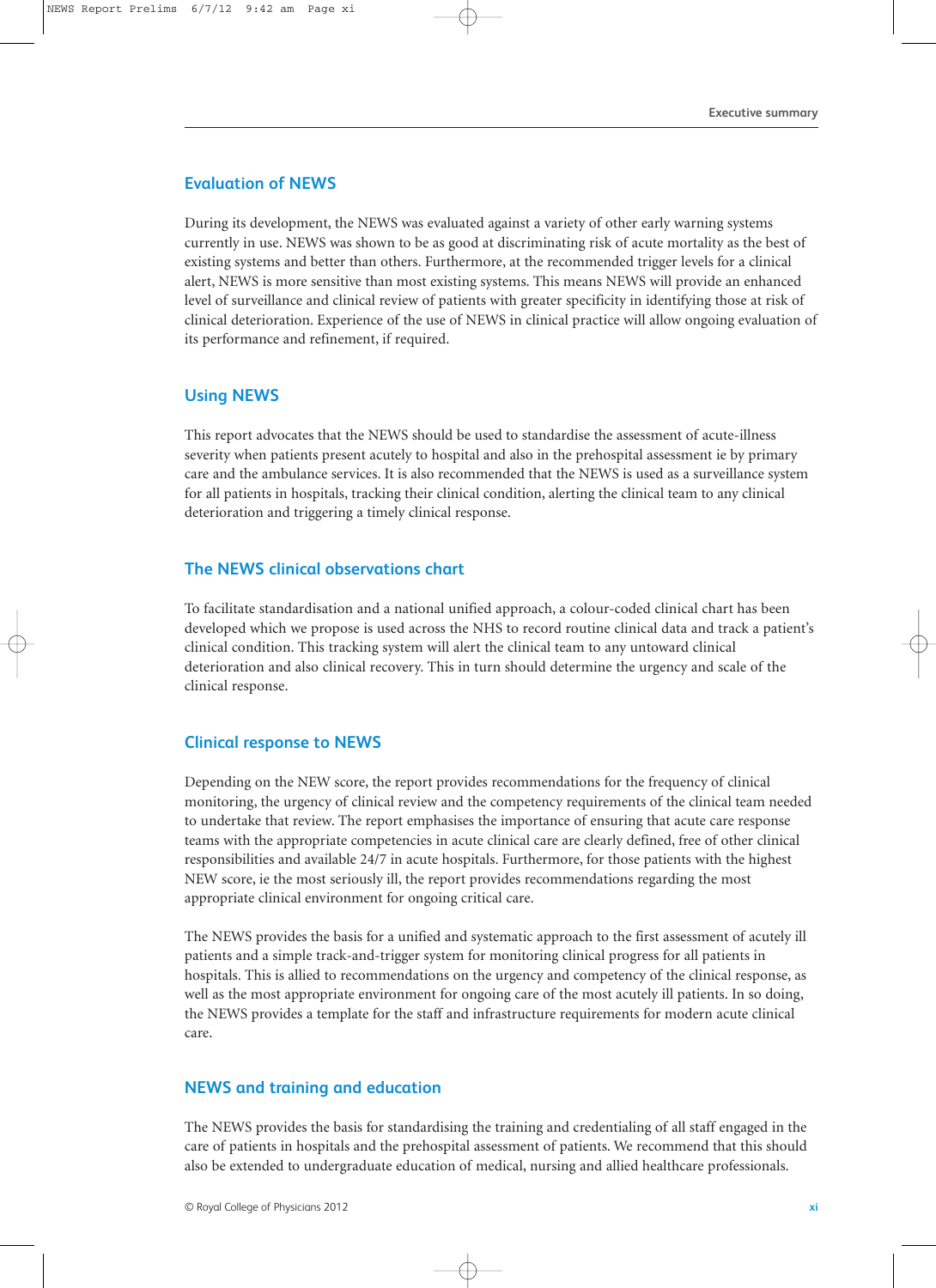### **NEWS, national clinical outcomes data and research and innovation**

Finally, adopting NEWS nationally would also provide valuable standardised data on regional variations in illness severity and resource requirements, as well as objective measurements of illness severity and clinical outcomes – the latter providing an invaluable research resource to evaluate the efficacy of new systems of care and interventions.

### **Conclusion**

The key message from this report is the potential for the NEWS to drive a step change improvement in safety and clinical outcomes for acutely ill patients in our hospitals by standardising the assessment and scoring of simple physiological parameters and adopting this approach across the NHS.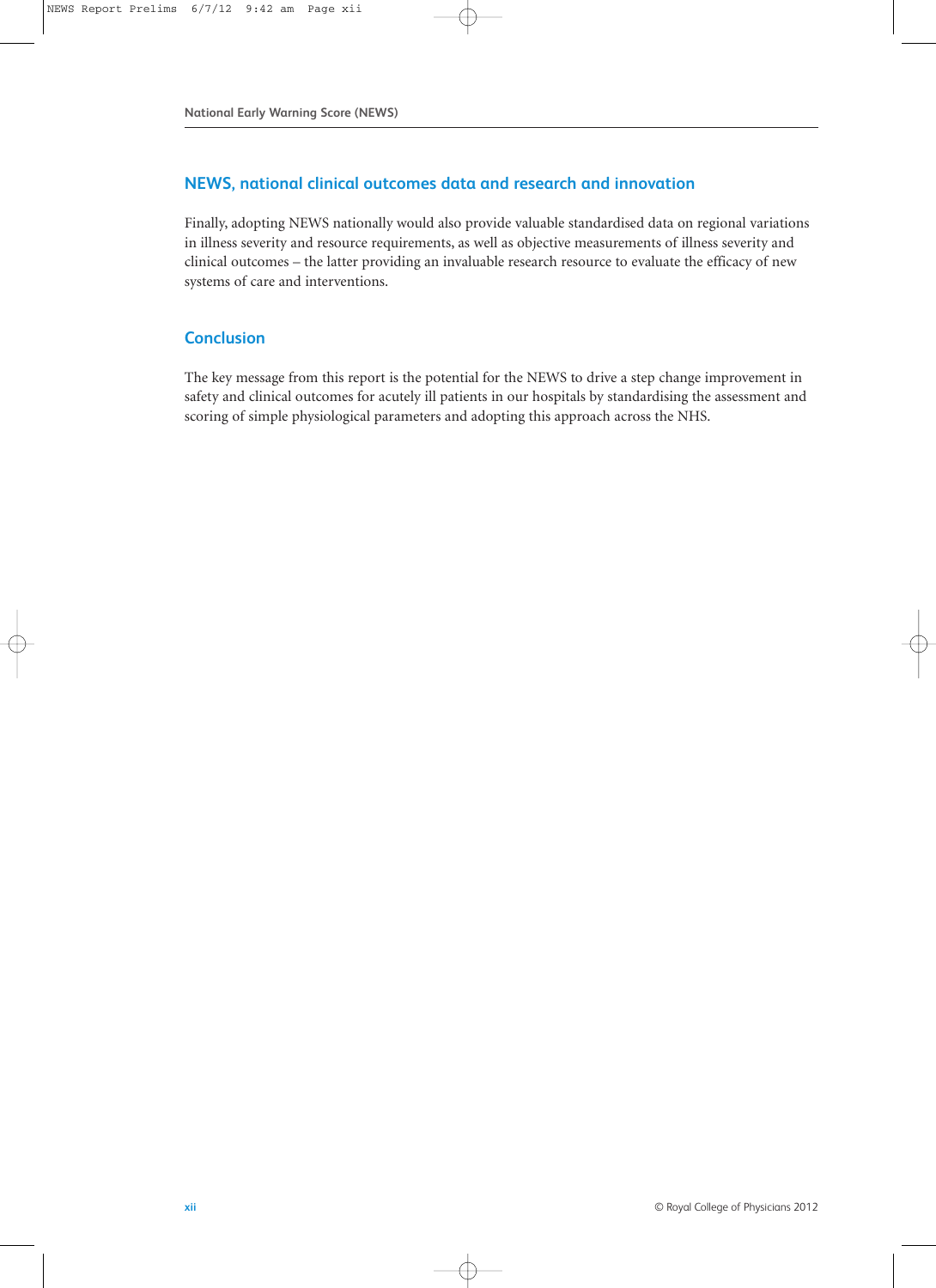# <span id="page-13-0"></span>**Recommendations**

- 1. We recommend that the routine clinical assessment of all adult patients (aged 16 years or more) should be standardised across the NHS with the routine recording of a minimum clinical data set of physiological parameters resulting in a National Early Warning Score (NEWS).
- 2. We recommend that the NEWS is used to improve the following:
	- i) the assessment of acute illness
	- ii) the detection of clinical deterioration, and
	- iii) the initiation of a timely and competent clinical response.
- 3. The NEWS **should not** be used in children (ie, aged <16 years) or women who are pregnant because the physiological response to acute illness can be modified in children and by pregnancy. Furthermore, the chronically disturbed physiology of some patients with chronic obstructive pulmonary disease (COPD) could influence the sensitivity of the NEWS, which should be recognised when interpreting NEWS in these patients.
- 4. We recommend that the NEWS be used as an aid to clinical assessment and not as a substitute for competent clinical judgement.
- 5. The NEWS should be used for initial assessment of acute illness and for continuous monitoring of a patient's well-being throughout their stay in hospital. By recording the NEWS on a regular basis, the trends in the patient's clinical responses can be tracked to provide early warning of potential clinical deterioration and provide a trigger for escalation of clinical care. Likewise, the recording of the NEWS trends will provide guidance about the patient's recovery and return to stability, thereby facilitating a reduction in the frequency and intensity of clinical monitoring towards patient discharge.
- 6. The NEWS should be considered for implementation in prehospital assessment of acutely ill patients by 'first responders' eg the ambulance services, primary care and community hospitals, to improve the communication of acute-illness severity to receiving hospitals.

# **The NEWS physiological parameters and scoring system**

- 7. We recommend that the score should be determined from seven parameters (six physiological plus one weighting score for supplemental oxygen):
	- **Six physiological parameters routinely recorded:** i) respiratory rate, ii) oxygen saturations, iii) temperature, iv) systolic blood pressure, v) pulse rate and vi) level of consciousness.
	- In addition, **a weighting score of 2 should be added for any patient requiring supplemental oxygen** (oxygen delivery by mask or nasal cannulae).
- 8. Each of the six NEWS physiological parameters should be allocated a score reflecting the magnitude of disturbance to each of the physiological parameters. The individual parameter scores should then be combined with a score for use of supplemental oxygen to derive the aggregate NEWS score for the patient.
- 9. We recommend three trigger levels for a clinical alert requiring clinician assessment based on the NEWS: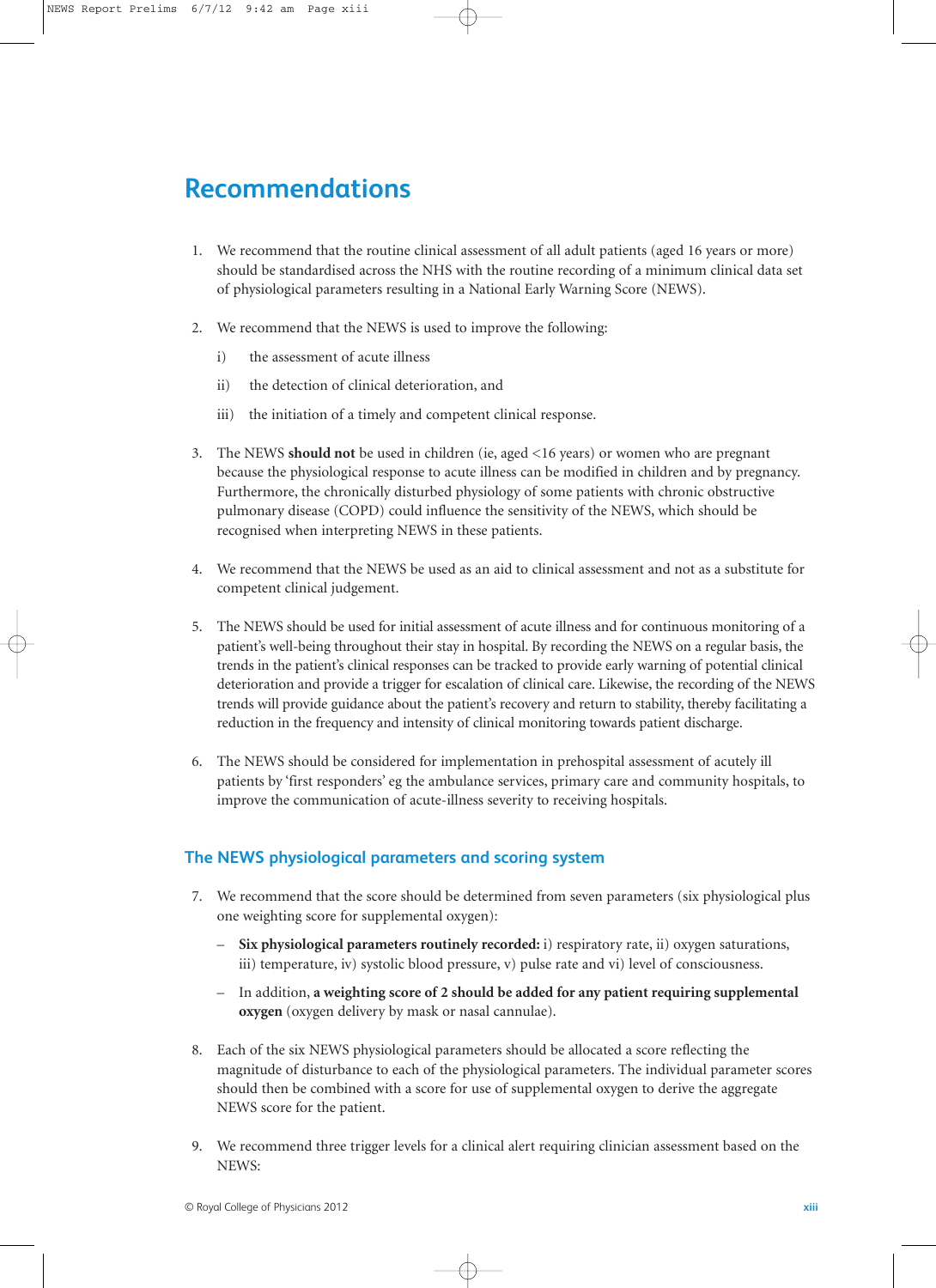- a **low score:** an aggregate NEW score of 1–4
- a **medium score:** a NEWS aggregate score of 5 or more, or a RED score, ie an extreme variation in an individual physiological parameter (a score of 3 in any one parameter which is colourcoded RED on the [observation chart\)](#page-36-0)
- a **high score:** an aggregate NEW score of 7 or more.
- 10. These triggers should determine the urgency of the clinical response and the clinical competency of the responder/s.
	- A **low score** (NEW score 1–4) should prompt assessment by a competent registered nurse who should decide if a change to frequency of clinical monitoring or an escalation of clinical care is required.
	- A **medium score** (ie NEW score of 5–6 or a RED score) should prompt an urgent review by a clinician skilled with competencies in the assessment of acute illness – usually a ward-based doctor or acute team nurse, who should consider whether escalation of care to a team with critical-care skills is required (ie critical care outreach team).
	- A **high score** (NEW score of 7 or more) should prompt emergency assessment by a clinical team/critical care outreach team with critical-care competencies and usually transfer of the patient to a higher dependency care area.

# **The NEWS chart**

- 11. We recommend the use of [a standardised NEWS observation chart f](#page-36-0)or the routine recording of clinical observations, across the NHS.
- 12. The NEWS chart should replace the wide variety of temperature, pulse and respiratory rate (TPR) charts currently in use, to provide a standardised system for recording routine clinical data for all patients in hospital. A consistent format will provide easier recognition of patient data, and facilitate national training in the measurement and recording of such data for all NHS staff (**http://tfinews.ocbmedia.com**).
- 13. The NEWS chart should be colour-coded (Red, Amber, Green RAG coded) to provide both visual and numeric prompts to aid identification of abnormal clinical parameters.
- 14. The core of the NEWS chart for recording and scoring the NEWS physiological parameters should be consistent nationally, but it is recognised that components of the chart area must reflect other key parameters not incorporated in the score, including urine output and pain scores.
- 15. The NEWS should be used alongside validated scoring systems such as the Glasgow Coma Scale or disease-specific systems as dictated by patient need.

# **Using NEWS in clinical practice**

- 16. We recommend that the NEWS is used to determine the urgency of clinical response and the clinical competency of the responder/s to acute-illness severity for patients in hospitals, or in prehospital assessment.
- 17. Concern about a patient's clinical condition should always override the NEWS if the attending healthcare professional considers it necessary to escalate care.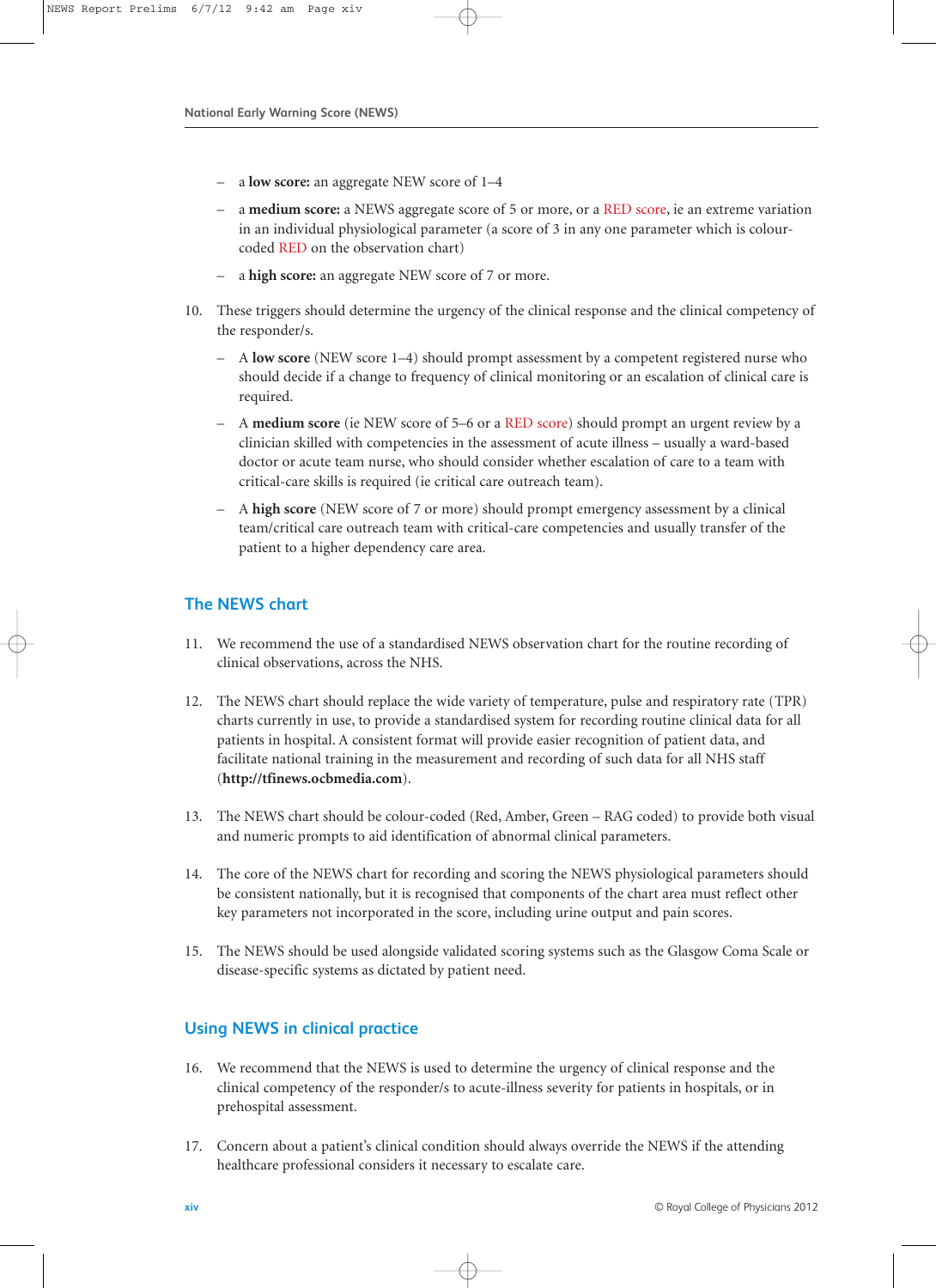- 18. Clinical response to the NEWS should be recorded on the chart. This will provide a continuous record of actions taken in response to variations in the NEWS and act as a prompt for escalating care if necessary.
- 19. When clinical teams decide that the routine recording of data for the NEWS is not appropriate, eg patients on an end-of-life care pathway, such decisions should be discussed with the patient and recorded in the clinical notes.

### **Clinical response to the NEWS**

- 20. The organisation of the clinical response to acute illness should be reviewed and agreed locally to ensure that the speed of response and clinical competency of the responders match that recommended for each of the three grades of acute-illness severity as defined by the NEWS.
- 21. We recommend that in acute hospitals, local arrangements should ensure an agreed response to each NEWS trigger level and should define:
	- the speed/urgency of response to acute illness, including a clear escalation policy to ensure that an appropriate response always occurs and is guaranteed 24/7
	- who responds, ie the seniority and clinical competencies of the responder/s
	- the appropriate settings for ongoing acute care, including availability of facilities, trained staff and timely access to higher dependency care, if required
	- the frequency of subsequent clinical monitoring.

# **Clinical competencies of the responders to NEWS**

- 22. All healthcare staff recording data for, or responding to, the NEWS should be trained in its use and should understand the significance of the scores with regard to local policies for responding to the NEWS triggers and the clinical response required.
- 23. The clinical responders to medium or high NEWS triggers should have the appropriate skills and competencies in the assessment and clinical management of acute illness.\* Team members should be clearly identified and provide coverage 24/7.
- 24. There should be locally agreed mechanisms for timely alert of the critical care teams responding to a high NEWscore. Members of these teams should have overriding responsibility to this role with regard to other duties, 24/7.

# **The NEWS and clinical settings for acute clinical care**

- 25. The NEWS should be used to aid decision-making with regard to the most appropriate clinical setting for ongoing care. Local policies should define pathways for efficient and seamless escalation and transfer of care, including:
	- access to clinical monitoring, ie monitored beds, with staff trained to interpret and respond appropriately

<sup>\*</sup>www.dh.gov.uk/en/Publicationsandstatistics/Publications/PublicationsPolicyAndGuidance/DH\_096989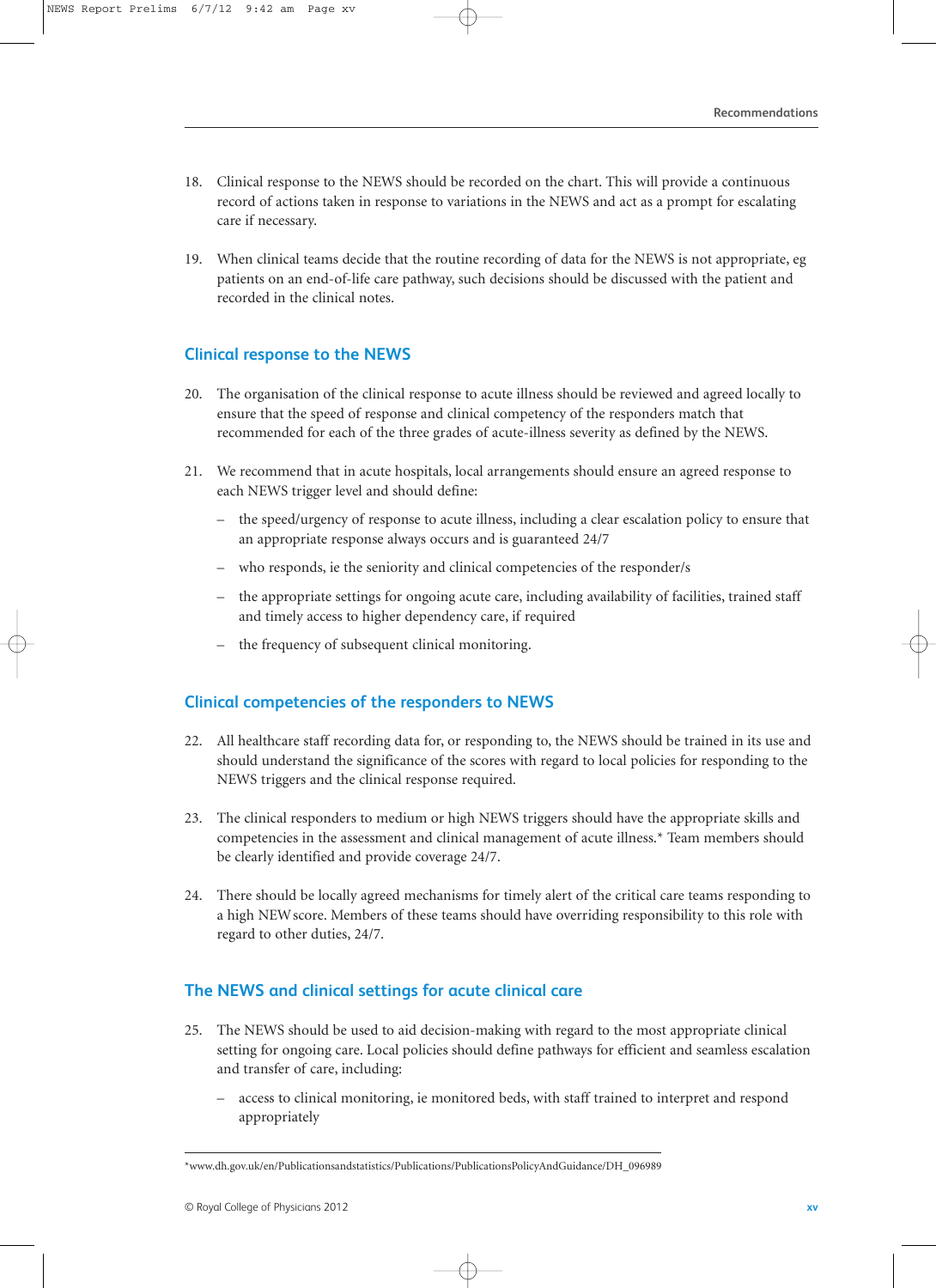- timely access to staff trained in critical care, ie airway management and resuscitation and when required, access to higher dependency/critical care beds
- timely access to specialist acute care, ie acute cardiac, respiratory, liver or renal support.

# **The NEWS and frequency of clinical monitoring**

- 26. The NEWS should be used to inform the frequency of clinical monitoring, which should be recorded on the NEWS chart.
- 27. We recommend that for those scoring 0, the minimum frequency of monitoring should be 12 hourly, increasing to 4–6 hourly with scores of 1–4, unless more or less frequent monitoring is considered appropriate by a competent clinical decision-maker.
- 28. We recommend that the frequency of monitoring should be increased to a minimum of hourly for those patients with a NEW score of 5–6, or a RED score (ie a score of 3 in any single parameter) until the patient is reviewed and a plan of care documented.
- 29. We recommend continuous monitoring and recording of vital signs for those with a NEWS aggregate score of 7 or more.

# **Education and training in the use of NEWS**

- 30. Education, training and demonstrable competency in the use of NEWS should be a mandatory requirement for all healthcare staff engaged in the assessment and monitoring of acutely ill patients across the NHS.
- 31. We recommend that education regarding NEWS should form part of undergraduate nursing, paramedical and medical training.
- 32. We recommend that the clinical responders to medium NEW scores must have competency in the assessment of acutely ill patients. Responders to a high NEW score must also have competency in critical-care skills and airway management.

# **Research and development**

- 33. NEWS should be evaluated in practice to determine if the recommended scoring template and trigger thresholds are optimal and refined if needed.
- 34. Future research should be directed towards evaluating the effectiveness of the NEWS in improving clinical response times and clinical outcomes in patients with acute illness.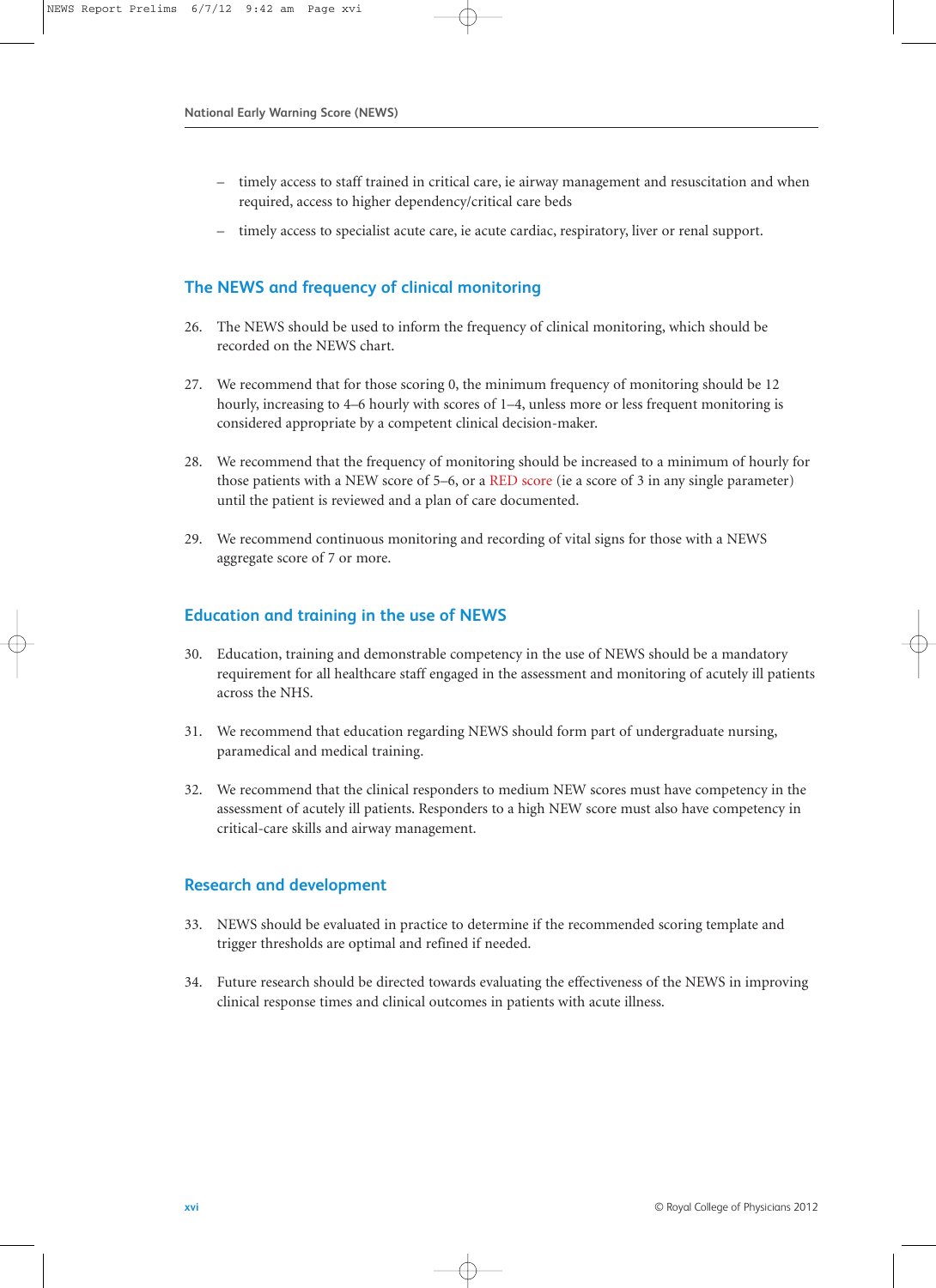# <span id="page-17-0"></span>**1 Background and introduction**

When a patient is acutely unwell and presents to hospital, or deteriorates and becomes acutely unwell whilst in hospital, time is of the essence and a fast and efficient clinical response is required to optimise clinical outcomes. Current evidence suggests that the triad of i) early detection, ii) timeliness of response, and iii) competency of the clinical response, is critical to defining clinical outcomes. $1-7$ 

A number of recent national reports, including those from the National Institute for Health and Clinical Excellence (NICE) and the RCP's Acute Medicine Task Force, have highlighted the importance of a systematic approach and advocated the use of so-called 'early warning scores' (EWS), or 'track-and-trigger systems', to efficiently identify and respond to patients who present with or develop acute illness. $8-10$  These reports emphasise that the clinical response to the acutely ill patient could be substantially improved by the routine embedding of simple systems based on two key requirements:

- i) a systematic method to measure simple physiological parameters in all patients to allow early recognition of those presenting with acute illness or who are deteriorating, and
- ii) a clear definition of the appropriate urgency and scale of the clinical response required, tailored to the level of acute-illness severity.

To deliver these objectives, appropriate training and education is required.

The initial assessment and quantification of acute-illness severity need not be complex. Indeed, if it is to be practically deployed across all healthcare systems and utilised by all healthcare professionals, then the approach must be pragmatic but sufficient. Illness severity can be quantified by measurement of a combination of simple physiological parameters such as respiration rate, oxygen saturations, temperature, systolic blood pressure, pulse rate and level of consciousness – all of which are easily recorded during routine patient assessment. Based on these simple physiological measurements, there are now many 'early warning scores' or 'track-and-trigger systems' in use worldwide.7 These vary in complexity ranging from single physiological parameter scores through to multiple parameter, aggregate-weighted and a combination of these systems.<sup>11–13</sup> These scores have been used to determine the speed and level of clinical response required for an individual patient. In the setting of acute illness, these scoring systems have also been shown to be a good predictor of patient mortality and hospital length of stay. $1-7$ 

The National Confidential Enquiry into Patient Outcome and Death (NCEPOD) 2007 report titled *Emergency admissions: a journey in the right direction?* recommended that: *'*A clear physiological monitoring plan should be created for each patient commensurate with their clinical condition. This should detail what is to be monitored, the desirable parameters and the frequency of observations. This should be regardless of the type of ward to which the patients are transferred.<sup>9</sup>

The NCEPOD report did not, however, emphasise the importance of standardising the physiological monitoring plan which we believe is critical to facilitate education and training in the initial assessment and continuous monitoring of acutely ill patients in hospitals across the NHS. Thus, a key principle of this new report is that the standardisation of assessment and response to acute illness would provide a 'step change' in acute care across the NHS.

A number of important factors needed to be considered when developing a national EWS:

- Which physiological parameters should be measured routinely and included in the scoring system?
- What weighting/score should be given to the magnitude of disturbance to each of these parameters?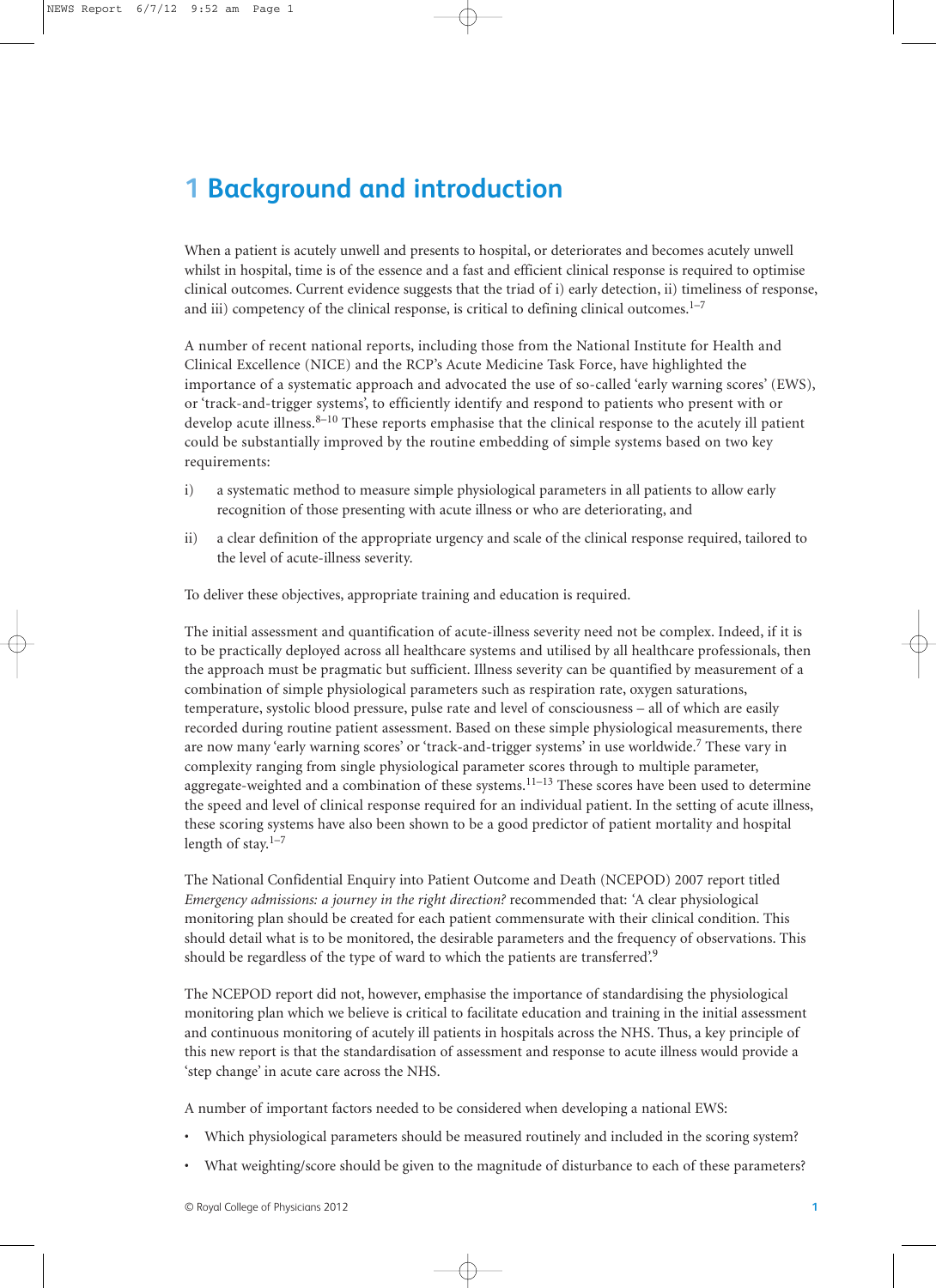- Should a clinical alert be based on an extreme variation of one parameter, or an aggregate score of all parameters, or a combination of both?
- At what 'score' should the clinical response be escalated, ie how sensitive is the trigger?
- What should be the nature of that response with regard to the clinical competencies of the responder?

From this list of considerations it is clear that the design of a standardised EWS posed a considerable challenge, not least of all to ensure (i) that the score was not so complex that it was never used, (ii) that the trigger was not too sensitive that it led to unnecessary alerts and which would overwhelm the clinical response teams, but also (iii) that the score was not so insensitive that these teams never responded at all. We also recognised that for a standardised NEWS to work, it must be supported by effective training for all healthcare professionals, thus permitting wide implementation using a common language.

Critical care outreach teams have long encouraged the adoption of EWS systems to enable a more timely response and assessment of acutely ill patients. Consequently a number of EWS systems have already been developed and widely implemented by hospitals across the NHS. However, we considered the current situation far from ideal for a number of reasons:

- 1. The various EWS systems currently being used in the NHS use a variety of different physiological parameters to derive their score. Moreover, the 'weighting' given to individual physiological parameters also differs between scoring systems. Consequently, clinical staff in different hospitals, or different clinical settings within the same hospital, often use different EWS systems and are not necessarily familiar with differences between the different systems.
- 2. Few local EWS systems have been formally evaluated to determine whether they accurately define acute-illness severity across a broad spectrum of acute clinical settings.
- 3. Where EWS systems are used, the frequency of monitoring and speed and magnitude of an 'appropriate clinical response' to a specific level of acute-illness severity has often been poorly defined and/or adhered to. Many hospitals using EWS systems do not have robust response systems in place, with the appropriate balance of staff trained in the clinical competencies required to adequately respond to a high score, especially 'out of hours'.
- 4. The potential for the use of EWS systems to standardise the assessment of acute-illness severity in the community and for prehospital setting has not been realised.
- 5. The absence of a nationally standardised approach to the detection and response to acute illness in hospitals has bedevilled attempts to embed standardised training in the assessment and response to the acutely ill patient, in the postgraduate and undergraduate settings.

The limitations of current clinical practice were recognised by the comprehensive Acute Medicine Task Force report from the RCP in 2007, that noted: 'A number of basic assessment tools or "early warning scores" are currently in use nationwide', and commented that 'there is no justification for the continued use of multiple different early warning scores to assess illness severity'.10

The Acute Medicine Task Force went on to recommend the following:

*The physiological assessment of all patients should be standardised across the NHS with the recording of a minimum clinical data set resulting in a NHS early warning (NEW) score. This will provide a standardised record of illness severity and urgency of need, from first assessment and throughout the patient journey. This would allow consistent face-to-face assessment of illness severity across the NHS and provide a valuable baseline from which to evaluate the patient's clinical progress. It would also enhance good clinical practice, support standardised recording of vital data and provide an important source of*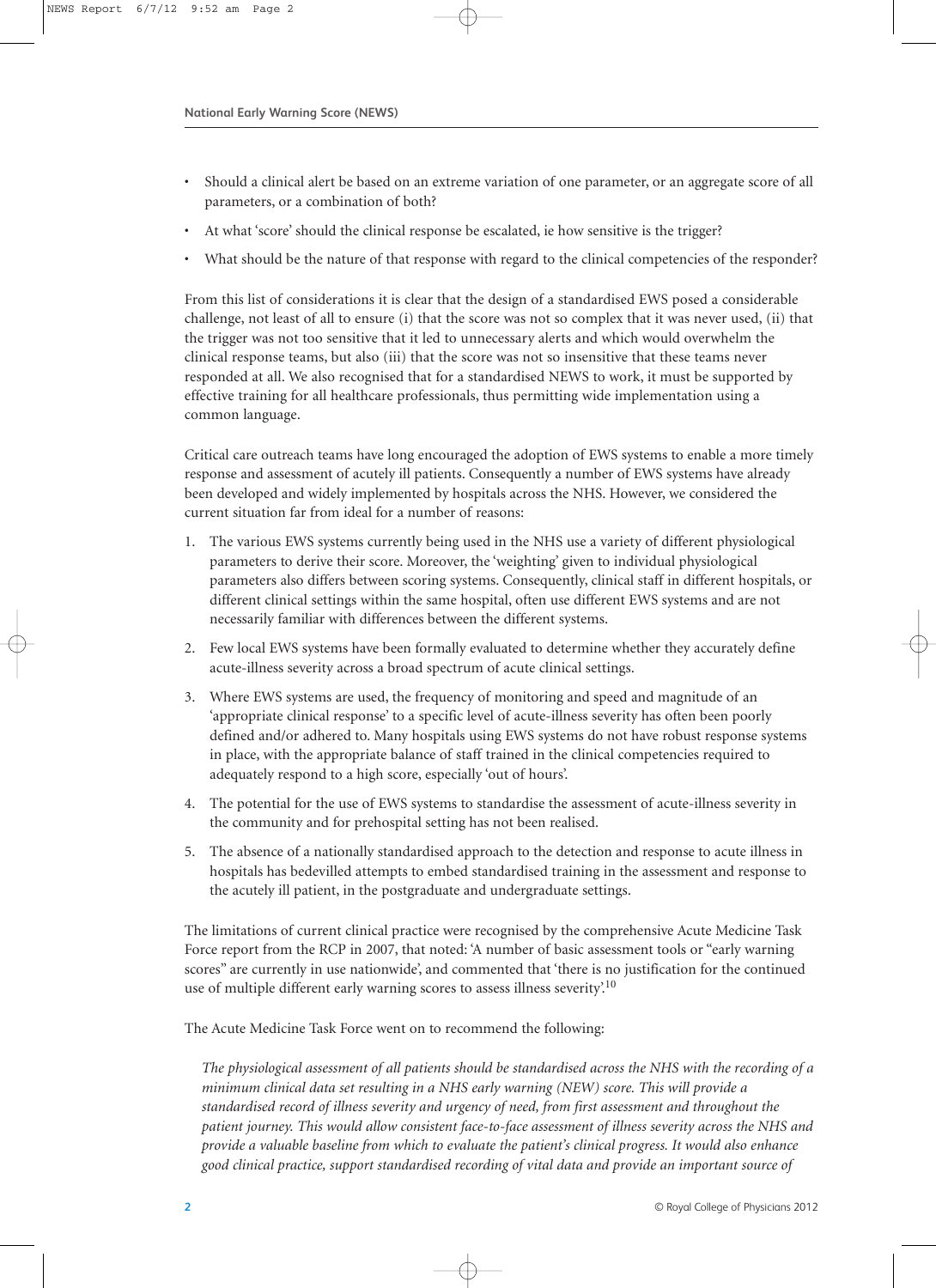*documentation for audit of the quality of patient care. Furthermore, the development of NEWS would provide an important first step towards national unitary clinical documentation across all acute healthcare providers.*<sup>10</sup>

The Acute Medicine Task Force report recognised that a key weakness in current practice was the lack of a standardised EWS embedded within the culture of the NHS. This lack of standardisation prevented the EWS being part of the routine training and education for all NHS staff. This has significant patientsafety implications that could be remedied by the establishment of a National Early Warning Score (NEWS) to be used by all staff as part of credentialing. We have adopted the term 'National' rather than 'NHS' for NEWS because we would like to see this culture of standardised recording of illness severity adopted both within and beyond the NHS.

### **Potential benefits of a National Early Warning Score (NEWS)**

The key principle underpinning the recommendations in this report is standardisation. In developing the NEWS, there was the potential for endless discussions about which parameters should be included in the NEWS, the thresholds for each parameter within the scoring system and the scaling of the response to specific scores. Such discussions were important but could not be allowed to detract from our overarching principle that a system that reduced variation in care and improved communication would be overwhelmingly important in driving a 'step change' in the assessment and response to acute illness. Given the current variation in scoring systems, maintaining the status quo was not ideal. We recognised that the NEWS must be practical and 'user friendly' to enable its use across the NHS and also to encourage its wider use in other settings, eg in the prehospital assessment of patients with acute illness.

This report does not advocate a radical shift in the methods of assessment of illness severity, the basic principles already exist. The key message is standardisation of the approach and the widespread adoption of a single national EWS, ie NEWS.

The key principle underpinning the NEWS is standardisation.

# **Potential benefits of a standardised NEWS**

The potential benefits of a standardised NEWS include:

- a single EWS system for early detection of the acutely unwell patient by measurement of specific physiological parameters in a standardised format
- a standardised score to determine illness severity to support consistent clinical decision-making and an appropriate clinical response
- the potential for standardisation of training and education in the detection and management of the acutely unwell patient and thus the ability to incorporate such training earlier into clinical careers
- the vehicle to adopt a standardised scoring system throughout the acute hospital, not solely in the context of acute clinical deterioration but also for continuous monitoring of all patients, providing a standardised means of identifying and responding to patients with unanticipated acute deterioration in their clinical condition whilst in hospital
- the opportunity to extend its application to prehospital assessment and standardise the assessment of acute illness in these settings.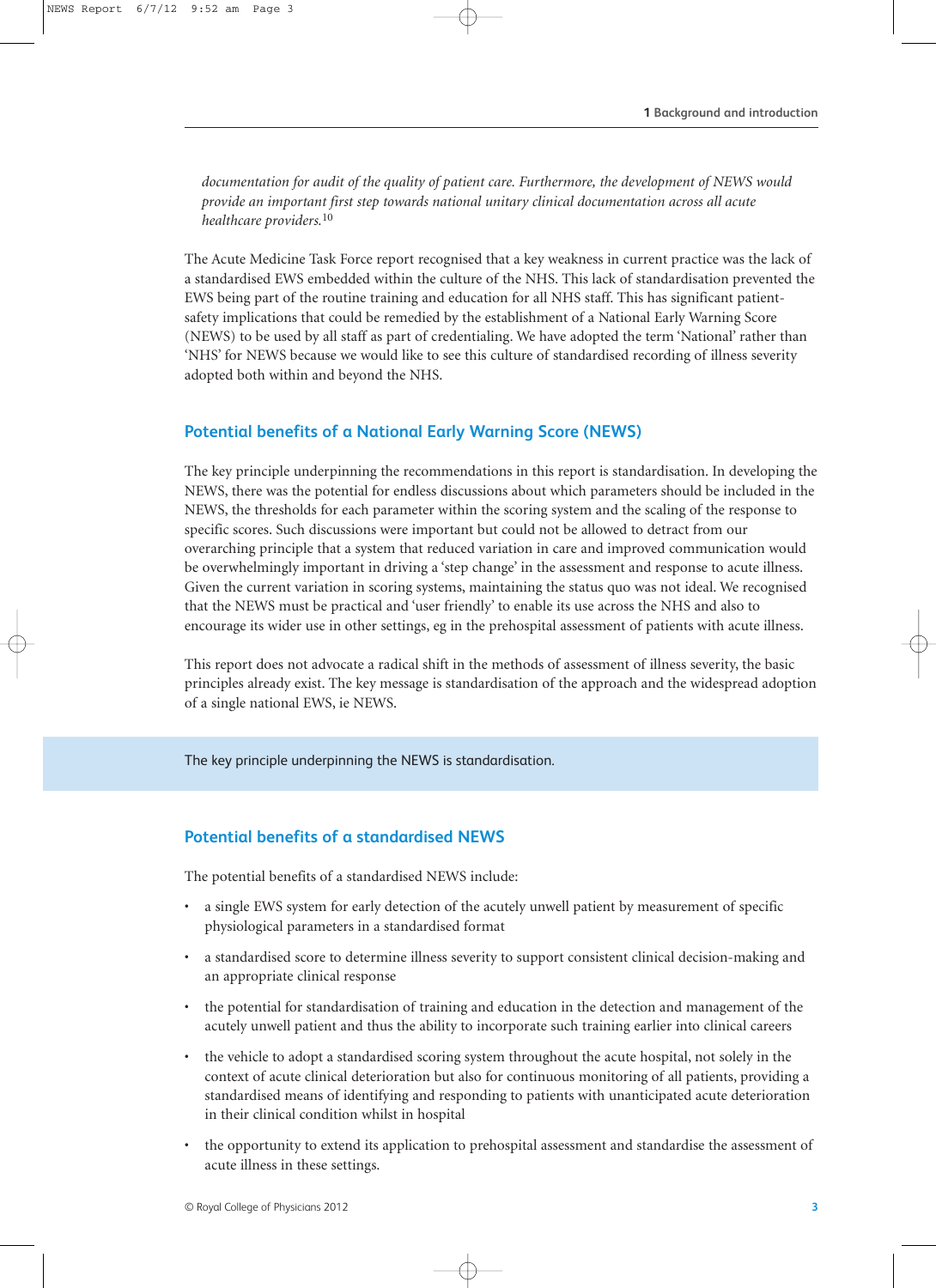The use of NEWS in all hospitals would also provide a standardised national platform to record defined levels of illness severity which would facilitate the development of simple acute-illness severity profiles to assist with (i) audit and planning of capacity and human resource needs and their allocation to match illness severity, and (ii) a powerful research tool to assess the impact of interventions, the quality of care and clinical outcomes.

NEWS – everybody is speaking a common language.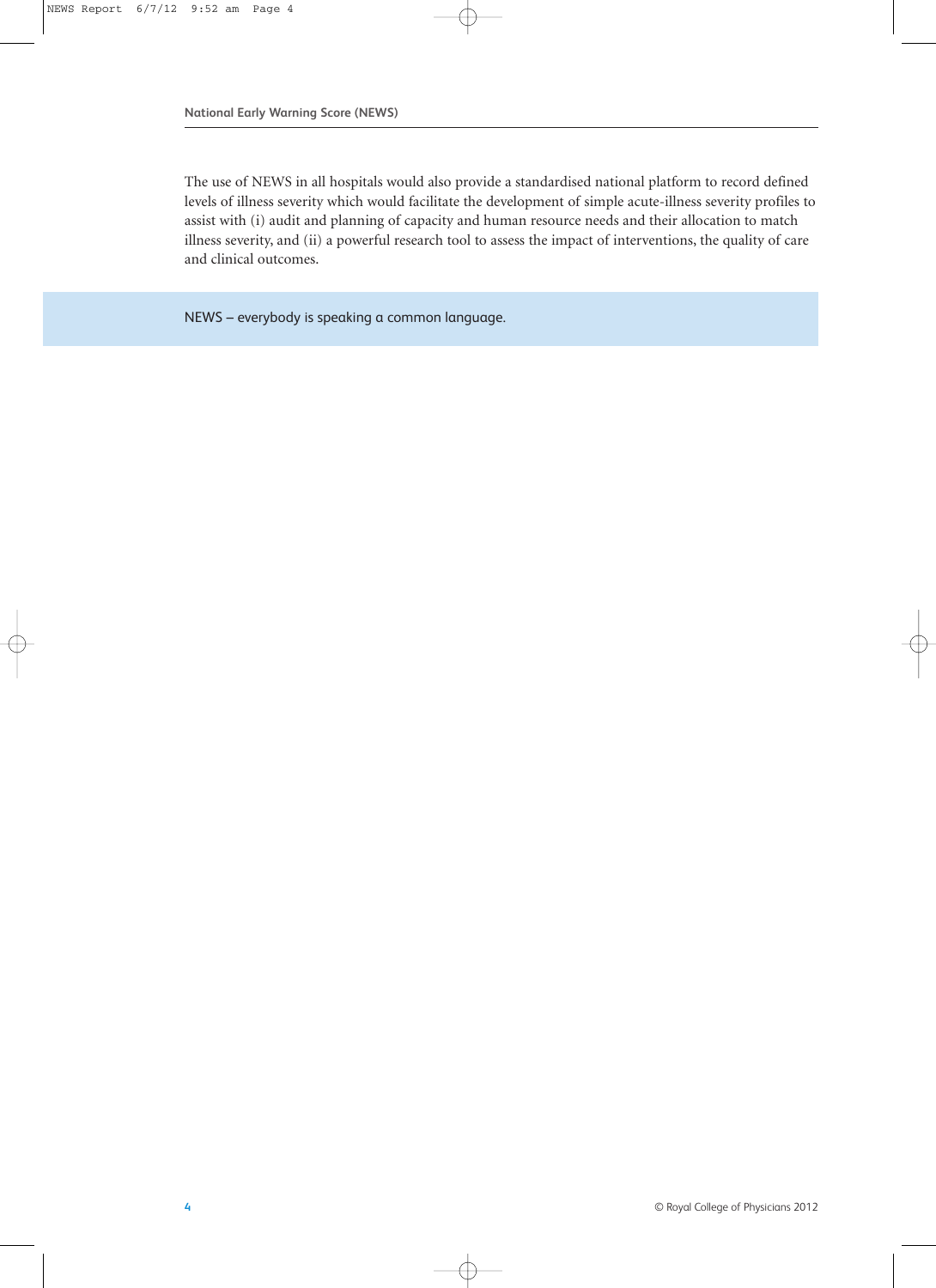# <span id="page-21-0"></span>**2 Methodology**

The Royal College of Physicians commissioned their Acute Medicine Task Force team to convene a working group to develop NEWS – the NEWS Development and Implementation Group (NEWSDIG). The specific objective of the group was to develop a single EWS system that could be implemented across the NHS.

# **Remit of the NEWSDIG**

The remit of this working party was:

- to develop a National Early Warning Score (NEWS) for use in adults
- to define the physiological parameters that would be included in the NEWS system, based on existing routine physiological measurements
- to define the weighting that should be applied to each of the parameters to derive the final aggregate NEW score
- to define the generic features of an appropriate scaled response to acute-illness severity as defined by the NEWS with regard to frequency of monitoring, the urgency of clinical response and levels of escalation of care
- to design a generic and standardised observation chart to record the NEWS parameters in routine clinical practice, and
- to develop an online training resource to support the implementation of NEWS.

# **Process of development**

The process involved small group discussion meetings of the NEWDSIG to review existing EWS systems and related published literature and reports. This culminated in an initial draft report. The draft report was circulated to a wide group of national stakeholders [\(see Appendix A\)](#page-45-1) for comment and suggestions to improve the initial draft. This review process led to a further draft report which was reviewed by the Council of the Royal College of Physicians, culminating in further recommendations for improvement and the production of this final report for publication.

The NEWSDIG reviewed a wide variety of EWS systems currently in use across the NHS. This was facilitated by a member of NEWSDIG (Professor Gary Smith) who had recently completed a review of the performance of 33 aggregate-weighted, track-and-trigger systems.<sup>12</sup> This provided the basis for discussions to determine the physiological components incorporated into existing EWS systems and the performance of these systems. The systems had many common features but also subtle differences with regard to the physiological parameters included, the number of parameters contained therein and the weightings given to each parameter. This in turn, influenced the performance of these systems in identifying acute illness.

It was clear from this literature review that the evidence base to guide the formulation of NEWS was somewhat limited and certainly not optimal. Furthermore, where published EWS systems were is use, in many cases local modifications had been applied. Also, when published systems were in use in different hospitals, the presentation of data on local charts differed in such a way that it was not obvious that the same EWS system was being used, creating the potential for confusion.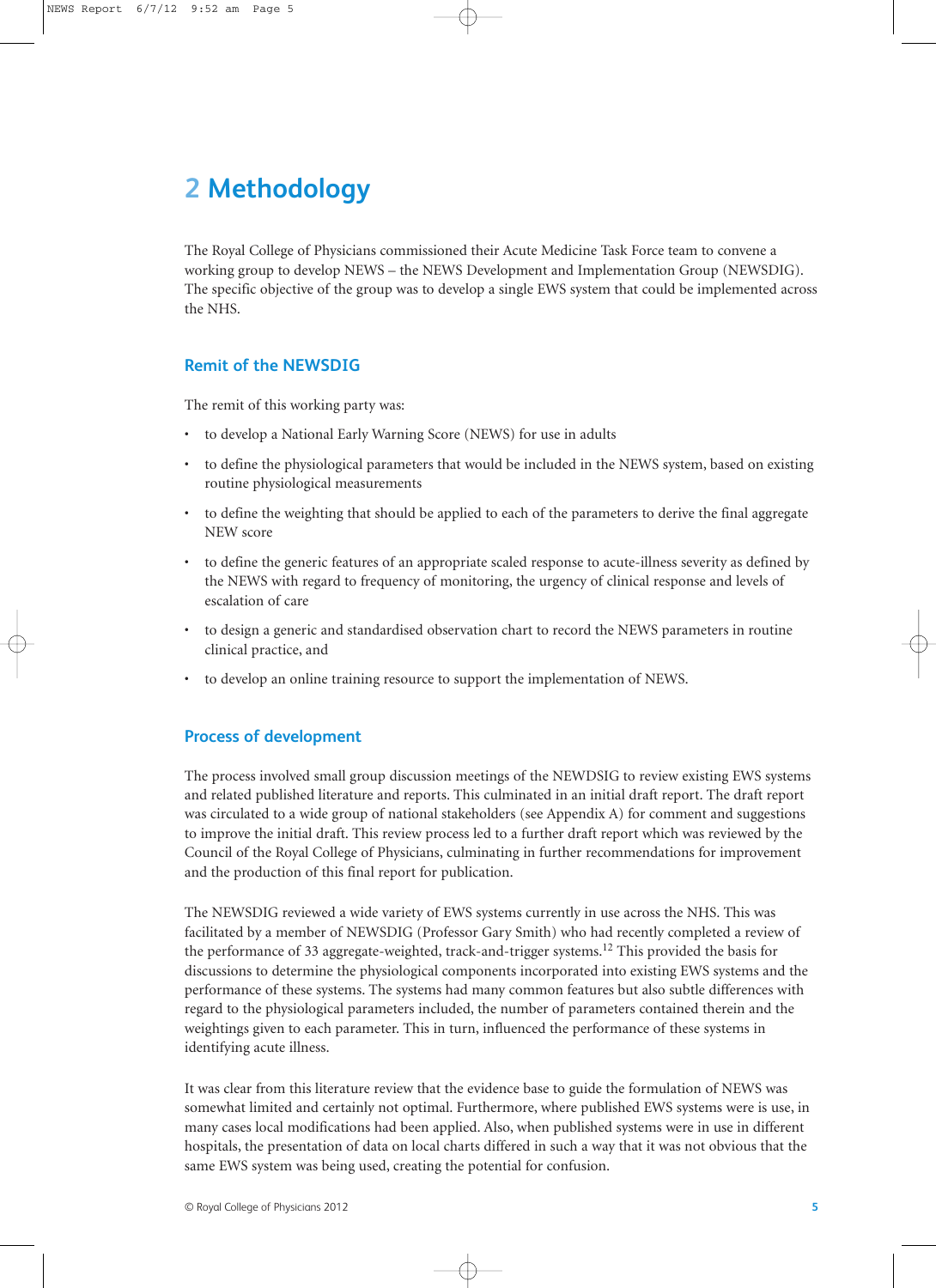The group noted the uncertainty about how an EWS should be validated as there is no currently agreed standard. The NEWSDIG agreed that some method of pre-launch evaluation and validation was essential and there was much discussion about what was meant by 'validation' in this context. A number of important issues were considered, for example: What is the most appropriate outcome measure against which to validate an EWS system? Is it the efficiency of the system in predicting the clinical deterioration requiring an escalation of clinical care? Is it the sensitivity of the trigger and appropriateness of the escalation of care? Is it the avoidance of the need to transfer a patient to higher dependency care? Is it the ability of the EWS to predict in-hospital mortality or mortality over a longer period? Is it length of stay in hospital? Moreover, if the response is not standardised, how is it possible to know if the scoring system is working suboptimally, or simply compromised by the fact that the clinical response is inadequate. Put simply, unless the response is controlled for, it is difficult to evaluate the scoring system in isolation. It was clear that more robust research will be needed and it was also clear that adoption of a standardised NEWS would help facilitate and inform such research. That said, our guiding premise that such scoring systems, supported by educational programmes and implementation of more standardised response mechanisms, had the potential to improve the efficiency of acute care, triage and clinical outcomes, appeared to be well-grounded in evidence. $1-10$ 

Members of NEWSDIG discussed the various physiological parameters that might be included in a NEWS (see below). The group also noted that some EWS systems had solely used an aggregate score derived from the physiological parameters. This prompted discussion about what to do regarding an extreme variation in a single physiological parameter – should this be sufficient to act as a trigger for an urgent clinical review of the patient? Could we ignore extreme variation in a single parameter, accepting that this would be unusual, if the aggregate score was insufficient to trigger a medium or high score?

The NEWSDIG group finally agreed on six physiological parameters that should form the basis of the NEW scoring system. There was much discussion about the inclusion of oxygen saturations, especially about the practicality of their routine measurement. It was noted that the measurement of oxygen saturations is now commonplace in hospitals and prehospital assessment of acutely ill patients and the practicality of undertaking these measurements is now less of an issue than it had been previously. We also discussed how to handle the need for supplemental oxygen to maintain oxygen saturations. Until recently, this had not featured in many EWS systems but was considered by NEWSDIG to be important if oxygen saturations were to become incorporated into the NEWS.

Professor Smith shared recent information about a recently developed EWS (ViEWS) which included all six physiological parameters proposed for NEWS plus inspired oxygen concentration.14 Following minor adjustments to this system and based on clinical opinion from the members of NEWSDIG, the final format for NEWS was agreed. Professors Smith and Prytherch then agreed to undertake an analysis of the performance of the NEWS using their extensive clinical database of bed-side physiological measurements that included a range of outcomes including death within 24 hours of assessment. This evaluation and validation of the NEWS versus other existing EWS systems is discussed in more detail below.

Formulating these recommendations in this report thus represented a balance of assessment of the available evidence, experienced clinical and professional judgment, patient and user opinion, evaluation and validation, and pragmatism – the latter being especially important. Our guiding principle was that if the NEWS was going to work in all acute-care settings across the NHS, including prehospital assessment, then it must be simple to implement and use measures that already exist. We acknowledge that this first iteration of the NEWS is only the beginning. As with all new innovations in healthcare, there is the inevitable need for a process of ongoing evaluation and evolution. This will be dependent on ongoing assessment and review of the performance of NEWS in clinical settings across the NHS. Further 'fine tuning' of the NEWS may be required, based on evaluation of the clinical data that will flow from its widespread use. This will be an essential national research stream flowing from the implementation of NEWS.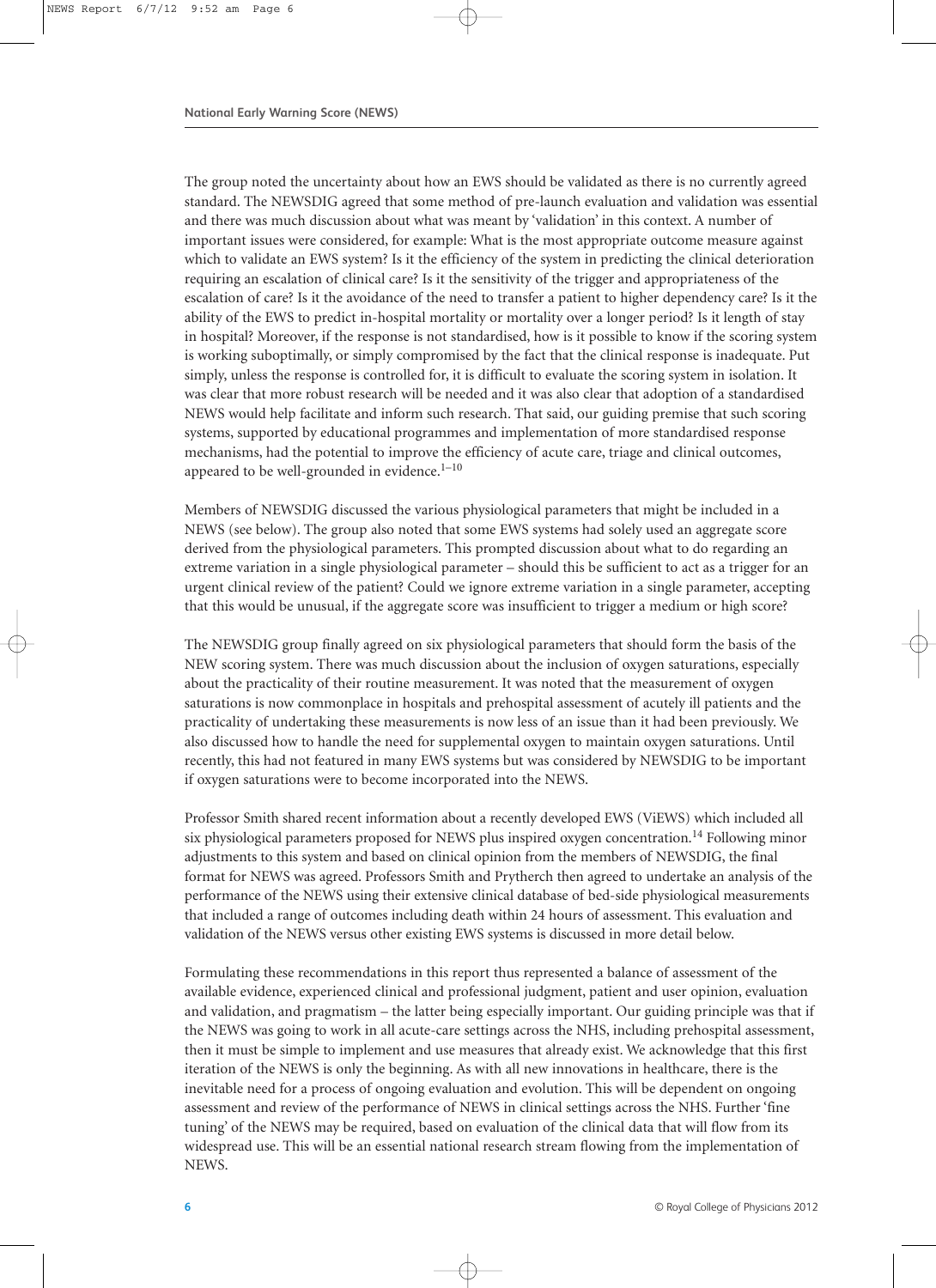A key advantage of the NEWS is that it provides the essential first step on the road towards a standardised approach to track illness severity and trigger a timely and appropriate clinical response to acute illness for all patients. Without a standardised assessment tool of this kind, this was never going to happen. We consider this approach to the development, evolution and validation in use of the NEWS preferable to the current piecemeal adoption of multiple EWS systems in the NHS, without national review, standardised training in their use, or oversight of their suitability via objective audit of their performance. The development of a NEWS is the beginning, not the end of the process.

Finally the NEWSDIG group noted that the normal baseline for physiological parameters and the magnitude and character of the physiological response to acute illness often differs in children and in pregnancy. The NEWS has been **designed for use in adults aged 16 years and above**. It is not recommended for use in children or during pregnancy. Furthermore, the NEWSDIG recognised that the chronically disturbed physiology of some patients with eg COPD could affect the sensitivity of the NEWS.

#### **From evidence to recommendations**

The NEWSDIG was conscious of the need to ensure that their recommendations for the NEWS were well grounded in evidence. The NEWSDIG noted that the benefits of using a system of recording routine physiological measurements as the basis of an early warning score to improve the detection of acute illness has been well established from previous published reports and had provided the evidence base for NICE recommendations (in CG50), $8$  which recommended the adoption of such an approach to detect and respond to acute illness. The NEWSDIG adopted the same physiological parameters for the NEWS as recommended by the NICE report. The decision to add an additional weighting score for the use of supplemental oxygen was based on more recent literature reviews which suggested that this improved the precision of early warning scores systems at detecting acute illness severity. This was complemented by direct review of published data presented to the NEWSDIG by a member (Professor Gary Smith) from a comprehensive analysis of the performance of early warning scoring systems that included supplemental oxygen. Decisions with regard to the weighting given to the NEWS parameters were based on a published systematic review (see text) and review of normal ranges currently used by other early warning systems, and group discussion by the members of NEWSDIG. The performance of the NEWS system was formally evaluated against other early warning systems using the aforementioned comprehensive database, as discussed in the section of this document '[Evaluation of the NEWS' \(page 15\).](#page-31-0) Likewise, the sensitivity of the NEWS trigger was evaluated using the same database. These analyses of the performance and sensitivity and specificity of the NEW scoring system are planned for publication. Finally, the draft reports of NEWS were subject to extensive scrutiny by the members of the NEWSDIG, stakeholder groups [\(see Appendix A\)](#page-45-1) and the Council of the Royal College of Physicians, London. This led to redrafts and clarifications. The NEWSDIG members noted throughout the process that the evidence base and criteria for assessment of early warning score systems is not as comprehensive as it should be and that few other early warning systems have undergone such extensive evaluation prior to launch as the NEWS. Furthermore, the NEWSDIG recommends that the performance of the NEWS should be further evaluated in practice and refined if needed.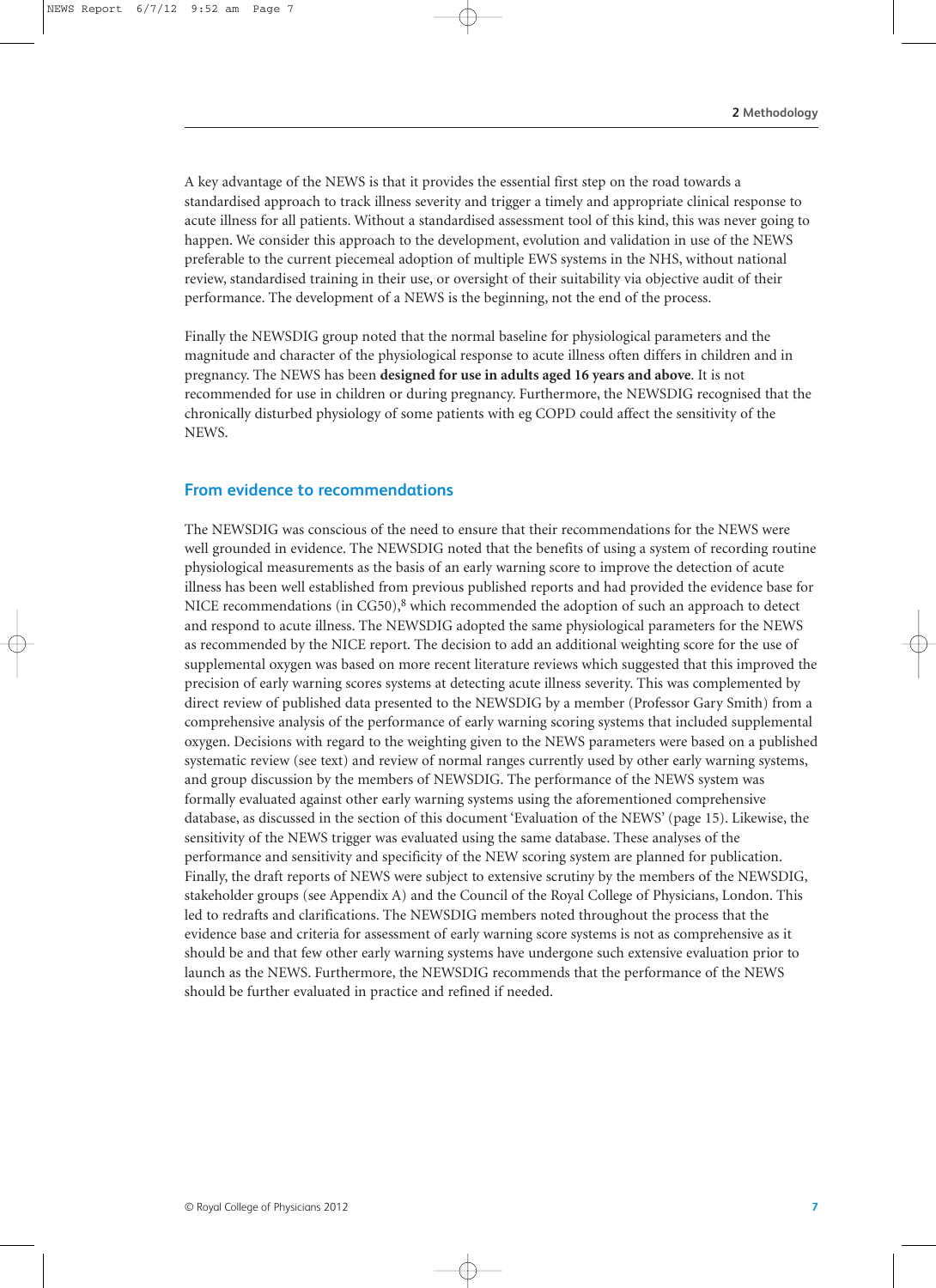# <span id="page-24-0"></span>**3 Physiological parameters incorporated into the NEWS**

There are many physiological parameters that could have been included in an acute-illness severity score. Many are already recorded routinely in patients in hospital, eg temperature, pulse and blood pressure. In addition, there are characteristics of individual patients such as age and gender that might influence physiological responses to acute illness and clinical outcomes. Thus, a simple concept such as the NEWS had the potential to become extremely complex and cumbersome in use. The NICE guideline, *The management of the acutely unwell patient*, adopted a pragmatic approach and recommended routine measurement of six physiological parameters to assess illness severity: pulse rate, systolic blood pressure, respiratory rate, oxygen saturations, level of consciousness and temperature.<sup>8</sup>

The working party agreed with the recommendations of the NICE report and concluded that **the routine recording of six physiological parameters should form the basis of the NEWS**. In addition for patients receiving supplemental oxygen, an additional score of 2 was agreed based on data from analyses conducted by Professors Smith and Prytherch. The six physiological parameters are all readily measured in patients, either in the prehospital or hospital setting and can be repeatedly measured to document trends and assess changes in illness severity.



# **Fig 1: Six physiological parameters included in the NEWS**

It is uncommon for significant disturbance of a single physiological parameter to occur in isolation. Disturbances in multiple parameters in unison are more common and an aggregate of the magnitude of disturbance is a more robust measure of acute-illness severity.<sup>12,14</sup> Whilst this is true for a single assessment at baseline, even more can be gained by repeated measurements to define trends which can highlight deterioration or improvement in a patient's clinical condition. Significant disturbances in these six parameters are not necessarily unidirectional, thus upward and downward trends needed to be weighted and scored.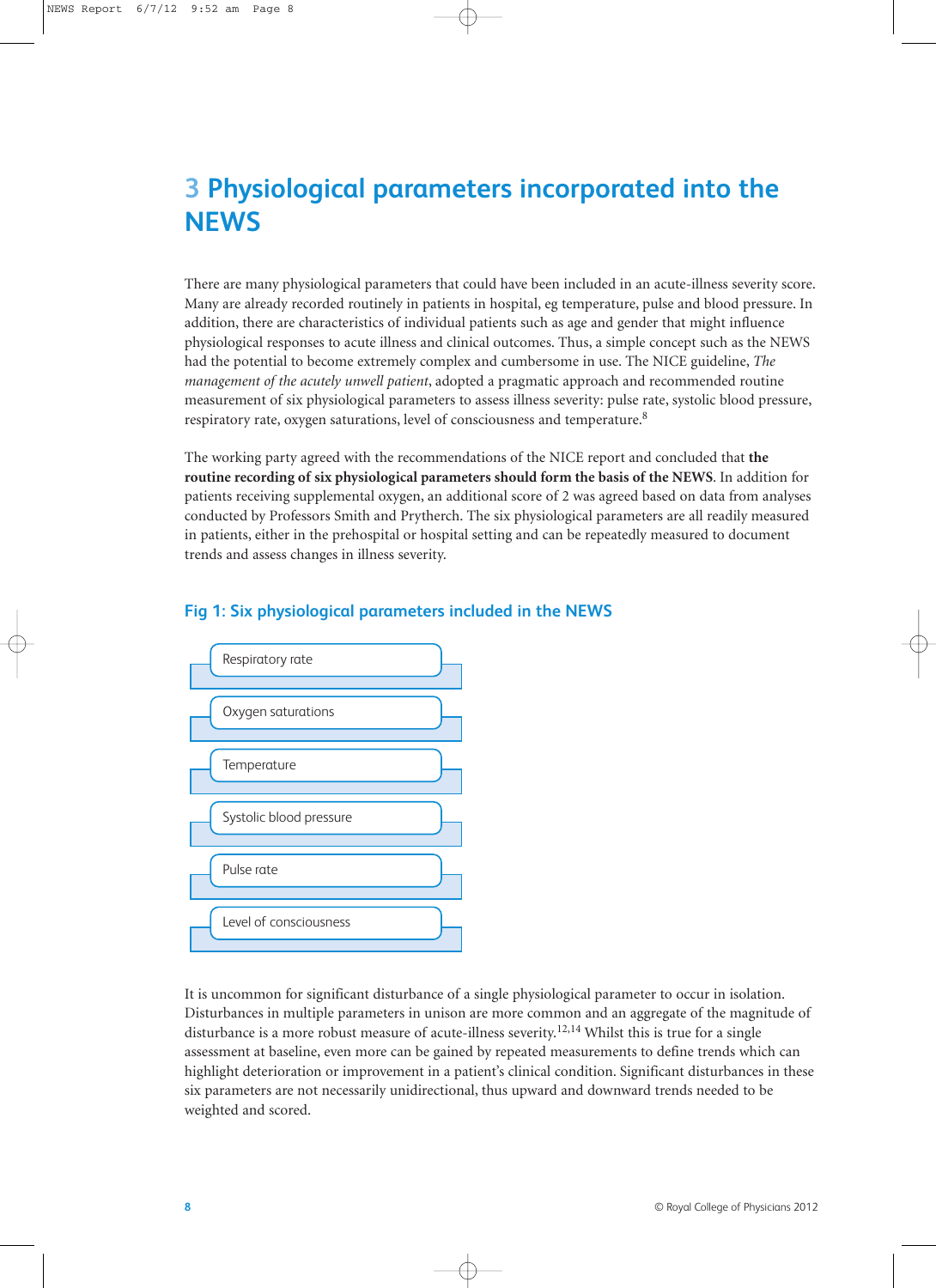#### **Review of the six physiological parameters**

#### **Respiratory rate**

An elevated respiratory rate is a powerful sign of acute illness and distress, in all patients. The respiratory rate may also be elevated as a consequence of generalised pain and distress, sepsis remote from the lungs, central nervous system (CNS) disturbance and metabolic disturbances such as metabolic acidosis. A reduced respiratory rate is an important indicator of CNS depression and narcosis.

#### **Oxygen saturations**

The non-invasive measurement of oxygen saturation by pulse oximetry is routinely used in clinical assessment in the acute setting but until recently was less often incorporated into currently used EWS systems. As the routine measurement of oxygen saturations is now practical, it was considered to be an important parameter to include in the NEWS. Oxygen saturations are a powerful tool for the integrated assessment of pulmonary and cardiac function. The technology required for the measurement of oxygen saturations, ie pulse oximetry, is now widely available, portable and inexpensive. The NEWSDIG recommended that oxygen saturation measured by pulse oximetry should become a routine part of the assessment of acute-illness severity as part of the NEWS.

#### **Temperature**

Both pyrexia and hypothermia are included in the NEWS system reflecting the fact that the extremes of temperature are sensitive markers of acute-illness severity and physiological disturbance.

#### **Systolic blood pressure**

Although an elevated blood pressure (hypertension) is an important risk factor for cardiovascular disease, it is a low or falling systolic blood pressure (hypotension) that is most significant in the context of assessing acute-illness severity. Hypotension may indicate circulatory compromise due to sepsis or volume depletion, cardiac failure or cardiac rhythm disturbance, CNS depression, hypoadrenalism and/or the effect of blood pressure lowering medications. It is important to note that some people have a naturally low systolic blood pressure (<100 mmHg) and this might be suspected if the patient is well and all other physiological parameters are normal, or confirmed by reference to previous records of blood pressure. Hypertension is given less weighting in the context of acute-illness assessment. Severe hypertension, eg systolic blood pressure ≥200 mmHg, may occur as a consequence of pain or distress but it is important to consider whether the acute illness may also be a consequence of, or exacerbated by severe hypertension and take appropriate clinical action. Diastolic blood pressure does not form part of the scoring system for acute-illness severity because it does not add value in this context. However, diastolic blood pressure should be routinely recorded as it may be severely elevated and require treatment in some acute settings, ie accelerated hypertension.

#### **Pulse rate**

The measurement of heart rate is an important indicator of a patient's clinical condition. Tachycardia may be indicative of circulatory compromise due to sepsis or volume depletion, cardiac failure, pyrexia, or pain and general distress. It may also be due to cardiac arrhythmia, metabolic disturbance, eg hyperthyroidism, or drug intoxication, eg sympathomimetics or anticholinergic drugs.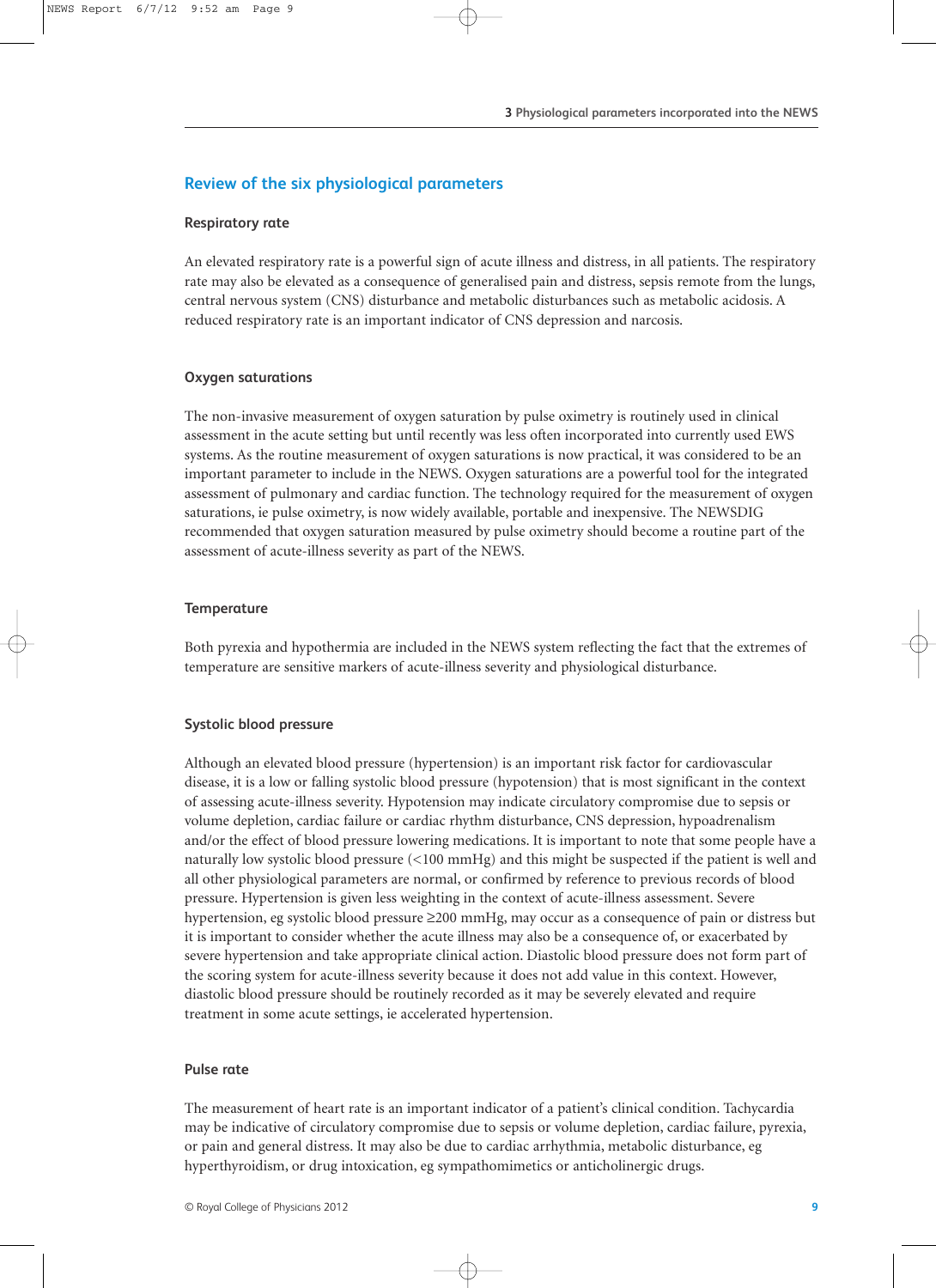Bradycardia is also an important physiological indicator. A low heart rate may be normal with physical conditioning, or as a consequence of medication, eg with beta-blockers. However, it may also be an important indicator of hypothermia, CNS depression, hypothyroidism or heart block.

#### **Level of consciousness**

Level of consciousness is an important indicator of acute-illness severity. We recommend the use of the already widely used Alert Voice Pain Unresponsive (AVPU) scale which assesses four possible outcomes to measure and record a patient's level of consciousness. The assessment is done in sequence and only one outcome is recorded. For example, if the patient responds to voice, it is not necessary to assess the response to pain.

**Alert:** a fully awake (although not necessarily orientated) patient. Such a patients will have spontaneous opening of the eyes, will respond to voice (although may be confused) and will have motor function.

**Voice:** the patient makes some kind of response when you talk to them, which could be in any of the three component measures of eyes, voice or motor – eg patient's eyes open on being asked, 'Are you okay?'. The response could be as little as a grunt, moan, or slight movement of a limb when prompted by voice.

**Pain:** the patient makes a response to a pain stimulus. A patient who is not alert and who has not responded to voice (hence having the test performed on them) is likely to exhibit only withdrawal from pain, or even involuntary flexion or extension of the limbs from the pain stimulus. The person undertaking the assessment should always exercise care and be suitably trained when using a pain stimulus as a method of assessing levels of consciousness.

**Unresponsive:** this is also commonly referred to as 'unconscious'. This outcome is recorded if the patient does not give any eye, voice or motor response to voice or pain.

**New onset confusion:** as indicated above, a patient may be confused but alert. Thus, assessment of confusion does not form part of the AVPU assessment. Nevertheless, **new onset or worsening confusion should always prompt concern about potentially serious underlying causes and warrants urgent clinical evaluation.**

# **Additional weighting of the NEWS aggregate score**

#### **Supplemental oxygen**

Patients requiring supplemental oxygen are at greater clinical risk. Thus, the requirement for supplemental oxygen to maintain satisfactory oxygen saturations has been incorporated into the scoring system. The NEWSDIG recommended that **a weighting score of 2 should be added to the aggregate NEW score for any patient requiring supplemental oxygen.** Note that **'supplemental oxygen' here refers to routine oxygen delivery by mask or nasal cannulae.** When supplemental oxygen is required to maintain oxygen saturations, it should be formally prescribed and the target oxygen saturations defined for individual patients admitted to hospital as per the British Thoracic Society's (BTS) recommendations.<sup>14</sup>

#### **Chronic obstructive pulmonary disease with known hypercapnic respiratory failure**

For some patients with these conditions, excessive oxygen supplementation can cause respiratory depression which can be life threatening. For patients with COPD, oxygen saturations should be set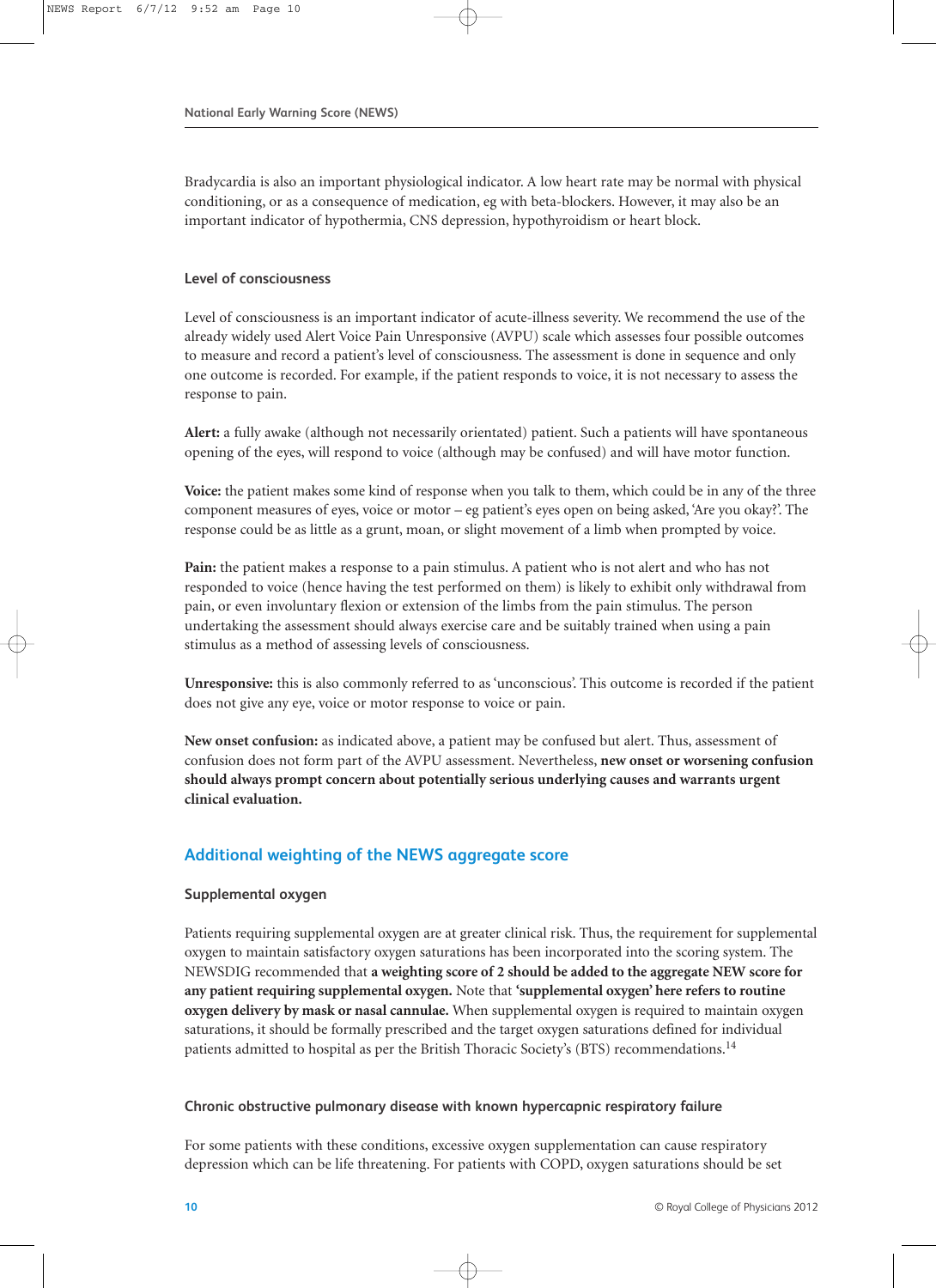between 88-92% while monitoring arterial blood gases according to the BTS recommendations.<sup>15</sup> The NEWSDIG noted that the combination of low oxygen saturations and an additional score of 2 for supplemental oxygen is likely to trigger a medium NEWS level alert in some patients with COPD. This was not considered to be inappropriate as this will prompt review by a competent clinical decisionmaker who can determine whether an escalation of clinical care is required, or document an override of the NEW score by recording that oxygen saturation values as the 'usual' values for specific patient and that further escalation is not required.

Another consideration in some COPD patients is that inappropriate oxygen supplementation could raise oxygen saturations above the target range, hence it is important that oxygen is prescribed according to the BTS guidelines<sup>15</sup> for patients with known COPD and respiratory failure. This emphasises the need for close monitoring and supervision of these patients.

**The NEWSDIG recommended that patients requiring high flow oxygen, continuous positive airway pressure (CPAP) or non-invasive ventilation (NIV) to maintain their oxygen saturations require higher dependency care**.

# **Physiological parameters considered but not included in the NEWS**

The working party considered whether a number of other clinical and demographic parameters should be included in the NEW scoring and weighting system – these are discussed below. The NEWSDIG emphasised that the recommendation that these parameters are not recorded as part of the scoring system for the NEWS does not mean that they are unimportant, or that they should not be recorded and considered as part of the overall clinical evaluation of the patient.

#### **Age**

Older age is associated with higher clinical risk but the relationship between age and the physiological response to acute illness is complex. Moreover, chronological age is not always a good indicator of biological age. The working party was unconvinced that it was necessary to apply an arbitrary weighting to the NEWS aggregate score on the basis of age, based on current evidence.<sup>16</sup>

#### **Urine output**

The monitoring of urine output is important in many clinical settings. However, formal estimation of urine output is not always available at first assessment and measurement of urine output is not routine in the majority of patients in hospital. The NEWSDIG did not consider it practical or necessary for formal monitoring of urine output to be part of the scoring system for the NEWS. That said, **NEWSDIG recognised that urine output monitoring is essential for some patients** as dictated by their clinical condition/clinical setting and this has been included on the NEWS chart to highlight the importance of recording urine output when considered clinically appropriate to do so.

#### **Pain**

#### **The symptom of pain must be recorded and responded to by the clinical team.**

Pain and/or its cause will usually but not always generate physiological disturbances that should be detected by the scoring system for the NEWS. The NEWSDIG noted, that whilst the symptom of pain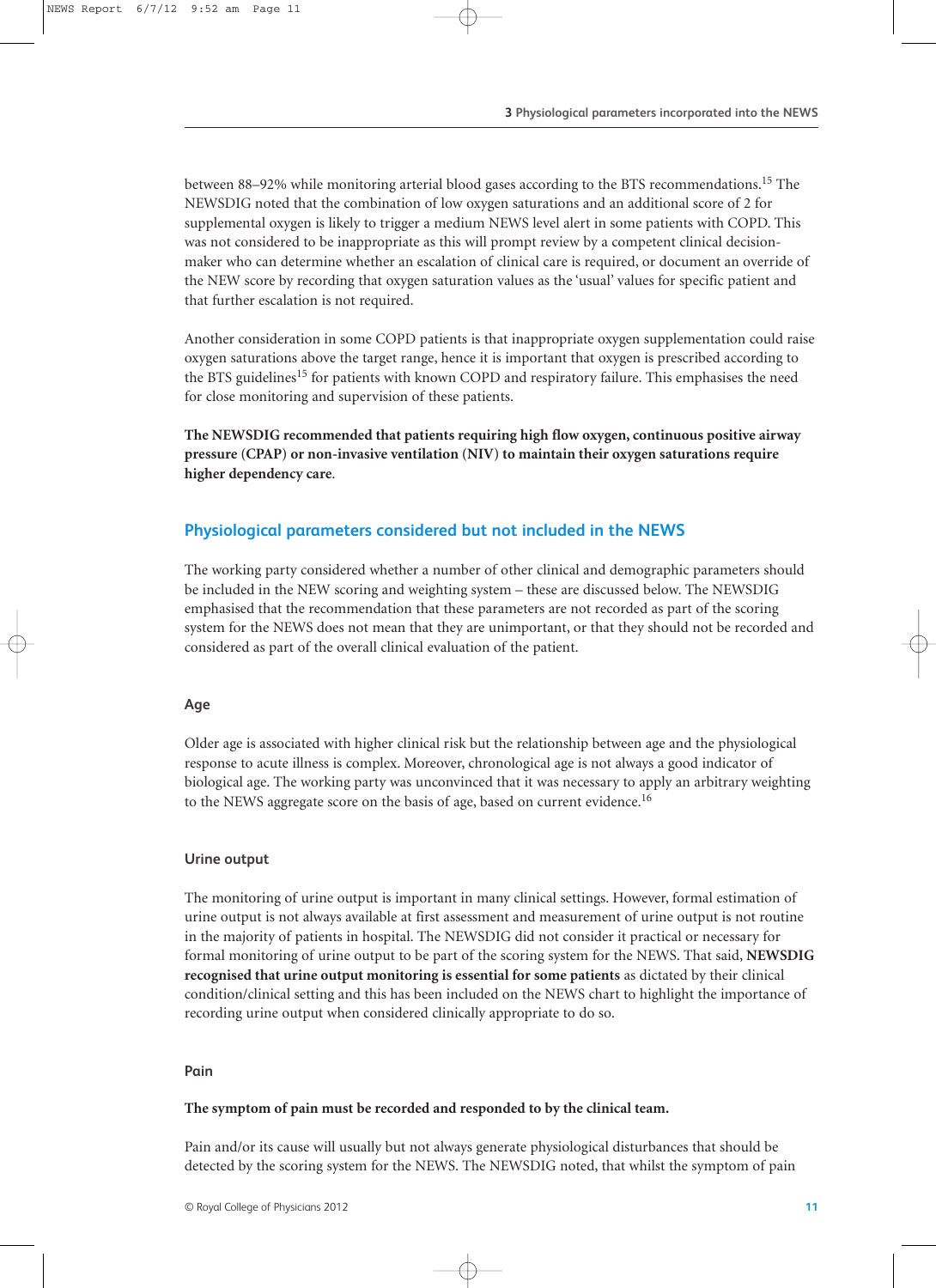should be routinely recorded and responded to, it should not form part of the aggregate score for the NEWS. However, **to encourage routine recording of pain symptoms, pain has been included as part of the NEWS observation chart.**

#### **Gender, ethnicity and obesity**

There was no evidence that these parameters have any significant influence on previously evaluated aggregate scoring systems. The working group recommended that gender, ethnicity or obesity should not form part of the weighting or scoring system for the NEWS.

#### **Pregnancy**

Physiological parameters and their response to illness are modified in pregnancy. The working group noted that existing EWS systems and the NEWS may be less reliable in estimating acute-illness severity in pregnancy and therefore the **NEWS should not be used in pregnancy.**

#### **Comorbidities including immunosuppression**

Comorbidities do impact on clinical outcomes. For many comorbidities, there are disease-specific scoring systems, the use of which is not precluded by the NEWS. Furthermore, the NEWS is designed to be generic and should reflect the physiological perturbations associated with various comorbidities. For this reason, the working group recommended that no additional weighting should be allocated to the NEWS aggregate score for comorbidities or for patients receiving immunosuppression.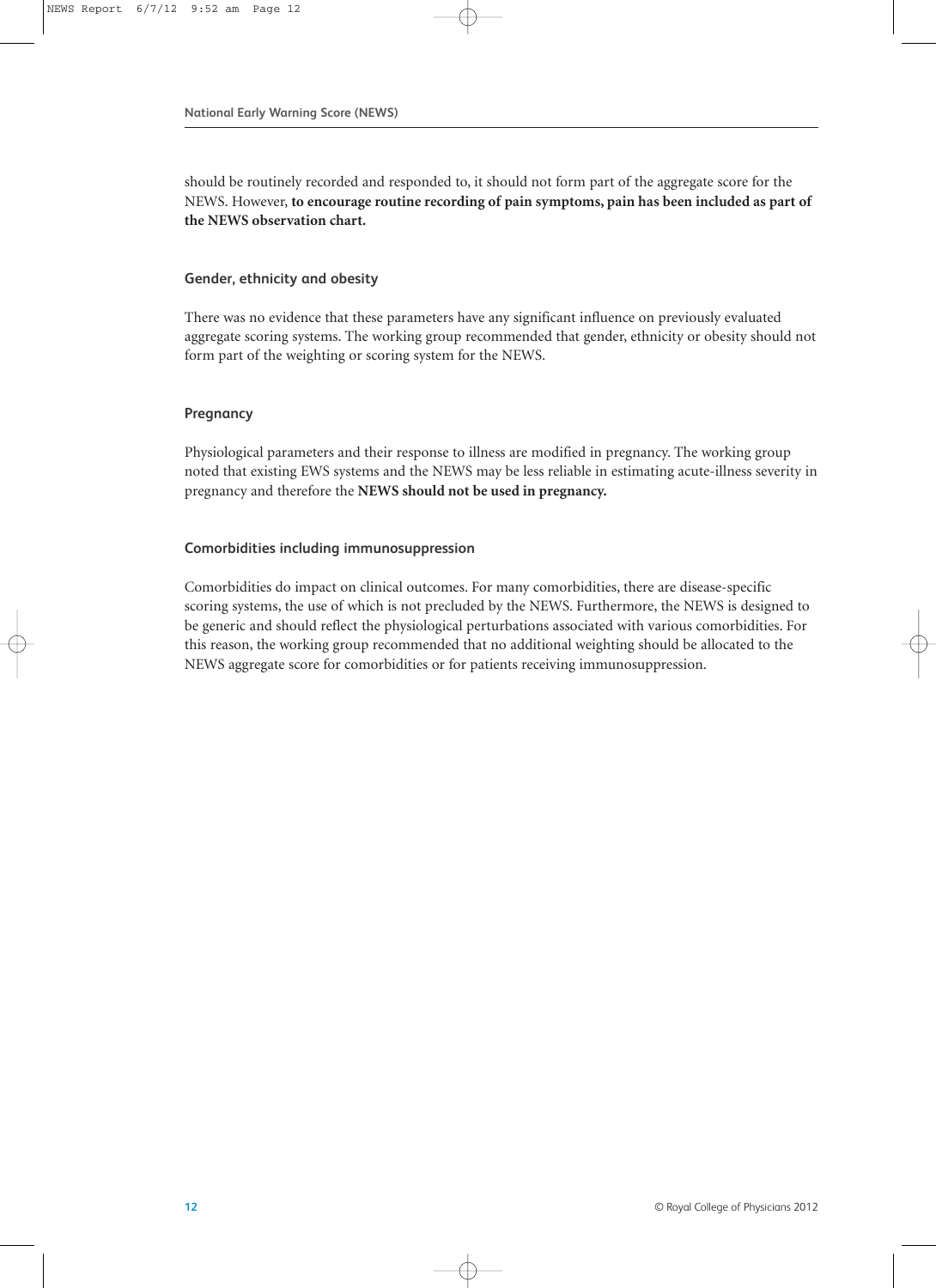# <span id="page-29-0"></span>**4 How the NEWS works**

Having defined the six physiological parameters that will be recorded for the NEWS, there were three additional considerations:

- 1. the scoring and weighting applied to the six physiological parameters
- 2. the trigger thresholds for single parameters or the aggregate score
- 3. the clinical response to the trigger, in terms of the urgency of response, the clinical competencies of the responder/s and the subsequent frequency of clinical monitoring.

### **Scoring system for the NEWS physiological parameters**

Once measured and recorded, the six physiological parameters and the uplift for supplemental oxygen had to be weighted and aggregated to derive the NEW score. For each physiological parameter, a normal 'healthy' range was defined. Measured values outside of this range were allocated a score which was weighted and colour-coded on the observation chart according to the magnitude of deviation from the normal range. The weighting reflects the severity of the physiological disturbance. If supplemental oxygen is required to maintain oxygen saturations, two additional points are given to the aggregated NEW score.

The weighting allocated to each physiological parameter for a specific level of disturbance was critical in defining the sensitivity of the final aggregate score as a trigger for a clinical response. The working group reviewed the weightings used in a number of EWS systems, particularly ViEWS, and made adjustments, based on clinical opinion and practice from the members of NEWSDIG ([Chart 1, next page\)](#page-30-0). The performance of the NEWS was then evaluated relative to existing EWS systems as described below (see 'Evaluation of the NEWS', page 15).

#### **Note on use of the charts**

The charts in this report are free of copyright restrictions, but **for clinical use please download the fullsize high-quality charts** available free from the RCP website: **www.rcplondon.ac.uk/national-earlywarning-score**. All the charts must be downloaded in colour.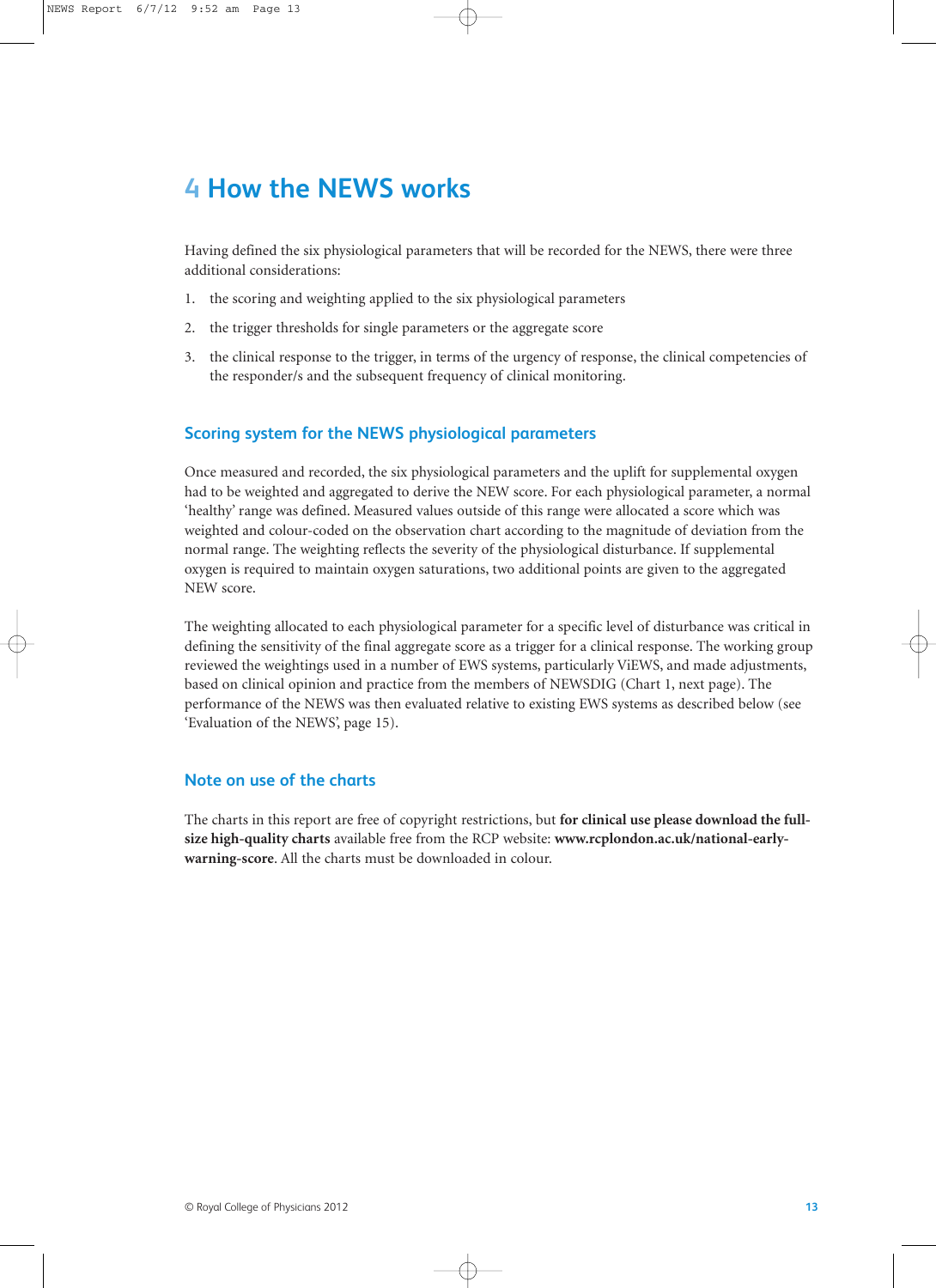| <b>PHYSIOLOGICAL</b><br><b>PARAMETERS</b> | $\overline{\mathbf{3}}$ | $\overline{2}$ | $\overline{1}$ | $\bf{0}$       | $\overline{\mathbf{1}}$ | $\overline{2}$ | $\overline{\mathbf{3}}$ |
|-------------------------------------------|-------------------------|----------------|----------------|----------------|-------------------------|----------------|-------------------------|
| <b>Respiration Rate</b>                   | $\leq 8$                |                | $9 - 11$       | $12 - 20$      |                         | $21 - 24$      | $\geq$ 25               |
| Oxygen<br><b>Saturations</b>              | ≤91                     | $92 - 93$      | $94 - 95$      | ≥96            |                         |                |                         |
| Any Supplemental<br>Oxygen                |                         | <b>Yes</b>     |                | <b>No</b>      |                         |                |                         |
| Temperature                               | $\leq$ 35.0             |                | $35.1 - 36.0$  | $36.1 - 38.0$  | $38.1 - 39.0$           | ≥39.1          |                         |
| <b>Systolic BP</b>                        | $≤90$                   | $91 - 100$     | $101 - 110$    | $111 - 219$    |                         |                | $\geq$ 220              |
| <b>Heart Rate</b>                         | $\leq 40$               |                | $41 - 50$      | $51 - 90$      | $91 - 110$              | $111 - 130$    | ≥131                    |
| Level of<br><b>Consciousness</b>          |                         |                |                | $\overline{A}$ |                         |                | V, P, or $U$            |

# <span id="page-30-0"></span>**Chart 1: National Early Warning Score (NEWS)\***

The NEWS initiative flowed from the Royal College of Physicians' NEWSDIG, and was jointly developed and funded in collaboration with the Royal College of Physicians, Royal College of Nursing, National Outreach Forum and NHS Training for Innovation.



**NHS** Training for Innovation

# **Chart 1: The NEWS scoring system**

In some settings, patients will have an impaired level of consciousness as a consequence of sedation, eg following surgical procedures. Thus, the assessment of consciousness level and the necessity to escalate care should be considered in the time-limited context of the appropriateness of the consciousness level in relation to recent sedation.

For patients with known hypercapnoeic respiratory failure due to COPD, recommended BTS target saturations of 88–92% should be used. These patients will still 'score' if their oxygen saturations are below 92 unless the score is 'reset' by a competent clinical decision-maker and patient-specific target oxygen saturations are prescribed and documented on chart and in the clinical notes.

All supplemental oxygen when administered, must be prescribed.

# **NEWS thresholds and triggers**

Having defined the scoring template for NEWS (Chart 1), the NEWSDIG then had to define the thresholds for the triggering of a clinical response. This was critical to the performance of NEWS in terms of its ability to discriminate different levels of acute-illness severity and also the frequency of urgent clinical reviews that would be triggered. Clearly a system that was exquisitely sensitive but lacked the ability to discriminate which patients did and which did not require urgent clinical review would overwhelm hospitals and justifiably fall into disrepute. Likewise, a system that was too insensitive that the trigger was so infrequent that it missed the opportunity for early clinical intervention to improve a patient's deteriorating clinical condition would also fail to meet the key objective to improve care.

There was much discussion regarding the aggregate NEW scores that should trigger a medium- and high-level clinical alert. The conclusion was based on formal evaluation of the sensitivity of the NEWS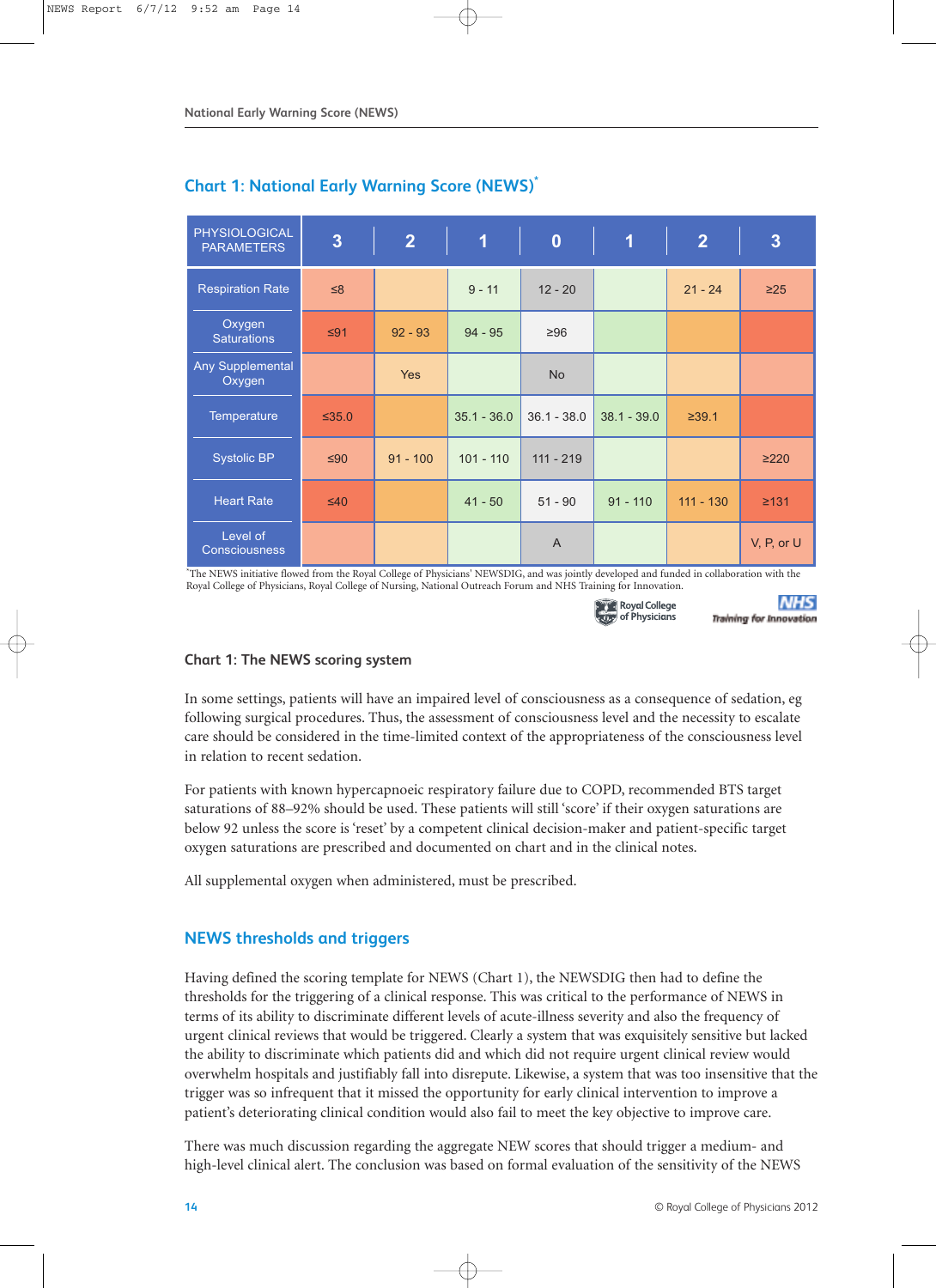<span id="page-31-0"></span>with regard to the frequency of clinical alerts at different aggregate NEW scores and the specificity of the NEWS relative to other EWS systems with regard to predicting in-hospital mortality (see below for evaluation of the NEWS).

Based on formal evaluation of the performance of the NEWS it was decided that a NEWS aggregate of 5–6 should trigger a medium-level clinical alert, ie an urgent clinical review; and a NEWS score of 7 or more should trigger a high-level clinical alert, ie an emergency clinical review. The NEWSDIG also recommended that an extreme score (ie 3) in any one physiological parameter, recorded as any RED score on the NEWS chart, should also trigger a medium-level alert (Chart 2).

| <b>NEW scores</b>                                     | <b>Clinical risk</b> |  |
|-------------------------------------------------------|----------------------|--|
|                                                       | Low                  |  |
| Aggregate 1-4                                         |                      |  |
| <b>RED</b> score*<br>(Individual parameter scoring 3) | <b>Medium</b>        |  |
| <b>Aggregate 5-6</b>                                  |                      |  |
| <b>Aggregate 7</b><br>or more                         | <b>High</b>          |  |

# **Chart 2: NEWS thresholds and triggers**

#### **The NEWS trigger system aligned to the scale of clinical risk**

**\*RED score** refers to an extreme variation in a single physiological parameter (ie a score of 3 on the NEWS chart, coloured RED to aid identification and represents an extreme variation in a single physiological parameter). The consensus of the NEWSDIG was that extreme values in one physiological parameter (eg heart rate  $\leq 40$  beats per minute, or a respiratory rate of  $\leq 8$  per minute or a temperature of  $\leq$ 35°C) could not be ignored and on its own required urgent clinical evaluation.

# **Evaluation of the NEWS**

#### **Evaluation of the specificity and sensitivity of the NEWS relative to existing EWS systems**

There was no gold standard EWS system, nationally or internationally, against which to evaluate the NEWS scoring and weighting system. This presented a challenge with regard to the development and validation of a NEWS. Furthermore, it was not straightforward to define the most appropriate outcome measure for validation of an EWS system because the NEWS would be used for both initial assessment of acute-illness severity and as a track-and-trigger to identify acute clinical deterioration and the response. Professor Smith, a member of the NEWDSDIG, had established a clinical vital signs database at Portsmouth Hospitals NHS Trust that could be used for an initial evaluation of NEWS. This database comprised 198,755 data sets from 35,585 completed and consecutive patient episodes at a medical assessment unit of an acute hospital in the UK.14

The primary outcome for the analysis was death within 24 hours of a given observation set. This occurred in 1,999 patients (1% of male and 1% of female patients) and overall, 3,133 of the 35,585 (8.8%) of patient episodes ended in death. The ability of the NEWS to discriminate between survivors and nonsurvivors was assessed using an area under the receiver-operating characteristics (AUROC) curve.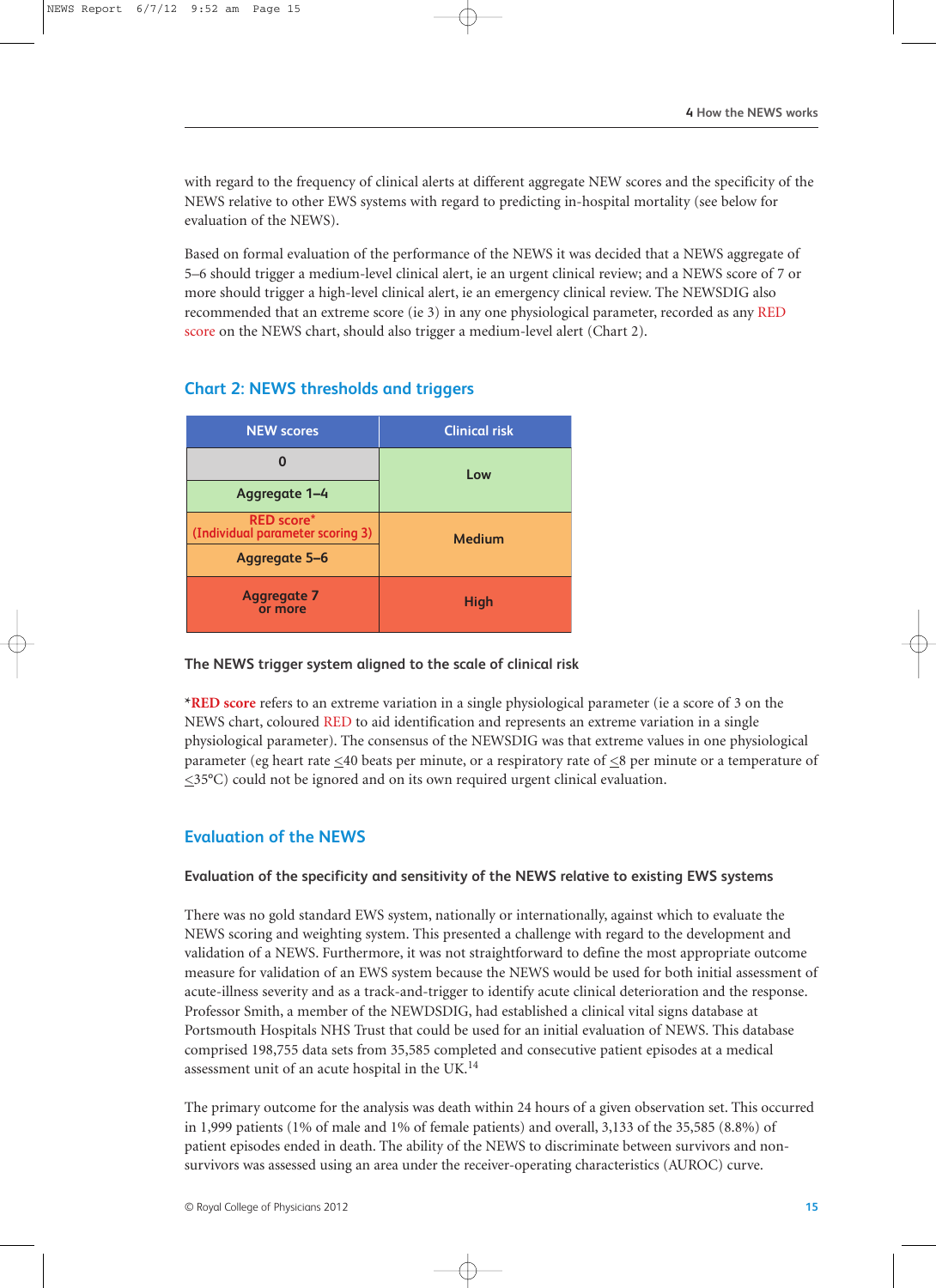Using in-hospital mortality within 24 hours of assessment as the outcome, the AUROC for the NEWS was 0.89 (95% CI: 0.880–0.895). This was a better performance than most existing EWS systems and consistent with the performance of ViEWS.14

A key difference between ViEWS and NEWS is that NEWS allows a trigger RED score of 3 for single extreme values of any physiological parameter, rather than solely based on an aggregate score. The decision to trigger on the basis of single extreme values was based on the clinical opinion of the group linked to patient safety and clinical governance.

#### **Evaluation of the trigger thresholds for the NEWS relative to an existing EWS system**

The NEWSDIG next considered the trigger thresholds for the NEWS. These thresholds determine the boundaries of the low-, medium- and high-risk categories defined by the NEWS, ie the sensitivity of the trigger. To do this Professor Smith undertook a further analysis of the clinical database collected over one year at the Portsmouth Hospitals NHS Trust. This analysis used this typical NHS acute-hospital setting to determine the percentage of measurement sets that triggered a response at different aggregate trigger levels for both NEWS and a typical Modified Early Warning Score (MEWS)<sup>17</sup> currently in use in the NHS. This analysis was undertaken in three clinical settings: (i) an acute medical unit (AMU) (81,010 observation sets from 12,476 patients), (ii) medical wards (283,288 observation sets from 8,937 patients), and (iii) surgical wards (197,715 observations sets from 7,801 patients). When the trigger for a medium alert was set at an aggregate score of 4, in the AMU this would trigger 28% of the time for NEWS and only 10% for MEWS. In the medical wards this would trigger 27% for NEWS and 8% for MEWS, in the surgical wards 16% for NEWS and 3% for MEWS. It was apparent that the NEWS aggregate score was a much more sensitive trigger than most other EWS systems. This in part reflects the uplift of the NEW scoring system for supplemental oxygen.

The NEWS trigger was then evaluated at an aggregate score of 5. The results indicated that a NEWS aggregate score of 5 would trigger for approximately 20% of data sets in AMU or medical wards and 10% in surgical wards. Thus, NEWS triggering at an aggregate score of 5 was still more sensitive than a typical EWS trigger system currently in use and set to trigger at 4, but crucially also more specific at detecting acute clinical deterioration as indicated by the AUROC data above.

NEWSDIG concluded that a NEWS aggregate score of 5 would prompt earlier clinical review of patients with acute illness in hospital, when compared to existing EWS systems and with greater discrimination to detect patients who require higher levels of medical monitoring and intervention.

The same analysis indicated that when the trigger for a high-level alert was set at an aggregate NEW score of 7,  $\sim$ 10% of data sets would prompt an alert on AMU or medical wards and  $\sim$ 4% on surgical wards. NEWSDIG noted that the full analysis of this data used to develop and evaluate the NEWS would be submitted for publication.

The NEWSDIG recognised that ultimately, the most effective way to formally evaluate the effectiveness of NEWS at improving clinical outcomes was to implement it into practice and evaluate its performance on a large scale. This would then lead to refinement as necessary. NEWSDIG also recognised that the overall performance of NEWS or any other EWS system is not solely dependent on the scoring system but the chosen outcome plus the sensitivity of the trigger thresholds and crucially, the organisation of the response.<sup>11</sup>

In summary, NEWS has been developed and evaluated against existing EWS systems. NEWS has been shown to be as good at discriminating risk of acute mortality as the best of them. NEWS is likely to be more sensitive than most currently used systems at prompting an alert and clinical response to acuteillness deterioration but with the huge potential added value of national standardisation in assessment and response. NEWSDIG concluded that NEWS had great potential to improve clinical outcomes.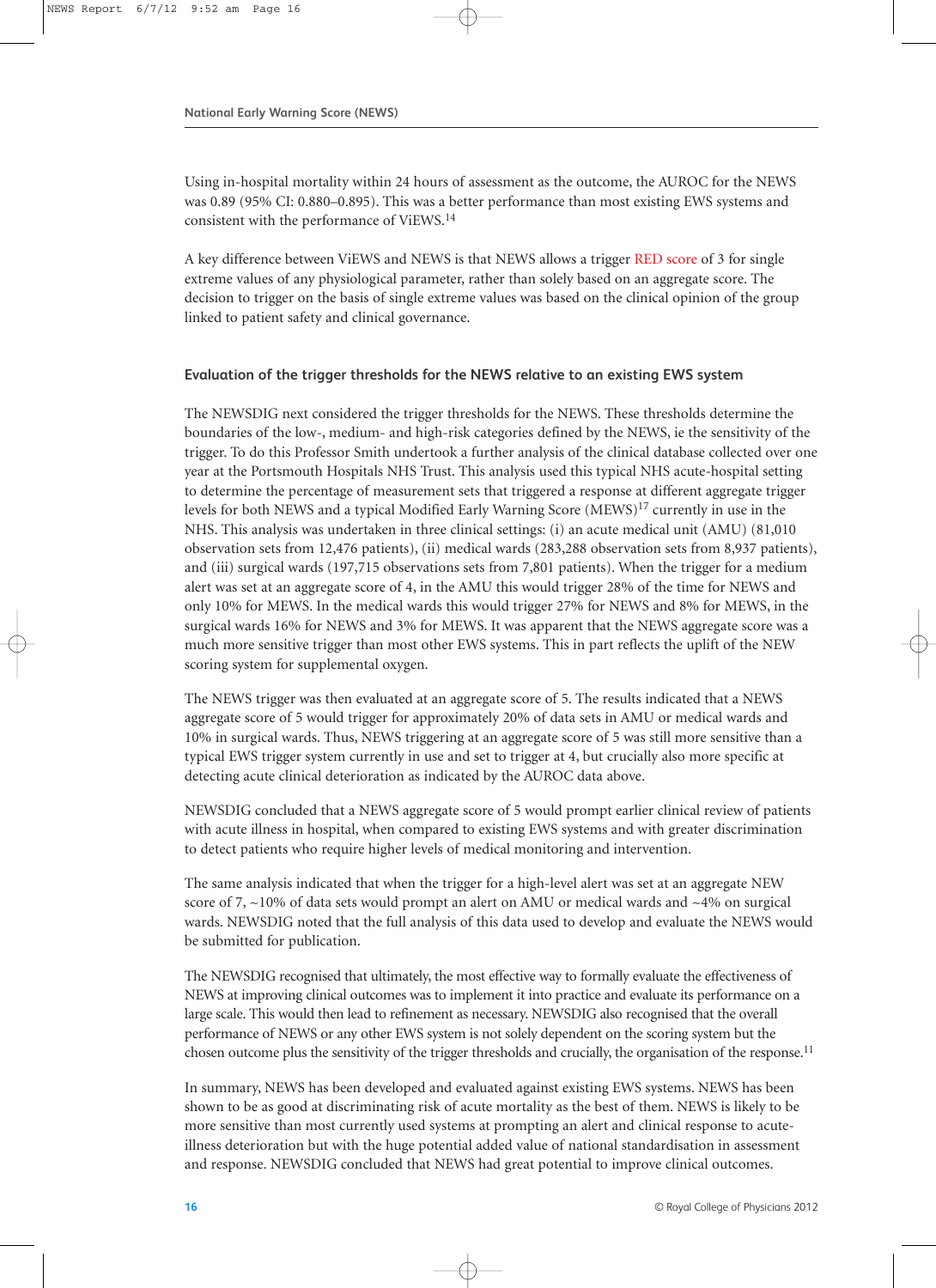# <span id="page-33-0"></span>**5 Using the NEWS**

We recommend that the NEWS be recorded during the initial prehospital and/or hospital assessment of a patient and throughout the patient's hospital stay, as part of the standard clinical observation chart across the NHS.

The NEWS should also be implemented in prehospital assessment of acutely ill patients by 'first responders', eg the ambulance services, to improve the communication of acute-illness severity to receiving hospitals.

During clinical assessment, the six NEWS physiological parameters should be recorded, each being allocated a score reflecting the magnitude of physiological disturbance. If supplemental oxygen is required to maintain oxygen saturations, two additional points are given to the aggregated physiological score, to give an individualised NEW score for the patient.

There should be two mechanisms for triggering a medical team review: an extreme variation in an individual physiological parameter, ie a RED score (ie a score of 3 in any one parameter), or more commonly, an aggregate NEW score of 5–6.

The NEWS should guide the clinical response and define whether an escalation of care is required or not. An escalation of care refers to the urgency of response and the clinical competencies of the team required to review and treat the patient's clinical condition. In some cases, for high scores, ie a NEWS score of 7 or more, this will often necessitate patient transfer to a higher dependency area.

The NEWS should be used to guide the frequency of patient monitoring and this should be recorded on the chart.

The NEWS should be used for continuous monitoring of a patient's well-being throughout their stay in hospital, not solely for the initial assessment of illness severity. By recording the NEWS on a regular basis, the trends in the patient's clinical response can be tracked providing early warning of clinical deterioration and the need for more intensive treatment. Likewise, the recording of the NEWS trends will provide guidance about the patient's recovery, facilitating a reduction in the frequency and intensity of clinical monitoring towards patient discharge.

Education and training and demonstrable competency in the use of NEWS should be a mandatory requirement for all healthcare staff, including undergraduates and paramedics.

The NEWS should be used as objective data to aid clinical decision-making – it is not a barrier or alternative to skilled clinical judgment. There will be circumstances when a healthcare professional judges that the NEW score underestimates their concern for the patient's clinical condition. In such circumstances, care must be escalated to a more senior clinical decision-maker. In circumstances in which the healthcare professional feels the NEW score may be overestimating the severity of a patient's clinical condition, they should also escalate decision-making to a more senior decision-maker within the clinical team to determine if escalation of care is warranted or not.

We recommend that reasons not to act on the NEW score should be recorded in the clinical notes.

When clinical teams decide that the routine recording of data for the NEWS is not appropriate, eg for patients on an end-of-life care pathway, such decisions should be discussed with the patient and recorded in the notes.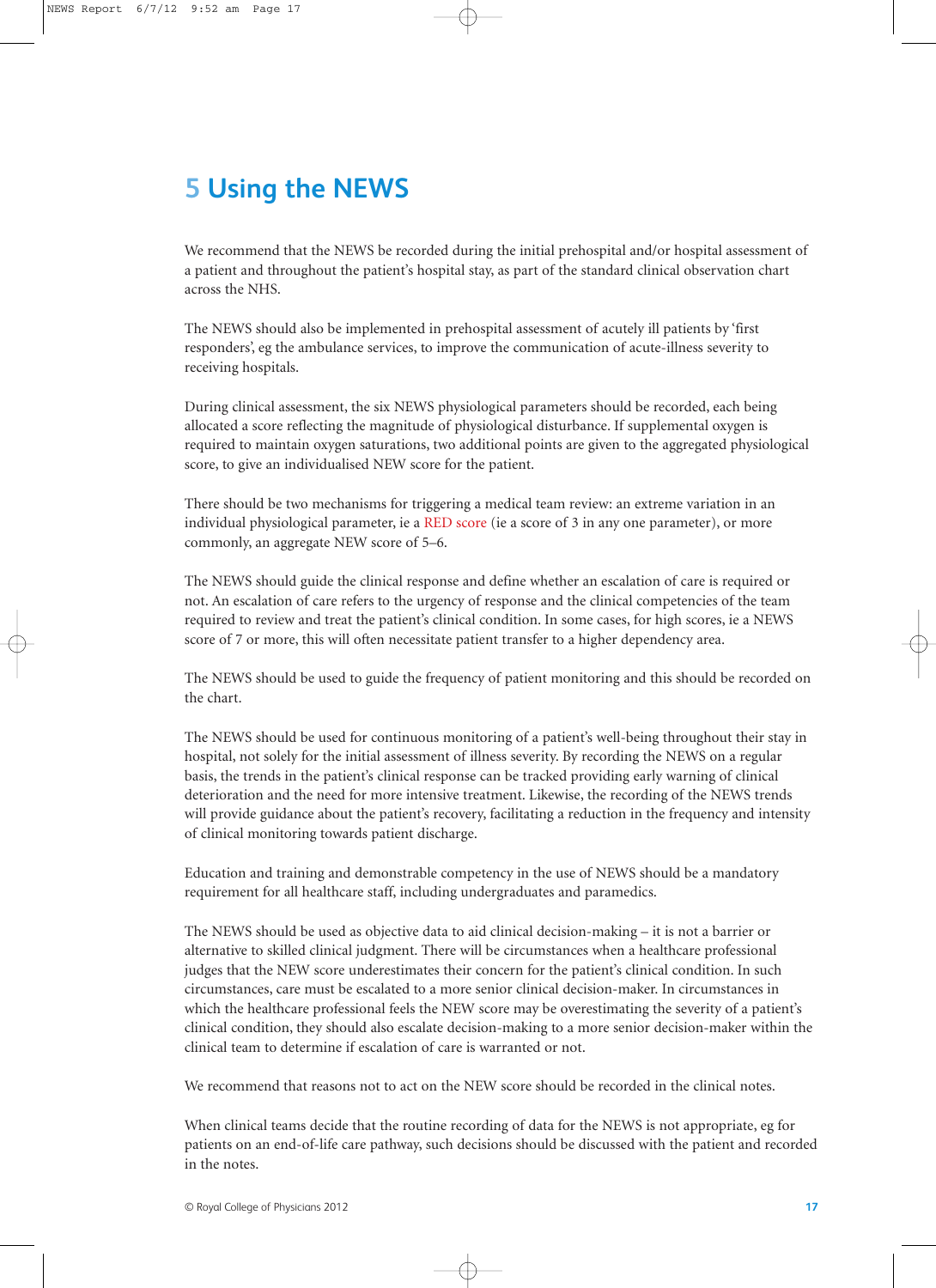Whoever records the physiological data for the NEWS should be trained to accurately measure the physiological parameters, understand the significance of the NEWS and the response policies for changing the frequency of monitoring and escalating clinical care.

The NEWS system will only work if:

- the staff undertaking the routine measurements are trained in its use
- response systems and staff are in place to deliver the recommended urgency of response by a clinical team with an appropriate level of clinical competence.



# **The NEWS chart** ([see Chart 3, page 20\)](#page-36-0)

Across the NHS, many different charts have been designed to record routine physiological measurements, but there is no standardised approach to chart design. This presents problems in standardising training. It also engenders a lack of familiarity with data presentation in the clinical setting when staff or patients relocate to different clinical areas. The RCP's Acute Medicine Task Force report in 2007 recommended the development of 'standardised documentation' for the NHS for 'inpatient basic observation charts … which could be part of the NEW scoring system'. It further said that 'there seems to be little, if any, justification for individual hospitals, or other healthcare providers, investing in the development of customised documentation'.<sup>10</sup> Once again, the principle underpinning this recommendation was standardisation.

The NEWSDIG decided to develop a generic NEWS chart to support improved clinical documentation and communication. The NEWSDIG recognised the need for expert input in chart design and commissioned the NHS Training for Innovation team to work with members of NEWSDIG, including representation from the Royal College of Nursing and the National Outreach Forum, to develop a standardised generic NEWS chart that would be suitable for downloading for use by clinical teams across the NHS. Alongside, an online training package focused on the use of NEWS has been developed to facilitate implementation (**http://tfinews.ocbmedia.com**).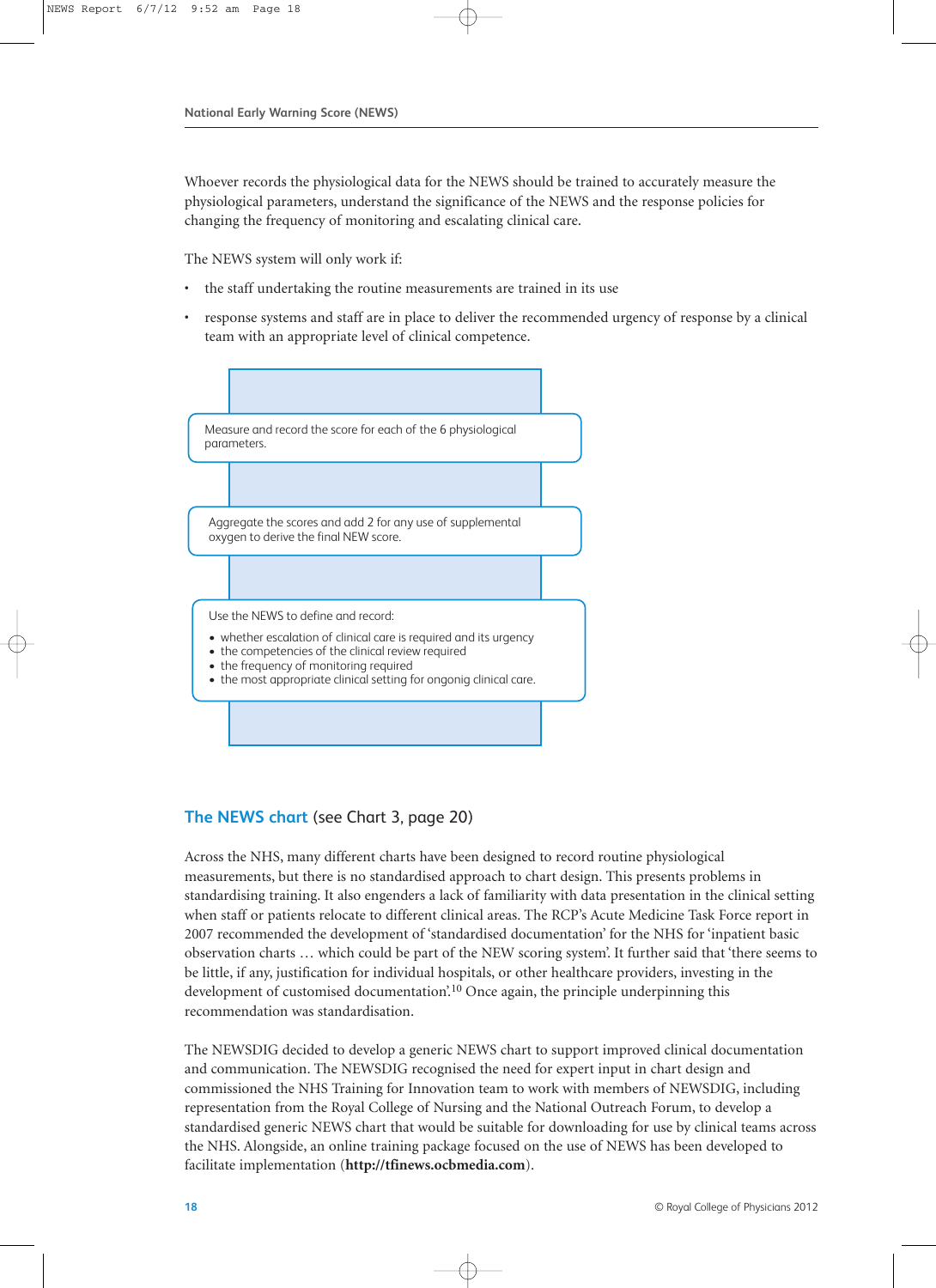- We recommend use of a standardised NEWS chart for the routine recording of clinical data, across the NHS.
- The NEWS chart should replace currently used TPR charts. This would provide a standardised system for recording routine clinical data for all patients in hospital. This consistent format, if used in all hospitals, would provide familiarity in recognition of patient data and facilitate training in the measurement and recording of such data in a systematic and standardised way by all NHS staff.
- We recommend that the NEWS chart should be colour-coded to aid identification of abnormal clinical parameters as they are measured and entered onto the chart. Colour-coding of the NEWS charts will provide a visual prompt as well as a numeric score of illness severity. The charts should not be photocopied in black and white for clinical use.
- When the measured physiological parameter exceeds the range on the chart, the actual value should be recorded on the chart.
- The NEWS chart contains dedicated sections to record the frequency of monitoring as defined by the score and the clinical response to a change in score, eg an escalation in acute care – this will facilitate tracking of the response to changes in the NEW score.
- The NEWS chart also contains dedicated sections to record urine output and pain severity. These do not form part of the NEW score.
- We recommend that the NEWS chart for recording and scoring the NEWS physiological parameters should remain consistent and standardised across the NHS.
- The NEWS is not designed to replace recognised generic scoring systems such as the GCS or diseasespecific systems.
- NEWS charts are available for free download at the RCP website (**www.rcplondon.ac.uk/ national-early-warning-score**) and also at **http://tfinews.ocbmedia.com**.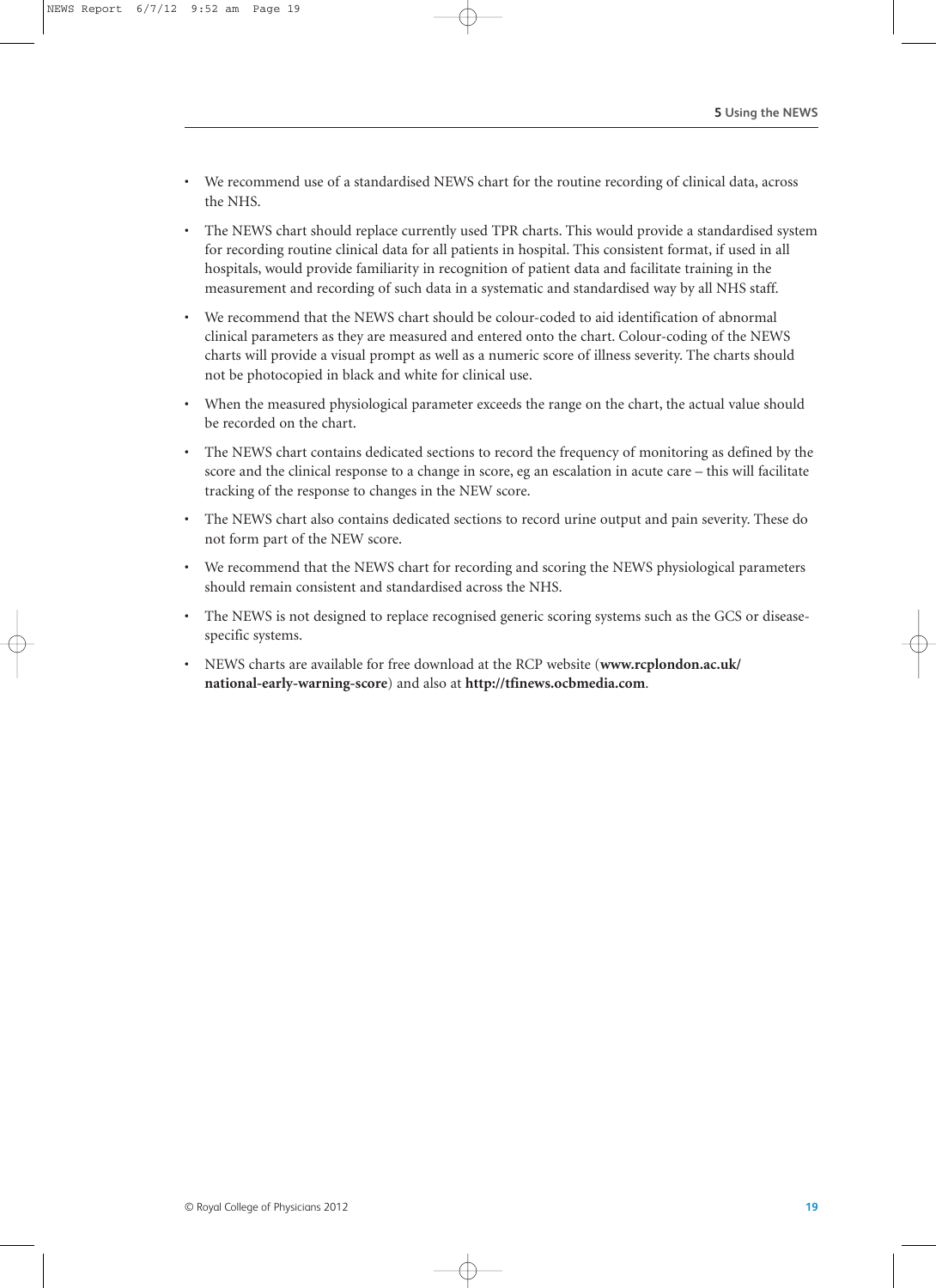# <span id="page-36-0"></span>**Chart 3: Observation chart for NEWS O**



**All Royal College**<br>Royal College

**Training for Innovation** 

**NOTE**: This chart is too small for clinical use. To download a full-size high-quality observation chart, go to **www.rcplondon.ac.uk/national-early-warning-score**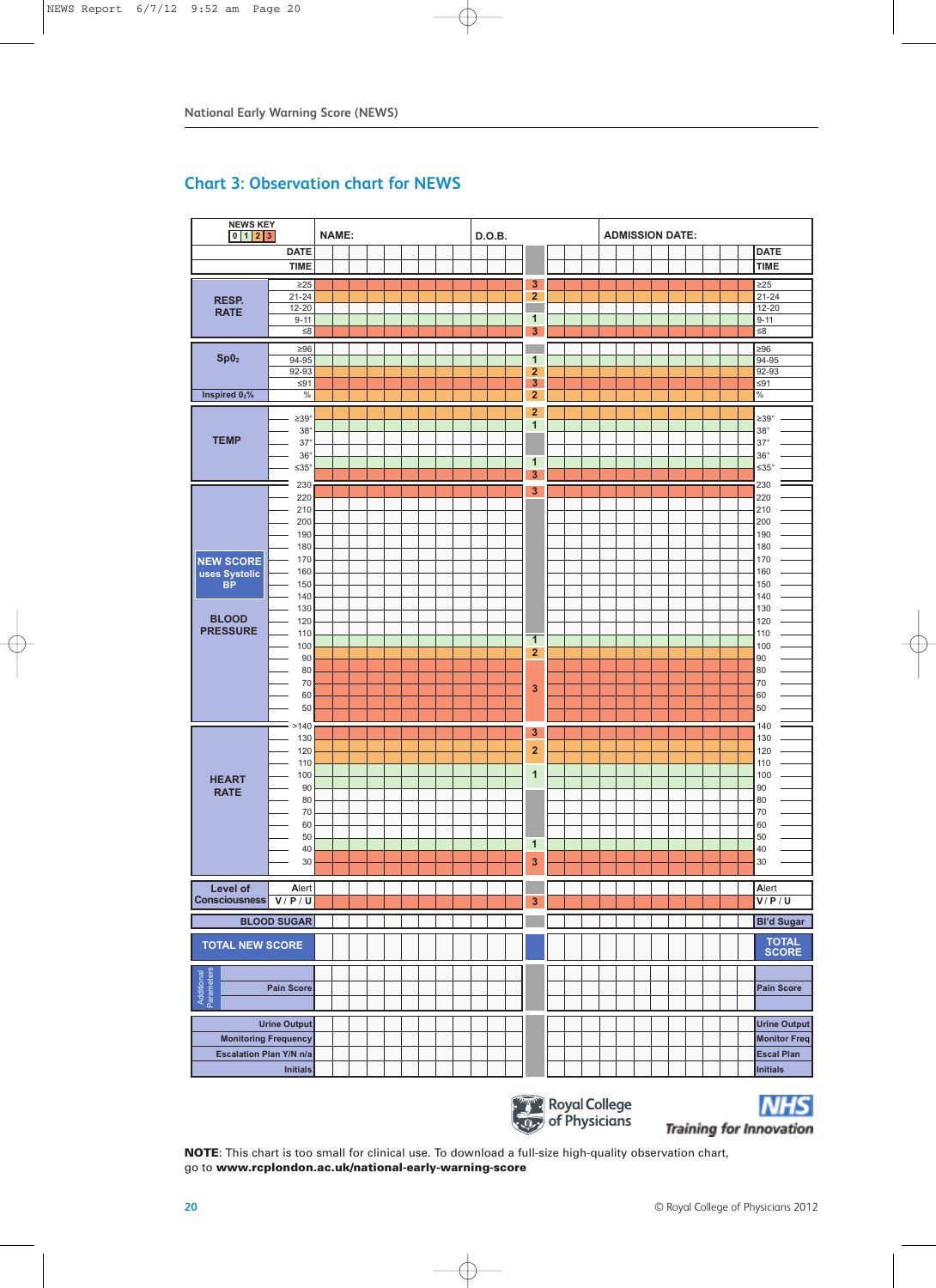# **Clinical response to NEWS** [\(see Chart 4, page 24\)](#page-40-0)

When a patient initially presents with an acute illness, or suffers an acute deterioration in their clinical condition whilst in hospital, the NEWS should be used to help determine urgency and scale of the clinical response required.

The clinical response to NEWS has three key elements:

- the urgency of response
- the seniority and clinical competencies of clinical staff required to attend to the patient
- the setting in which the ongoing clinical care should be delivered.

In 2007, the NICE guideline *Acutely ill patients in hospital: recognition of and response to acute illness in adults in hospital* recommended that, 'A graded response strategy for patients identified as being at risk of clinical deterioration should be agreed and delivered locally'.8 It went on to recommend that the response should be graded around three levels:

- i) **low-score** group
- ii) **medium-score** group
- ii) **high-score** group.

NICE did not think it appropriate to recommend a specific configuration for the organisation of the response to a specific score, but instead provided generic guiding principles.<sup>8</sup> NEWSDIG concurred with these conclusions of the NICE report.

We recommend that the clinical response to NEWS should be agreed locally and organised around **three graded triggers (low, medium, high)**.

We recommend that the locally agreed response to each NEWS trigger level should define:

- the speed/urgency of response to include an escalation process to ensure that a response always occurs
- who responds, ie the seniority and clinical competencies of the responder/s
- the appropriate clinical setting for ongoing acute care
- the frequency of subsequent monitoring of the patient.

# **Organisation of the local response to NEWS**

The NEWS grading system is designed to enable clinical staff to recognise and respond to acute illness and/or acute clinical deterioration and to trigger different levels of clinical response, proportionate to illness severity.

We recommend that the NEWS grading system is used to determine the clinical response to acute-illness severity in hospitals, or in a prehospital assessment.

Clinical concern about a patient's condition should always override the NEW score if the attending healthcare professional considers it necessary to escalate care.

In hospitals, the clinical response to acute deterioration in a patient's clinical condition currently involves a wide range of clinical staff, including ward-based nursing staff, junior and senior medical staff,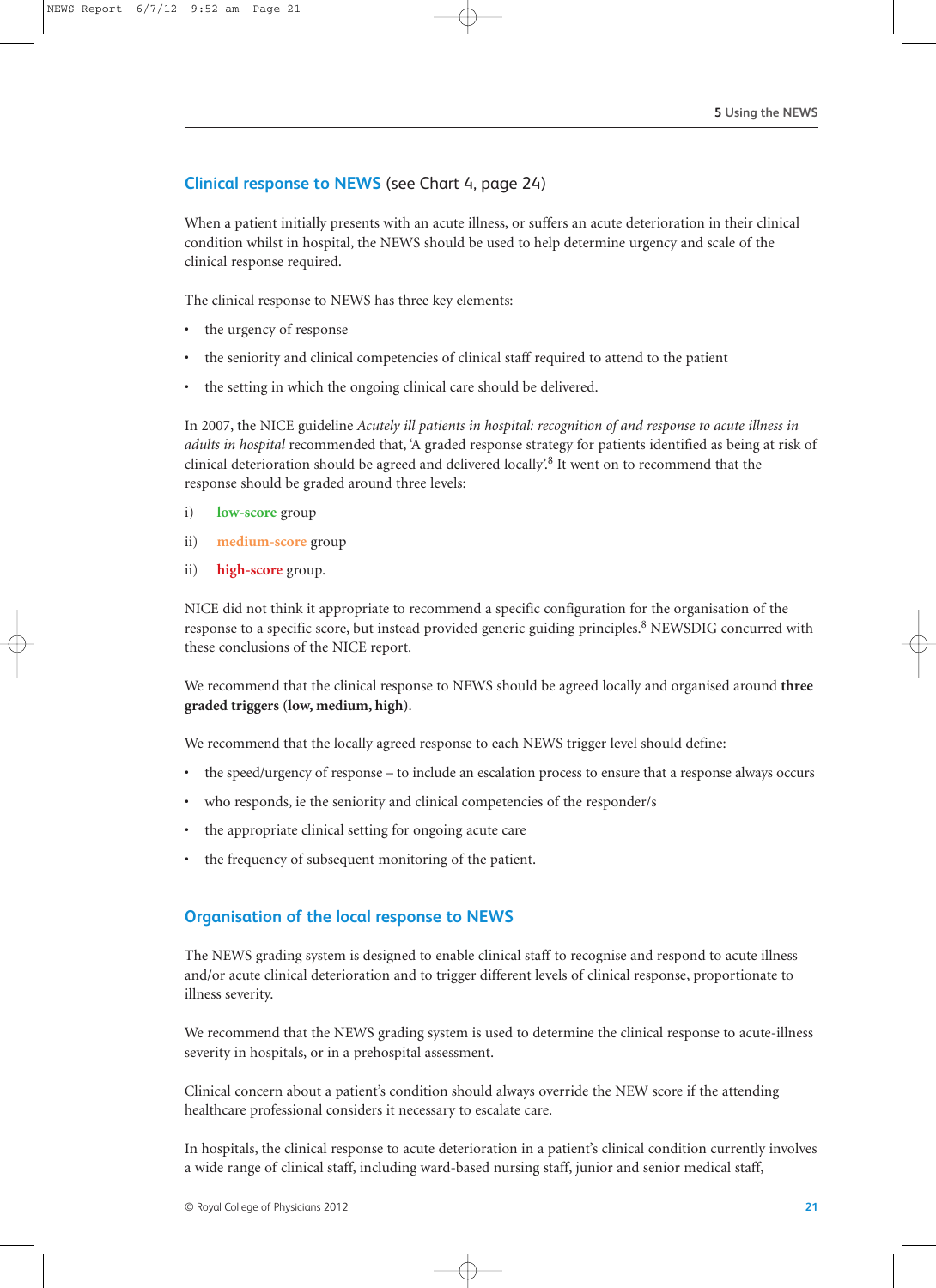hospital-at-night teams, critical care outreach teams and cardiac arrest teams. The composition of the response teams will depend on the size of the hospital and the complexity of their casemix and should be defined locally.

The evaluation of NEWS (see Chapter 4) provides an indication of the potential workload impact with regard to clinical responders to medium and high NEW scores. This analysis indicates that in a typical large acute-hospital setting, ~20% of observation sets may record a NEW score of 5 or more and prompt a medium-level alert, with ~10% of observation sets potentially scoring 7 or more, thereby prompting a high-level alert.

We recommend that the clinical response to acute-illness severity should be reviewed and agreed locally to ensure that the speed of response and clinical competency of the responders matches that recommended for each of the three grades of acute-illness severity as defined by the NEWS.

We recommend that local arrangements should ensure that:

- 1. the urgency and competency of response to acute illness is guaranteed 24/7
- 2. there are appropriate settings, facilities and trained staff in place for ongoing care, when it is necessary to escalate care to higher dependency settings.

# **Urgency of response**

The speed and urgency of response to acute illness has been consistently shown to be a critical determinant of clinical outcomes.

We recommend that the processes for alerting clinical staff and ensuring a timely clinical response should be agreed locally and clearly defined as an overriding responsibility for all staff alerted to a patient with an acute deterioration in their clinical condition.

# **Frequency of clinical monitoring**

The NEWS should be used to inform the frequency of clinical monitoring [\(Chart 3\).](#page-36-0) The NEWS chart contains a section to record the frequency of monitoring as guided by the NEW score.

The frequency of monitoring should be dictated by the patient's clinical condition and stability. NICE in its guidance in 2007 recommended a minimum frequency of 12-hourly monitoring.<sup>8</sup> The group considered this reasonable for a small group of patients but discussed the fact that more frequent monitoring (eg 6 hourly) is likely to be required earlier in the course of a patient's acute-hospital admission. NEWSDIG concluded that 12-hourly monitoring was very much a minimum and noted that many patients would require more frequent monitoring.

We recommend that for those in the low-score group, the minimum frequency of monitoring should be 12 hourly, increasing to 4–6 hourly for NEWS aggregate scores of 1–4, unless more or less frequent monitoring was considered appropriate by a competent or senior clinical decision-maker.

We recommend that the frequency of monitoring should be increased to a minimum of every hour for those patients with a NEWS aggregate score of 5–6, or a RED score of 3 in a single parameter.

Whilst any patient can be considered for continuous monitoring, it is essential for patients with a score of 7 or more.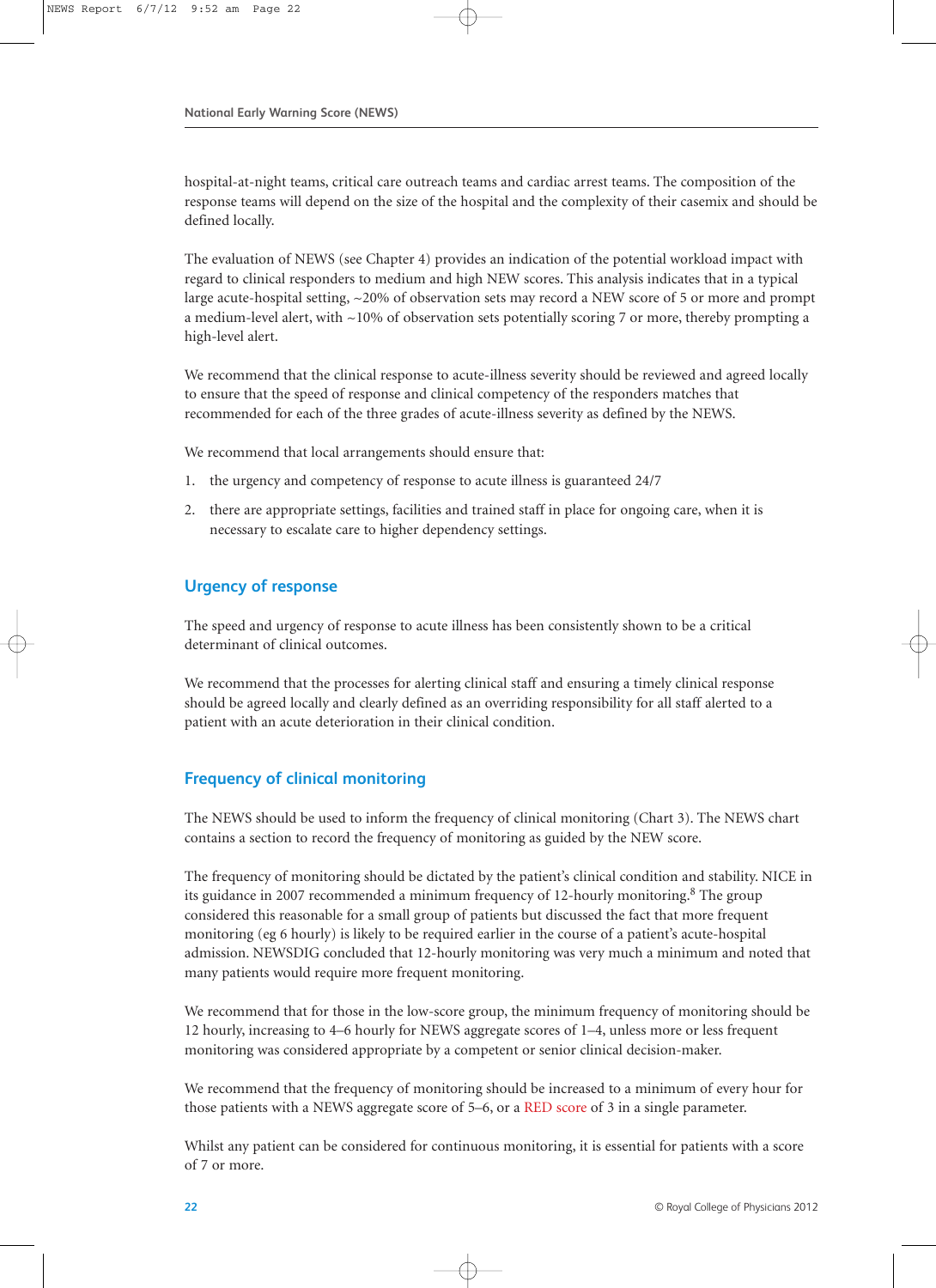# **Appropriate setting for ongoing clinical care**

The NEWS should be used to aid decision-making regarding the clinical setting for ongoing care, including:

- i) access to facilities for more frequent clinical monitoring, ie monitored beds with staff trained to interpret and respond
- ii) timely access to staff trained in critical care, ie airway management and resuscitation
- iii) timely access to specialist acute care, ie acute cardiac, liver or renal support.

Local policies should be in place to define pathways for efficient and seamless escalation and transfer of care when required.

# **Clinical competencies of responders to NEWS**

NEWSDIG noted that the Department of Health (DH) has published a framework of the competencies for recognising and responding to acutely ill patients in hospital. This document should be referred to for a detailed description of the competency framework that underpins the recommended graded clinical response to the NEWS. This framework was produced in response to the NICE guideline  $CG50<sup>8</sup>$ and these reports noted that, 'staff caring for patients in any acute-hospital setting should have competencies in monitoring, measurement and interpretation of vital signs, equipping them with the knowledge to recognise deteriorating health and respond effectively to acutely ill patients'. The NEWSDIG supported the underlying principles of these DH and NICE reports that the competencies should be built around the 'chain of response' reflecting escalating levels of intervention in the care of an acutely ill patient, corresponding to low, medium and high track-and-trigger scores and that the response should be 'effective, timely and seamless'.

The key elements of the 'chain of response' are: the recorder, the recogniser and the responder. The responder can be further subdivided according to the clinical competencies in acute care required to deliver an effective response, ie the primary responder, secondary responder, and the tertiary responder – the latter with competencies in critical care [\(see Chart 4\).](#page-40-0)

The clinical competencies of responders to NEWS should include the following:

- All healthcare staff recording data, or responding to the NEWS should be trained in its use.
- All staff using NEWS should understand the significance of the scores with regard to local policies for responding to the NEWS triggers and the clinical response required.
- We recommend that for patients with medium NEW scores, the locally agreed responder/s must have clinical competency in the assessment and treatment of acutely ill patients and in recognising when escalation of care to critical care teams is appropriate.
- For patients with high NEW scores, the locally agreed response must include staff with critical-care skills, including airway management.
- The staff/team/s with the appropriate skills and competencies to respond to medium or high NEWS triggers, should be identified on the local rota and the rota should provide coverage 24/7.
- There should be a locally agreed mechanism for the timely alert of the critical care team/s and their response should have overriding responsibility with regard to other duties.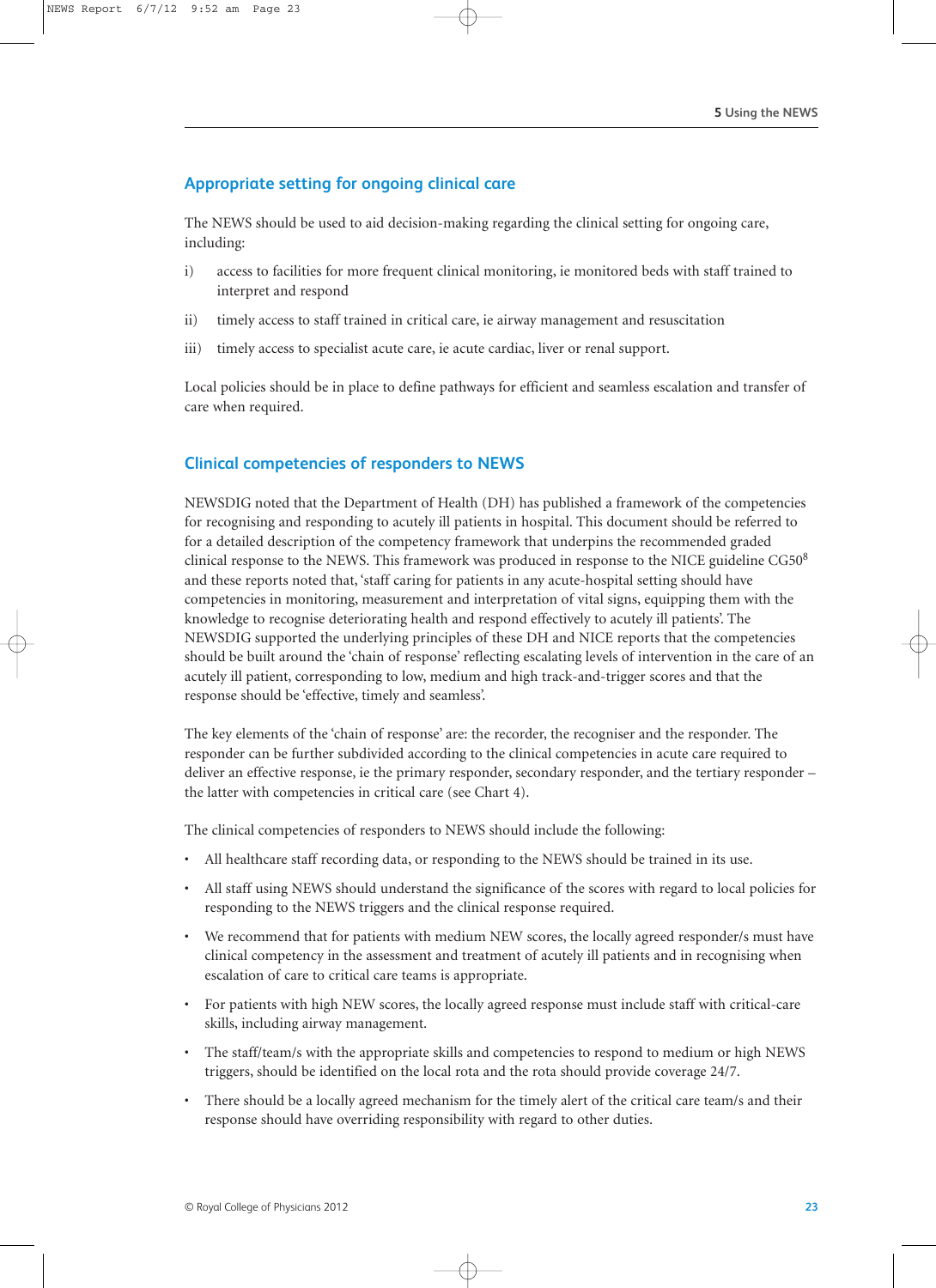# <span id="page-40-0"></span>**Chart 4: Clinical response to NEWS triggers**

| <b>NEWS SCORE</b>                                         | <b>FREQUENCY OF</b><br><b>MONITORING</b>           | <b>CLINICAL RESPONSE</b>                                                                                                                                                                                                                                                                                                                                                                                                                                   |  |  |  |
|-----------------------------------------------------------|----------------------------------------------------|------------------------------------------------------------------------------------------------------------------------------------------------------------------------------------------------------------------------------------------------------------------------------------------------------------------------------------------------------------------------------------------------------------------------------------------------------------|--|--|--|
| $\bf{0}$                                                  | Minimum 12 hourly                                  | Continue routine NEWS monitoring with<br>every set of observations                                                                                                                                                                                                                                                                                                                                                                                         |  |  |  |
| <b>Total:</b><br>$1 - 4$                                  | Minimum 4-6 hourly                                 | $\bullet$<br>Inform registered nurse who must assess<br>the patient;<br>$\bullet$<br>Registered nurse to decide if increased<br>frequency of monitoring and / or<br>escalation of clinical care is required;                                                                                                                                                                                                                                               |  |  |  |
| <b>Total:</b><br>5 or more<br>or<br>3 in one<br>parameter | Increased frequency<br>to a minimum<br>of 1 hourly | Registered nurse to urgently inform<br>$\bullet$<br>the medical team caring for the patient;<br>Urgent assessment by a clinician<br>$\bullet$<br>with core competencies to assess acutely<br>ill patients;<br>Clinical care in an environment with<br>$\bullet$<br>monitoring facilities;                                                                                                                                                                  |  |  |  |
| <b>Total:</b><br>7<br>or more                             | Continuous monitoring of<br>vital signs            | Registered nurse to immediately inform<br>$\bullet$<br>the medical team caring for the patient -<br>this should be at least at Specialist<br>Registrar level;<br>Emergency assessment by a clinical<br>$\bullet$<br>team with critical care competencies,<br>which also includes a practitioner/s with<br>advanced airway skills;<br>Consider transfer of Clinical care to a<br>$\bullet$<br>level 2 or 3 care facility, i.e. higher<br>dependency or ITU; |  |  |  |





Where a patient is being continuously monitored invasively or non-invasively, a full set of vital signs data should be charted using the 'minimum interval' algorithm (eg for a patient with a previous NEWS of 5, data from a continuous device must be charted at least hourly).

At all levels of NEWS, but particularly at levels of 7 or above, clinical staff should consider the 'ceiling of care' including the suitability of CPR.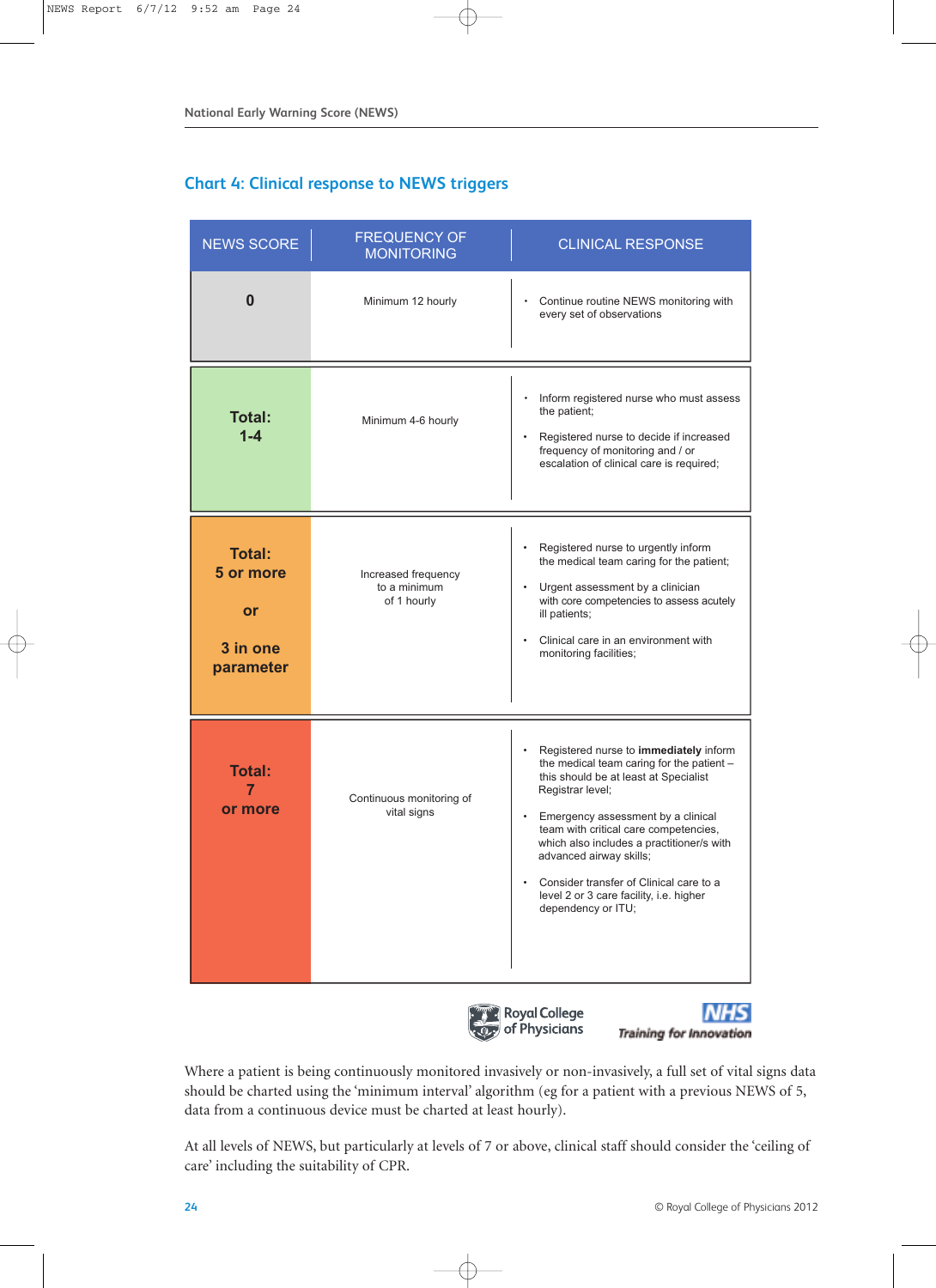# <span id="page-41-0"></span>**6 Training and implementation of the NEWS**

One of the key advantages of NEWS is a standardised system for the education, training and credentialing of healthcare professionals.

We recommend that education and training and demonstrable competency in the use of NEWS should be a mandatory requirement for all healthcare staff engaged in the assessment and monitoring of acutely ill patients across the NHS.

We also recommend that the NEWS should form part of undergraduate nursing, paramedical and medical training.

A training document and web-based educational tools to support the implementation of the NEWS in a variety of formats are available at **http://tfinews.ocbmedia.com**.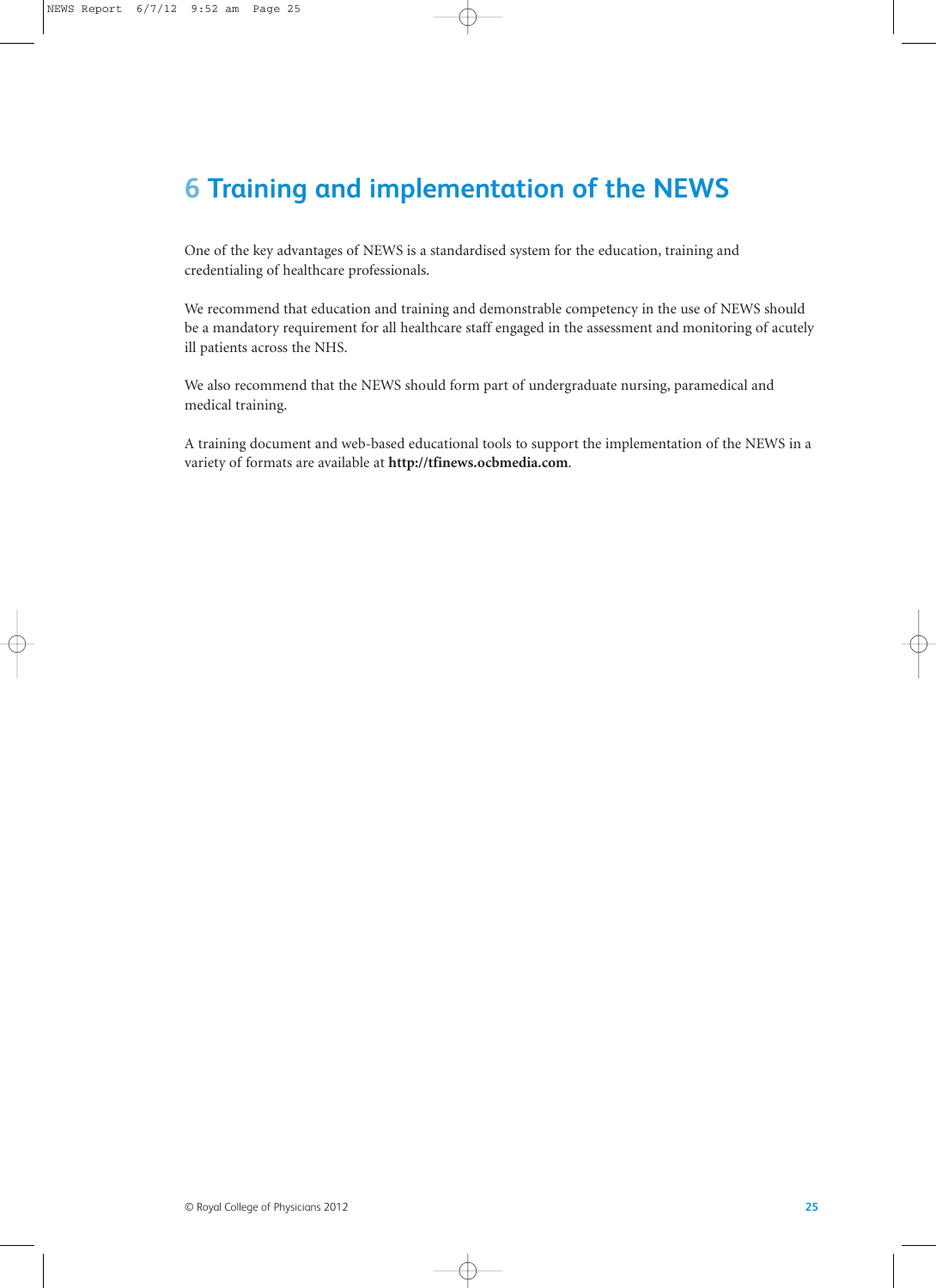# <span id="page-42-0"></span>**7 Future research**

The NEWS provides the opportunity to standardise data collection regarding the severity of acute illness across the NHS to aid resource and infrastructure planning and service delivery organisation. This in turn provides the opportunity to link the NEWS to the measures of the efficiency of clinical response and the effectiveness of that response in improving outcomes for patients with acute illness. The NEWSDIG recognised the important and considerable challenge in evaluating the effectiveness of NEWS in this context. Ongoing evaluation is required to determine whether the trigger is sufficiently sensitive to alert the appropriate clinical response but not too sensitive that it results in unnecessary alerts. Furthermore, much work is needed to define the appropriate clinical outcomes against which to benchmark the effectiveness of the NEWS – is it length of stay in hospital, in-hospital mortality, or other outcome measures? We also recognise that the clinical outcome for individual patients will be affected by many factors, including: the timeliness of clinical response, the competency of responders, the nature of response, the clinical environment for ongoing acute care and the quality of training of all staff engaged in the assessment of acute illness. What is clear is that the design of future research should be greatly assisted by having a standardised approach supported by national data collection recording acute-illness severity according to the NEWS and subsequent clinical outcomes. This in turn would provide the substrate for further research to evaluate the cost and effectiveness of a wide range of new clinical interventions designed to improve the outcomes of patients with acute illness.

We recommend that future research be directed towards evaluating the efficiency of the NEWS in improving clinical-response times and clinical outcomes in patients with acute illness.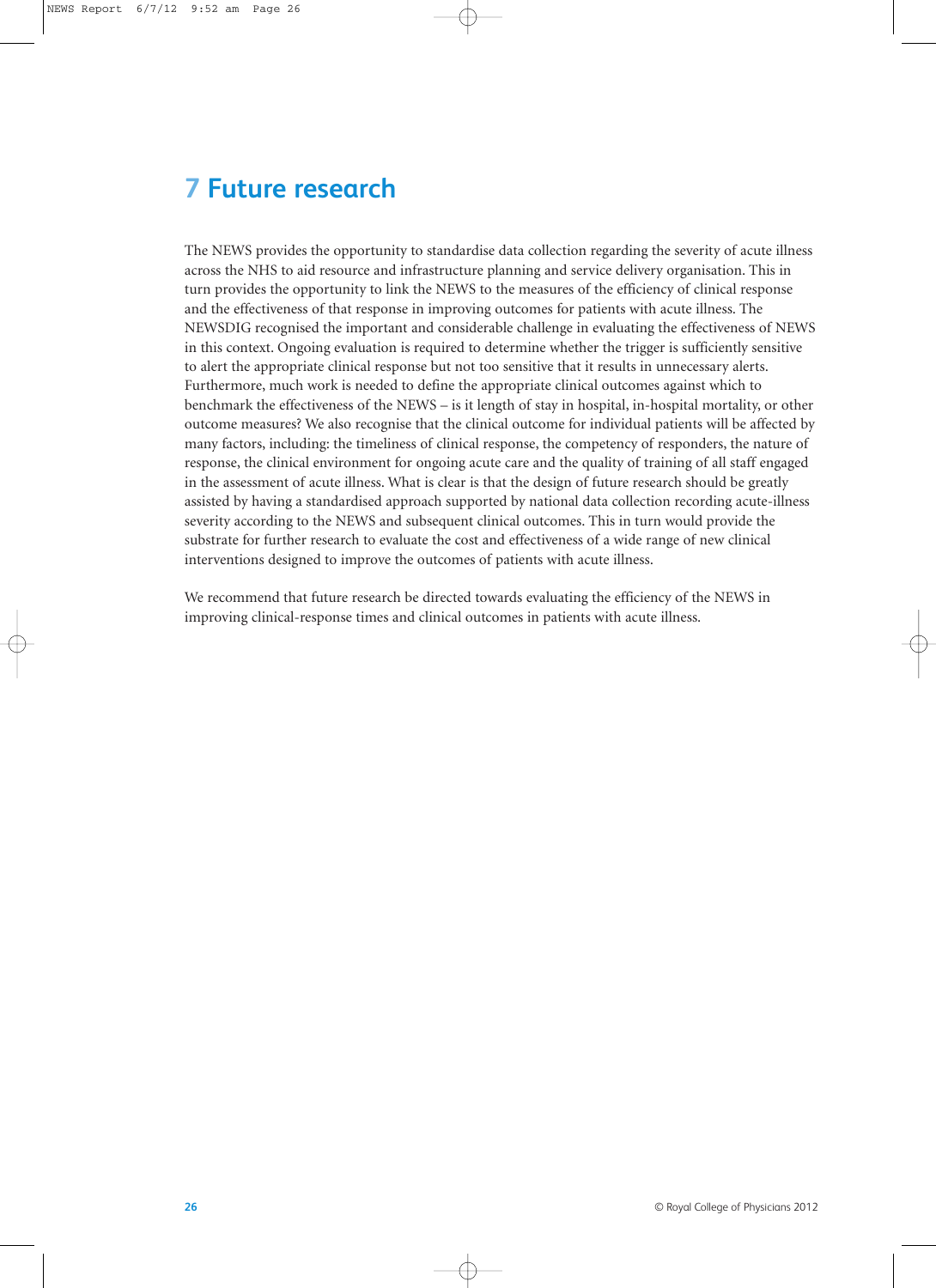# <span id="page-43-0"></span>**8 Ongoing review process for the NEWS**

As with all guideline documents, a scheduled review cycle is necessary. The RCP is scheduled to undertake a review of this document in 2015 and sooner if deemed necessary. The NEWSDIG recognised that there is likely to be considerable and important feedback on the performance of NEWS and its wider impact. The NEWSDIG will work with the Clinical Effectiveness and Evaluation Unit at the RCP to explore the options for ongoing monitoring and evaluation of NEWS, and a formal assessment of its effectiveness.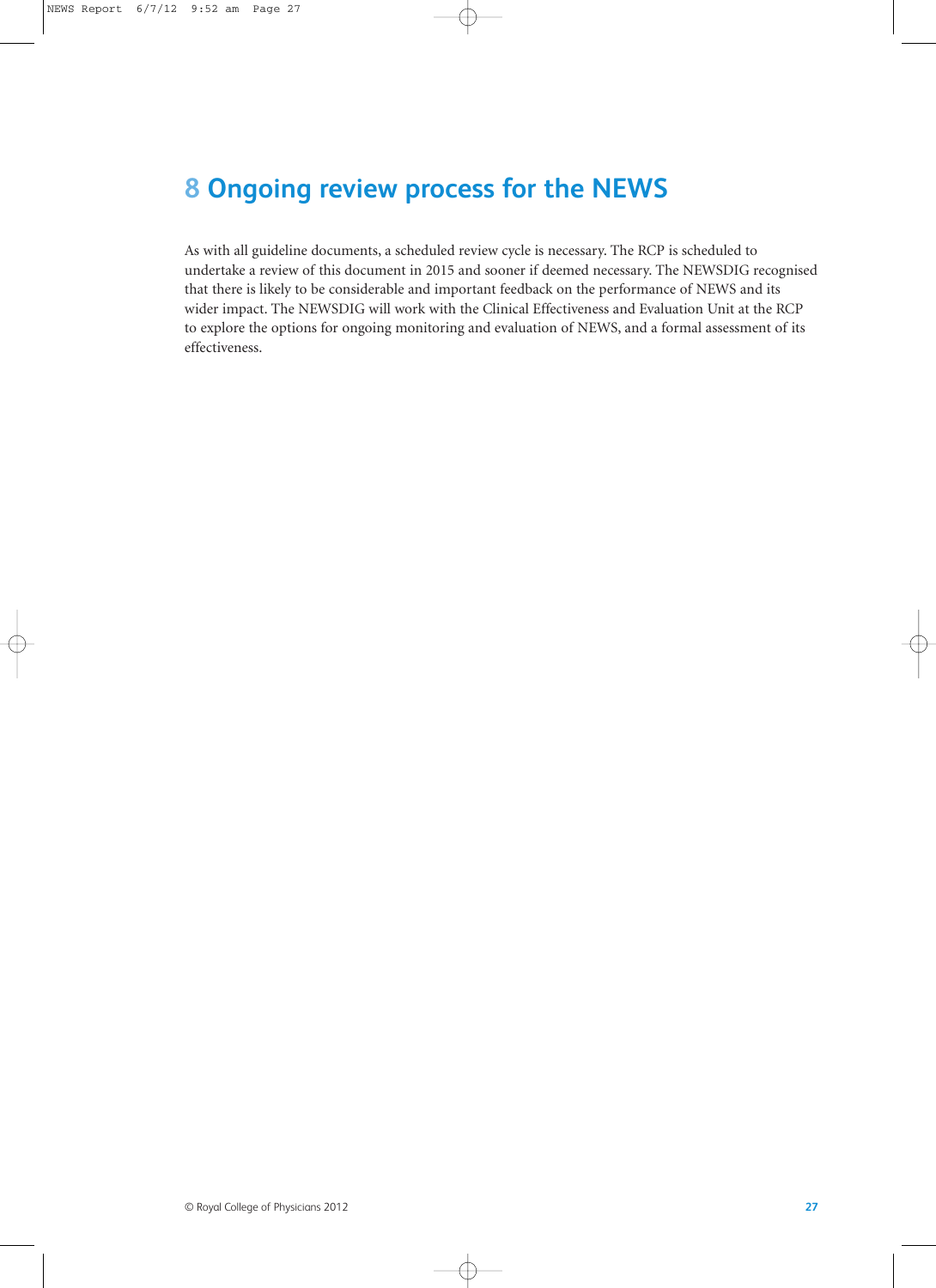# <span id="page-44-0"></span>**References**

- 1 Morgan RJM WF, Wright MM. An early warning scoring system for detecting developing critical illness. *Clin Intens Care* 1997;8:100.
- 2 Subbe CP, Kruger M, Rutherford P, Gemmel L. Validation of a modified early warning score in medical admissions. *QJM* 2001;94:521–6.
- 3 Smith GB, Prytherch DR, Schmidt P *et al*. Hospital-wide physiological surveillance a new approach to the early identification and management of the sick patient. *Resuscitation* 2006;71:19–28.
- 4 Gao H, McDonnell A, Harrison DA *et al*. Systematic review and evaluation of physiological track and trigger warning systems for identifying at-risk patients on the ward. *Intensive Care Med* 2007;33:667–79.
- 5 Groarke JD, Gallagher J, Stack J *et al*. Use of an admission early warning score to predict patient morbidity and mortality and treatment success. *Emerg Med J* 2008;25:803–6.
- 6 Australian Commission on Safety and Quality in Healthcare. *Recognising and responding to clinical deterioration: use of observation charts to identify clinical deterioration*. Australian Commission on Safety and Quality in Healthcare, 2009.
- 7 Jansen JO, Cuthbertson BH. Detecting critical illness outside the ICU: the role of track and trigger systems. *Curr Opin Crit Care* 2010;16:184–90.
- 8 National Institute for Health and Clinical Excellence. *Acutely ill patients in hospital. Recognition of and response to acute illness in adults in hospital*. NICE clinical guideline 50. London: NICE, 2007.
- 9 National Confidential Enquiry into Patient Outcome and Death. *Emergency admissions: a journey in the right direction?* London: NCEPOD, 2007.
- 10 Royal College of Physicians. *Acute medical care: the right person, in the right setting first time*. London: RCP, 2007.
- 11 Patterson C, Maclean F, Bell C *et al*. Early warning systems in the UK: variation in content and implementation strategy has implications for a NHS early warning system. *Clin Med* 2011;11(5):424–7.
- 12 Smith GB, Prytherch DR, Schmidt P, Featherstone PI. Review and performance evaluation of aggregate weighted 'track and trigger' systems. *Resuscitation* 2008;77:170–9.
- 13 Smith GB, Prytherch DR, Schmidt P, Featherstone PI. A review, and performance evaluation, of single parameter 'track and trigger' systems. *Resuscitation* 2008;79:11–21.
- 14 Prytherch D, Smith GB, Schmidt PE, Featherstone PI. ViEWS towards a national Early Warning Score for detecting adult inpatient deterioration. *Resuscitation* 2010;81:932–7.
- 15 O'Driscoll BR, Howard LS, Davison AG; British Thoracic Society. Emergency oxygen use in adult patients: concise guidance. *Clin Med* 2011;1:372–5.
- 16 Smith GB, Prytherch DR, Schmidt P *et al*. Should age be included as a component of track and trigger systems used to identify sick adult patients? *Resuscitation* 2008;78:109–115.
- 17 Morgan R, Williams F, Wright M. An early warning scoring system for detecting developing critical illness. *Clin Intensive Care* 1997;8:100.
- 18 National Outreach Forum (2011). Operational standards and competencies for critical care outreach services. www.norf.org.uk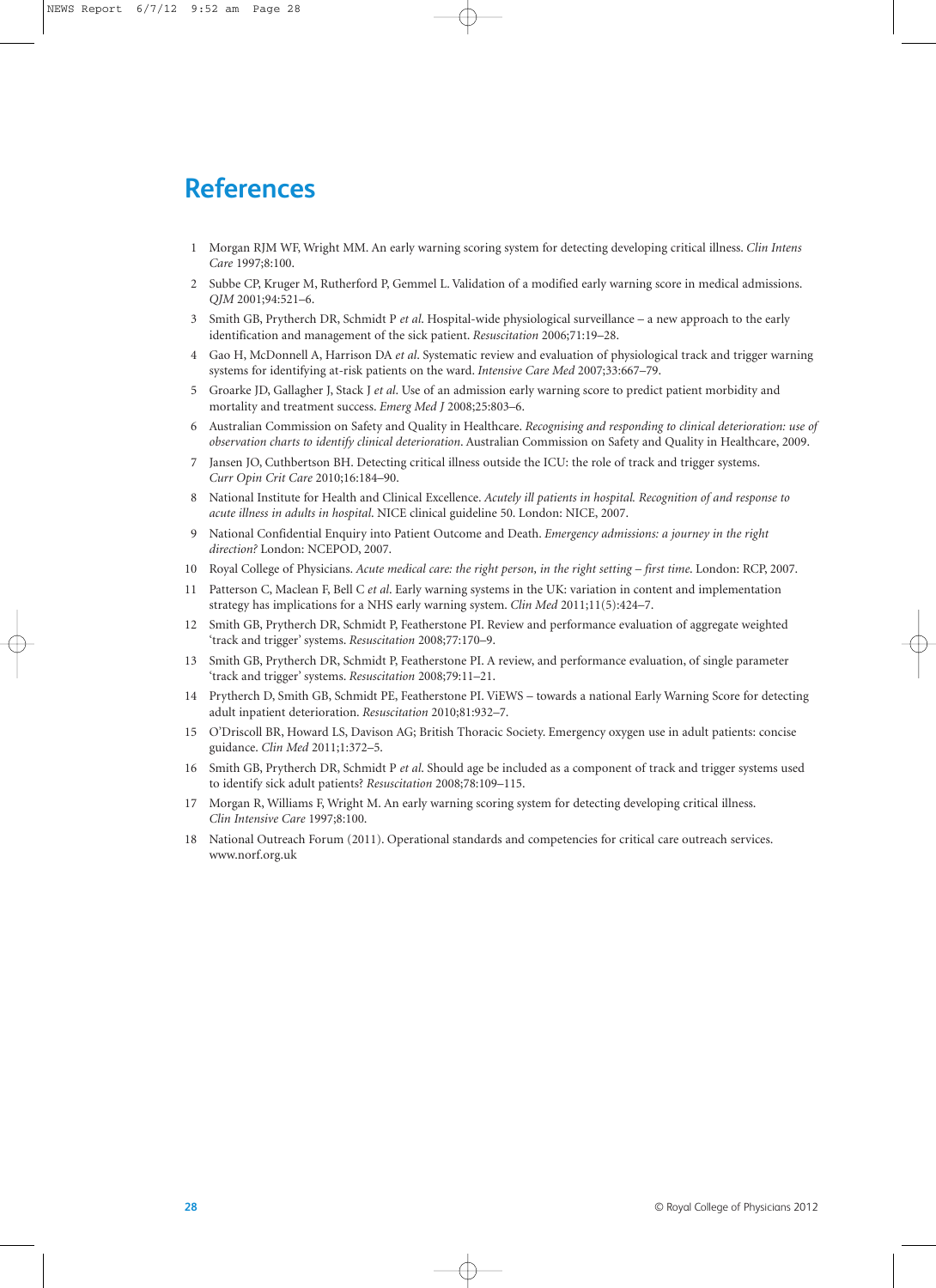# <span id="page-45-1"></span><span id="page-45-0"></span>**Appendix A**

# **Stakeholders consulted in the development of NEWS**

Academy of Medical Royal Colleges British Thoracic Society Intensive Care National Audit and Research Centre The King's Fund London Programme for IT Professor the Lord Darzi, Parliamentary under secretary of state, Department of Health (June 2007–July 2009) National Patient Safety Agency National Confidential Enquiry into Patient Outcome and Death National Institute for Health and Clinical Excellence Royal College of Nursing Society for Acute Medicine National Outreach Forum Resuscitation Council (UK) Intensive Care Society London Ambulance Service